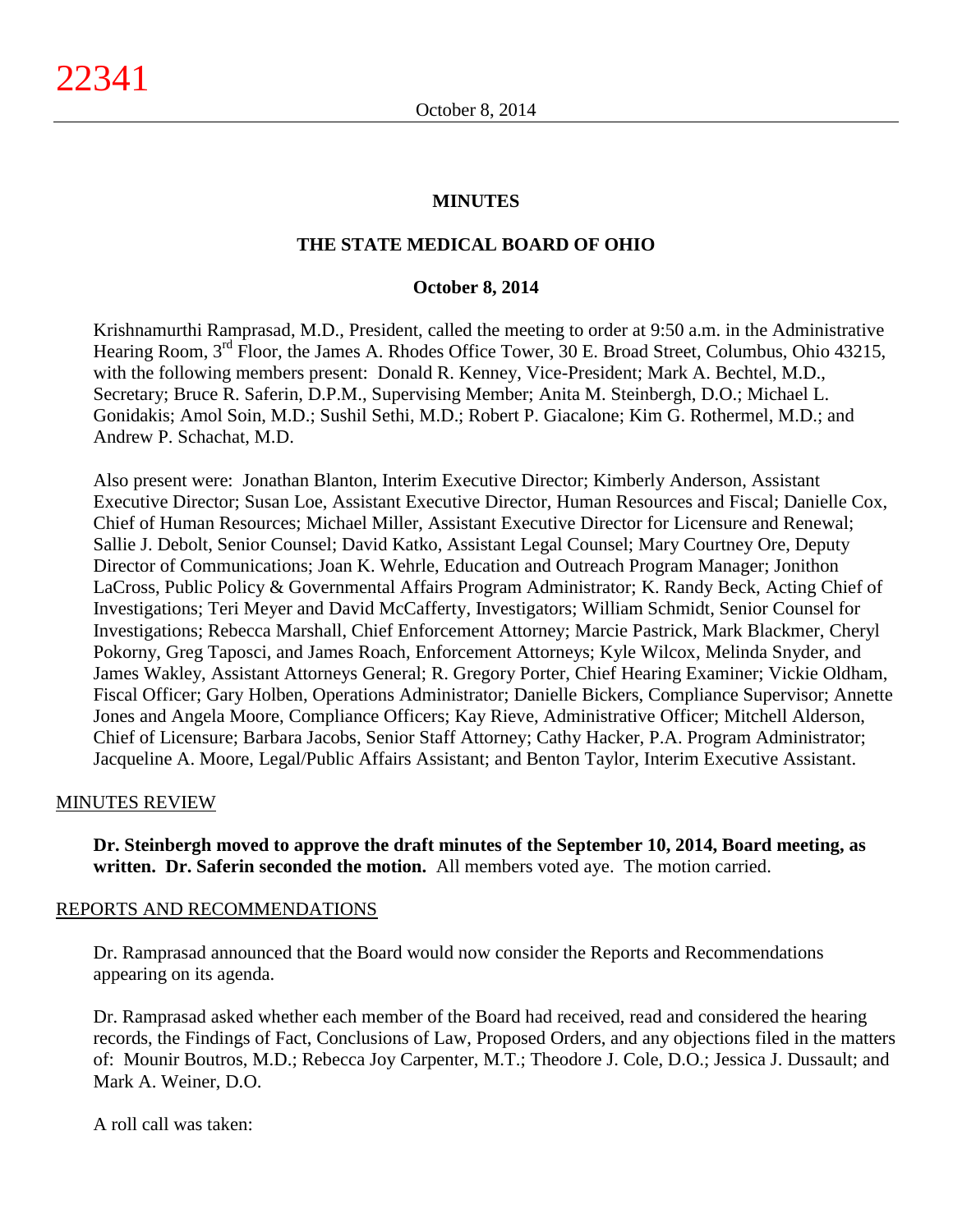## ROLL CALL:

| Dr. Bechtel    | - aye |
|----------------|-------|
| Dr. Saferin    | - aye |
| Dr. Rothermel  | - aye |
| Dr. Steinbergh | - aye |
| Mr. Kenney     | - aye |
| Dr. Ramprasad  | - aye |
| Dr. Sethi      | - aye |
| Dr. Soin       | - aye |
| Dr. Schachat   | - aye |
| Mr. Gonidakis  | - aye |
| Mr. Giacalone  | - aye |
|                |       |

Dr. Ramprasad asked whether each member of the Board understands that the disciplinary guidelines do not limit any sanction to be imposed, and that the range of sanctions available in each matter runs from dismissal to permanent revocation. A roll call was taken:

ROLL CALL:

| Dr. Bechtel    | - aye |
|----------------|-------|
| Dr. Saferin    | - aye |
| Dr. Rothermel  | - aye |
| Dr. Steinbergh | - aye |
| Mr. Kenney     | - aye |
| Dr. Ramprasad  | - aye |
| Dr. Sethi      | - aye |
| Dr. Soin       | - aye |
| Dr. Schachat   | - aye |
| Mr. Gonidakis  | - aye |
| Mr. Giacalone  | - aye |

Dr. Ramprasad noted that, in accordance with the provision in section 4731.22(F)(2), Ohio Revised Code, specifying that no member of the Board who supervises the investigation of a case shall participate in further adjudication of the case, the Secretary and Supervising Member must abstain from further participation in the adjudication of any disciplinary matters. In the matters before the Board today, Dr. Bechtel served as Secretary and Dr. Saferin served as Supervising Member.

Dr. Ramprasad reminded all parties that no oral motions may be made during these proceedings.

The original Reports and Recommendations shall be maintained in the exhibits section of this Journal.

#### MOUNIR BOUTROS, M.D.

Dr. Ramprasad directed the Board's attention to the matter of Mounir Boutros, M.D. Objections have been filed and were previously distributed to Board members. Ms. Shamansky was the Hearing Examiner.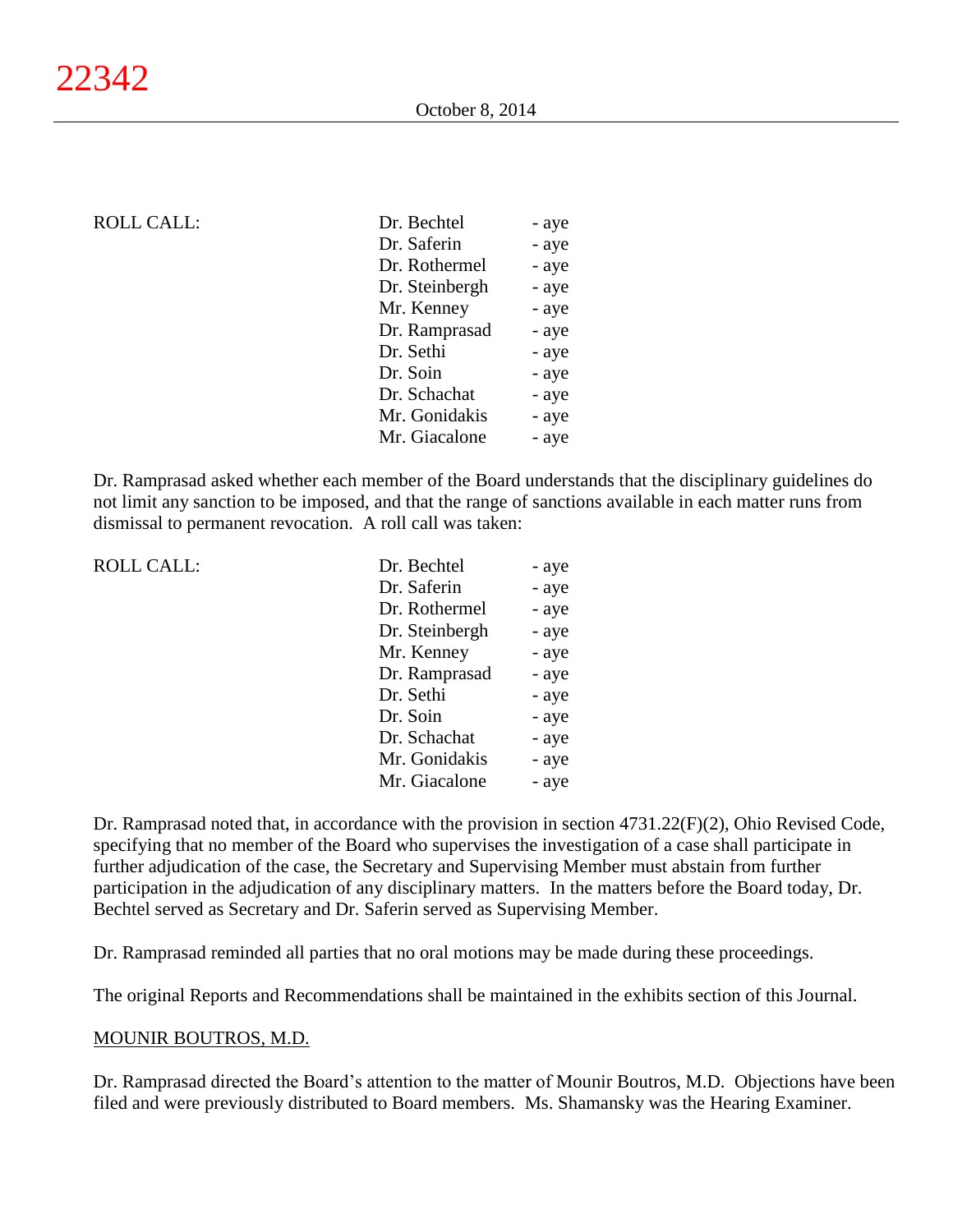**Dr. Steinbergh moved to approve and confirm Ms. Shamansky's Findings of Fact, Conclusions of Law, and Proposed Order in the matter of Mounir Boutros, M.D. Dr. Rothermel seconded the motion.**

Dr. Ramprasad stated that he would now entertain discussion in the above matter.

Dr. Steinbergh stated that Dr. Boutros earned his medical degree in Syria in 1986. Thereafter, Dr. Boutros came to the United States and was licensed to practice medicine in Ohio in 1989. Dr. Boutros began training in internal medicine and subsequently trained and practiced in psychiatry. In 1997, Dr. Boutros began a residency in dermatology. Dr. Boutros currently has a dermatology practice in Sylvania, Ohio.

Dr. Steinbergh stated that in February 2014, Dr. Boutros had a misdemeanor conviction in Perrysburg, Ohio Municipal Court for Attempted Solicitation. For the background of the conviction, Dr. Steinbergh stated that in December 2013 Dr. Boutros visited a website and found an advertisement for an escort service. Dr. Boutros subsequently arranged a meeting with a woman who, according to his testimony, he thought was someone he had known and had had a prior sexual relationship with. Dr. Boutros called the woman on a disposable cell phone and arranged the cost and time period involved. Dr. Boutros had explained that he used a disposable cell phone because there was some difficulty in his marriage and he was hiding phone calls from his wife. When Dr. Boutros was arrested at the hotel, he denied that he was necessarily going to have sexual relations with the woman, but had only wanted to spend time with her. Dr. Steinbergh found it interesting that at the time of his arrest Dr. Boutros had exactly \$60.00 on him, which was the amount he had arranged with the woman. Dr. Boutros also had a condom at the time of his arrest; Dr. Boutros had explained that he always used a condom when with his wife and he always carries one. Dr. Boutros was convicted of the fourth-degree misdemeanor of Attempted Solicitation, which was reduced from a third-degree misdemeanor through a plea agreement.

Dr. Steinbergh stated that she agrees with the Report and Recommendation's Findings of Fact and Conclusions of Law. Dr. Steinbergh stated that Dr. Boutros' attorney argues that the Conclusions of Law are not appropriate, but that legal issue is something he will need to address in a court of law. Dr. Steinbergh stated that she has high expectations of the ethical and moral decision-making of physicians and opined that it is important to see that within one's community as well as in one's practice. Dr. Steinbergh found it offensive to the community that a physician would put himself in a situation that will cause him to be arrested and to plead guilty to a misdemeanor.

Mr. Kenney stated that in the incident in question, nothing happened and Dr. Boutros only made an attempt to solicit. According to testimony, Dr. Boutros went to the door of the "prostitute," who was actually an undercover police officer, and asked "Do I know you?"; she responded "Are you my doctor?" and Dr. Boutros walked away. Mr. Kenney opined that the Board should consider issuing a reprimand, which will show that the Board does not approve of these actions, and removing the Proposed Order's 30-day suspension while maintaining the probationary terms and conditions. Dr. Rothermel agreed, stating that a suspension of Dr. Boutros' license would not be to anyone's benefit, particularly his patients.

Mr. Gonidakis asked if there is established precedent for how the Board has dealt with similar cases in the past. Dr. Steinbergh responded that she had researched previous cases involving convictions for fourth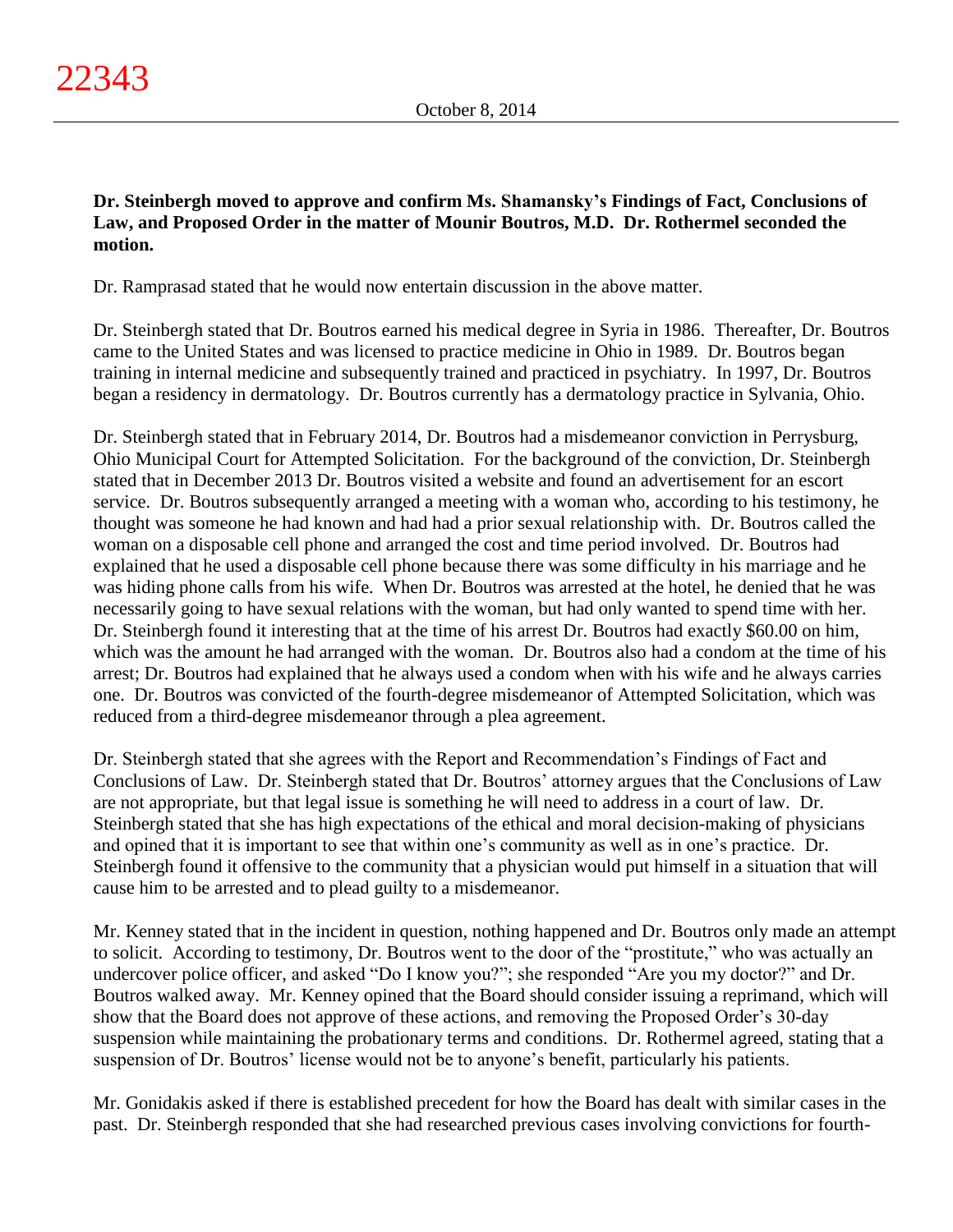degree misdemeanors with moral turpitude and found that the case with circumstances most similar to Dr. Boutros' was from 2013 in which the respondent was reprimanded. Dr. Steinbergh stated that she would not be opposed Mr. Kenney's suggestion.

Dr. Ramprasad stated that he was disturbed that Dr. Boutros has consistently lied to the Board about this situation and still insists that he was not going to meet a prostitute. However, Dr. Ramprasad agrees with Mr. Kenney that nothing happened in this situation. Dr. Ramprasad speculated that it may be a situation in which someone walks into a place of prostitution and then, deciding it is not morally right, leaves. Dr. Ramprasad noted that, while he was not comparing the two men, a similar incident regarding Mahatma Gandhi is recounted in his autobiography in which he enters and then leaves a brothel. Dr. Ramprasad stated that he was favorable to Mr. Kenney's suggestion.

Mr. Giacalone agreed that a 30-day suspension of Dr. Boutros' license is excessive, but he also agreed with Dr. Ramprasad that Dr. Boutros seems to be lying to the Board. Mr. Giacalone opined that based on the facts of this case, it is almost irrefutable that Dr. Boutros had intended to solicit a prostitute, despite what he said at his hearing. Mr. Giacalone stated that a reprimand may be appropriate, but he was troubled that Dr. Boutros was not forthcoming with the Board. Mr. Kenney stated that he himself had initially favored a 30-day suspension, but changed his mind after rereading the record. Mr. Kenney opined that this entire process would most likely have a deleterious effect on Dr. Boutros' practice. Mr. Kenney noted that according to affidavits presented at hearing, Dr. Boutros continues to provide excellent care to his patients.

**Mr. Kenney moved to amend the Proposed Order of the Report and Recommendation to remove the suspension of Dr. Boutros' license and to instead reprimand that license. Mr. Kenney further moved to leave the minimum two-year probation and all probationary terms intact. Dr. Rothermel seconded the motion.** A vote was taken:

| <b>ROLL CALL:</b> | Dr. Bechtel    | - abstain |
|-------------------|----------------|-----------|
|                   | Dr. Saferin    | - abstain |
|                   | Dr. Rothermel  | - aye     |
|                   | Dr. Steinbergh | - aye     |
|                   | Mr. Kenney     | - aye     |
|                   | Dr. Ramprasad  | - aye     |
|                   | Dr. Sethi      | - aye     |
|                   | Dr. Soin       | - aye     |
|                   | Dr. Schachat   | - aye     |
|                   | Mr. Gonidakis  | - aye     |
|                   | Mr. Giacalone  | - aye     |
|                   |                |           |

The motion to amend carried.

**Dr. Steinbergh moved to approve and confirm Ms. Shamansky's Findings of Fact, Conclusions of Law, and Proposed Order, as amended, in the matter of Mounir Boutros, M.D. Dr. Soin seconded the motion.** A vote was taken: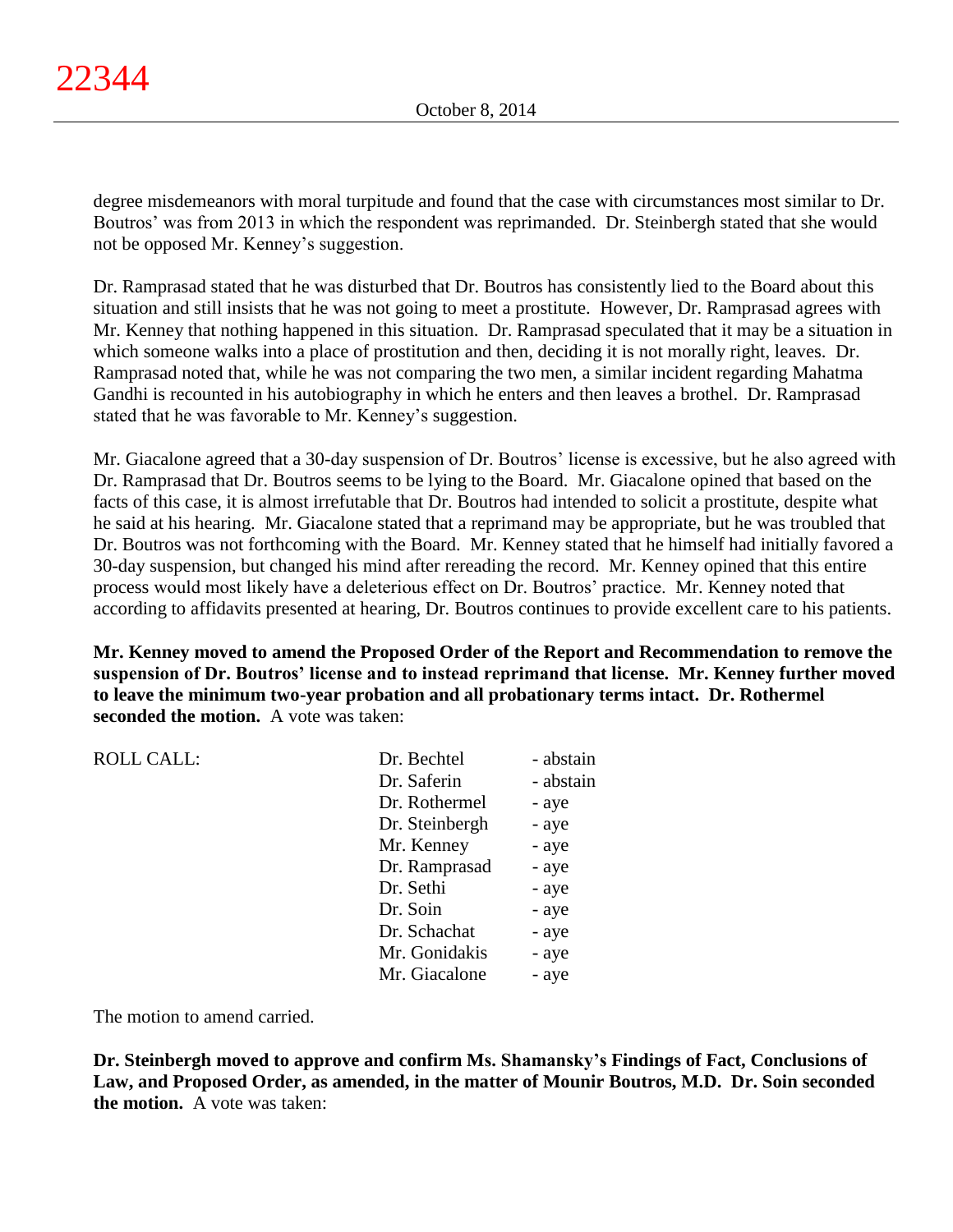| <b>ROLL CALL:</b> | Dr. Bechtel    | - abstain |
|-------------------|----------------|-----------|
|                   | Dr. Saferin    | - abstain |
|                   | Dr. Rothermel  | - aye     |
|                   | Dr. Steinbergh | - aye     |
|                   | Mr. Kenney     | - aye     |
|                   | Dr. Ramprasad  | - aye     |
|                   | Dr. Sethi      | - aye     |
|                   | Dr. Soin       | - aye     |
|                   | Dr. Schachat   | - aye     |
|                   | Mr. Gonidakis  | - aye     |
|                   | Mr. Giacalone  | - aye     |

The motion to approve carried.

### REBECCA JOY CARPENTER, M.T.

Dr. Ramprasad directed the Board's attention to the matter of Rebecca Joy Carpenter, M.T. Objections have been filed and were previously distributed to Board members. Ms. Shamansky was the Hearing Examiner.

Dr. Ramprasad stated that a request to address the Board has been timely filed on behalf of Ms. Carpenter. Five minutes will be allowed for that address.

Ms. Carpenter apologized to the Board of her oversight in neglecting to timely renew her massage therapist license. Ms. Carpenter stated that her parents raised her to be a hard-working, law-abiding, kind-hearted, and self-sufficient woman. However, when Ms. Carpenter learned that the status of her massage therapy was inactive, she felt like a failure. Ms. Carpenter stated that her restoration application and the exhibits presented at her hearing show that she approached this situation head-on and she has been honest throughout the process.

Ms. Carpenter continued that she has often asked herself how this could have happened, stating that she is a responsible, organized multi-tasker who runs a household and owns a business. Ms. Carpenter stated that with her husband's help, she was able to step back and say that she is human. Ms. Carpenter stated that she had had a system of paying bills, subscriptions, and renewals when reminders were received in the mail, but the reminder to renew her massage therapy license never arrived. Ms. Carpenter blamed this on herself because she had moved and had neglected to change her address with the Board. Ms. Carpenter stated that within an 18-month period she built two businesses, got married, suddenly lost her father, purchased a home, and became pregnant with twins. Ms. Carpenter found the following year, with being executrix of her father's will, raising twins, and returning to work following bed rest and maternity leave, to be the hardest year of her life. It was during that year that Ms. Carpenter's license renewal was due. Ms. Carpenter stated that she is offering these details as facts and not as excuses.

Ms. Carpenter stated that learning that her massage therapy license was expired caused her to halt plans for her children's preschool and their college funds. Ms. Carpenter could not explain why she did not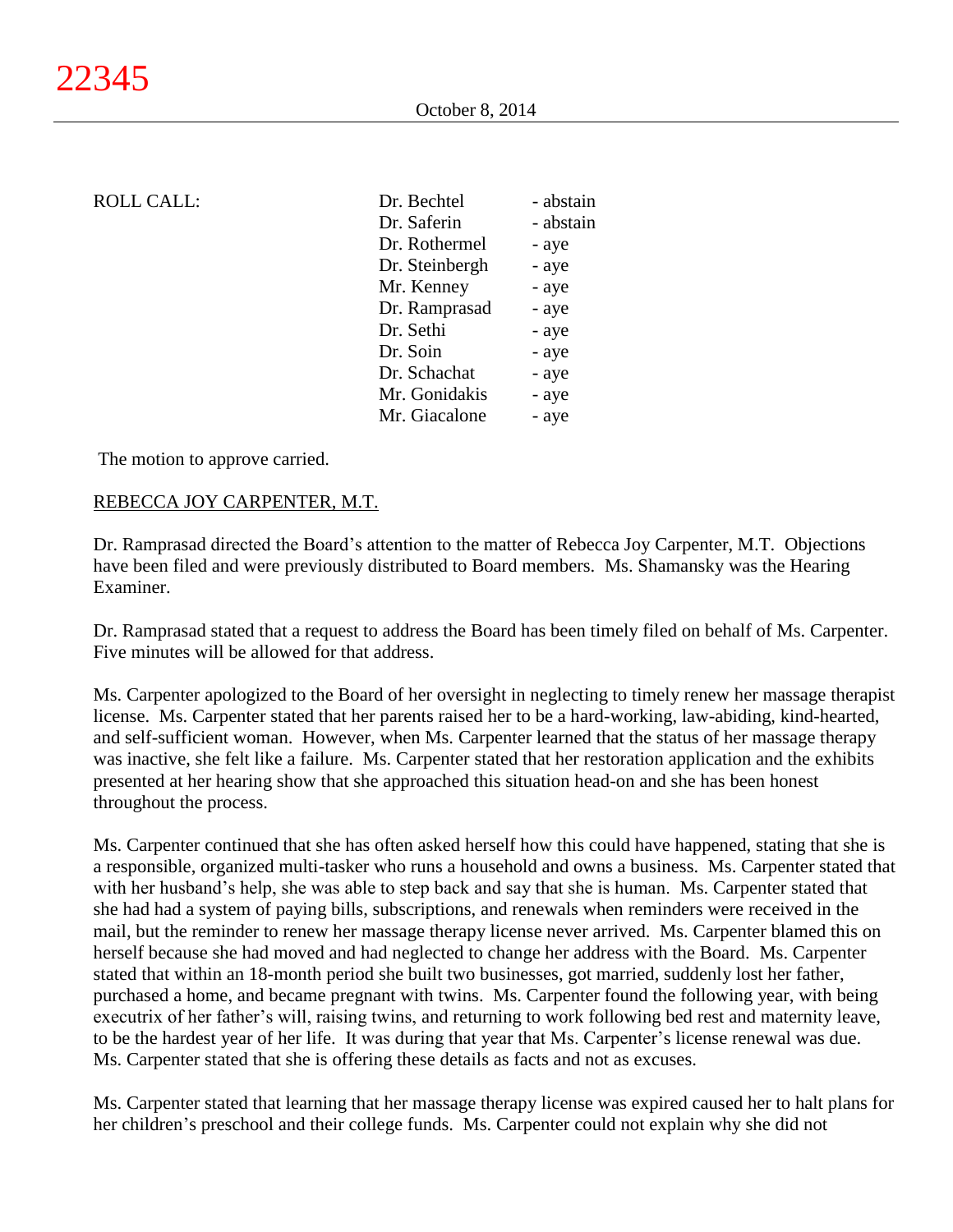remember to renew her license. Ms. Carpenter stated that she takes sole responsibility for her mistakes and that she now has a new outlook, a new goal, and peace in her heart. Ms. Carpenter assured that Board that it will never see her again in these circumstances.

Ms. Carpenter asked the Board to grant her request for restoration of her license with no suspension so she can get back to assisting her clients and getting her family back on track with its goals.

Dr. Ramprasad asked if the Assistant Attorney General would like to respond. Mr. Wakley stated that he would like to respond.

Mr. Wakley stated that at Ms. Carpenter's hearing, he had recommended that her license be reinstated with a maximum 90-day suspension. Mr. Wakley stated that he has changed his opinion and, given the fact that Ms. Carpenter has been out of practice for approximately five months already, recommended that a reprimand with no suspension would be appropriate. Mr. Wakley opined that Ms. Carpenter made an honest oversight and was genuinely remorseful. Mr. Wakley further opined that the stress of having gone through this process will deter similar conduct in the future.

# **Dr. Steinbergh moved to approve and confirm Ms. Shamansky's Findings of Fact, Conclusions of Law, and Proposed Order in the matter of Rebecca Joy Carpenter, M.T. Dr. Soin seconded the motion.**

Dr. Ramprasad stated that he would now entertain discussion in the above matter.

Mr. Giacalone stated that Ms. Carpenter was first licensed to practice massage therapy in January 2005 and began her own business in August 2010, where she practiced massage therapy and rented space to several other licensed massage therapists. In July 2011, Ms. Carpenter's massage therapy license expired due to non-renewal. Ms. Carpenter has admitted that she continued to practice massage therapy without a valid license from July 2011 until April 2014, when she realized the licensed had expired. During that time, Ms. Carpenter practiced massage therapy continuously expect during time taken off due to complications related to her pregnancy and maternity leave following the birth of her twins. Ms. Carpenter has provided documentation showing that she first discovered her license had lapsed when she tried to contract with a credit card processor for her business; that company verified the licenses of the other massage therapists in the business, but told Ms. Carpenter that her license was expired. Ms. Carpenter testified that she stopped practicing immediately upon learning that her license had expired and went about trying to reinstate it.

Mr. Giacalone continued that Ms. Carpenter, according to her testimony, changed residences between her 2009 renewal and the 2011 expiration of her license and she did not receive the license renewal notice in the mail. Ms. Carpenter admitted that when she renewed her license in 2009, she knew she would have to renew it again in two years. Ms. Carpenter also conceded that it was her obligation to know when her license was valid. Ms. Carpenter testified that she simply forgot to renew due to human error. Ms. Carpenter presented evidence that during the time she was practicing without a valid license, she maintained liability insurance and she has never had a malpractice claim filed against her. Ms. Carpenter presented further evidence that she also took continuing education courses during that time to improve her practice.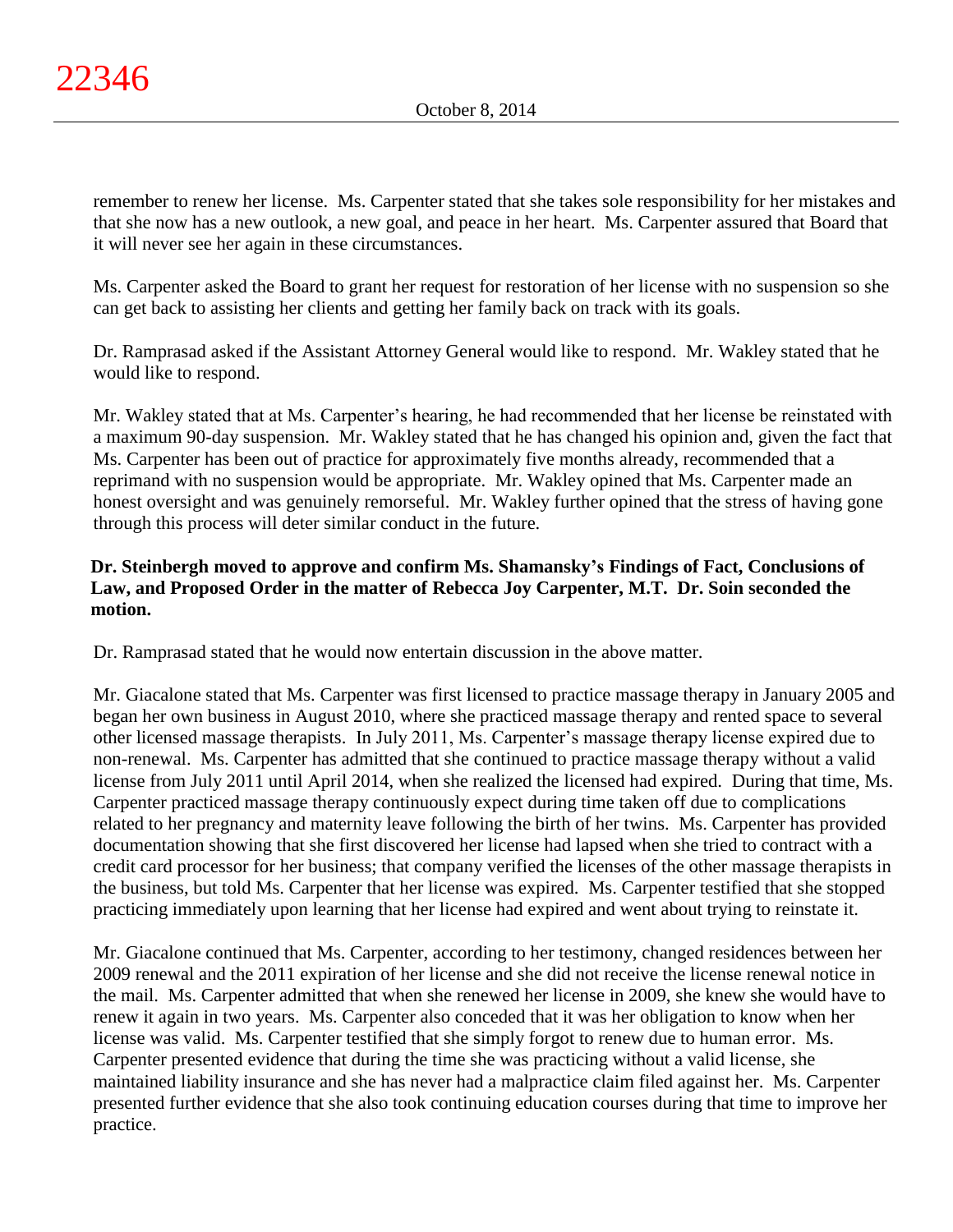Mr. Giacalone stated that at several points during the hearing Ms. Carpenter offered her apology to the Board and its staff for having to use its time to resolve this matter, and she repeated this apology before the Board today. Ms. Carpenter has testified that she now uses a spreadsheet program that includes notification of her future license renewal dates and she has promised that this will never again be an issue for her.

Mr. Giacalone stated that it is indisputable that Ms. Carpenter continued to practice massage therapy from July 2011 to April 2014 despite the expiration of her license. Mr. Giacalone stated that he accepts the Hearing Examiner's Findings of Fact and Conclusions of Law. However, Mr. Giacalone suggested amending the Proposed Order to be a reprimand with no suspension and no probationary terms. Mr. Giacalone opined that this was an honest oversight. Mr. Giacalone stated that Ms. Carpenter took ownership of her mistake and felt that she should be acknowledged for that.

## **Mr. Giacalone moved to amend the Proposed Order of the Report and Recommendation to be a reprimand, with no suspension of license or probationary terms. Dr. Rothermel seconded the motion.**

Dr. Ramprasad stated that he will now entertain discussion of the proposed amendment.

Dr. Steinbergh stated that she does not disagree with Mr. Giacalone's proposed amendment. However, Dr. Steinbergh felt that it is very important that the Board is clear in the record and it is not establishing a precedent. Dr. Steinbergh stated that practicing massage therapy without a license is inappropriate and that she has a problem with massage therapists who do not recognize the importance of their license. Dr. Steinbergh also found it difficult that Ms. Carpenter checked the licenses of other massage therapists in her business but did not check her own. Dr. Steinbergh stated that she had supported the Proposed Order because it is consistent with what the Board has done in the past with similar cases. Dr. Steinbergh stated she would not oppose Mr. Giacalone's proposed amendment, but practicing without a license is not acceptable to the Board.

Mr. Giacalone agreed with Dr. Steinbergh, but stated that each case is unique. Mr. Giacalone stated that Ms. Carpenter stopped practicing immediately and took affirmative action when she discovered that her license had expired. Ms. Carpenter also made the effort to contact the Board and take remedial steps. Mr. Giacalone was unsure what else Ms. Carpenter could have done to mitigate the situation. Mr. Giacalone stated that he could not penalize Ms. Carpenter for something that was a human error when she has taken all possible steps to address the situation. Mr. Giacalone opined that Ms. Carpenter does not need an ethics course and she knows what ethics are. Mr. Giacalone stated that probation is for people who deserve it and opined that Ms. Carpenter does not deserve probation. Dr. Ramprasad further noted that Ms. Carpenter has already been out of practice for quite some time.

Mr. Giacalone opined that this case is a perfect example of why the Board needs to have non-disciplinary fining authority.

A vote was taken on Mr. Giacalone's motion to amend: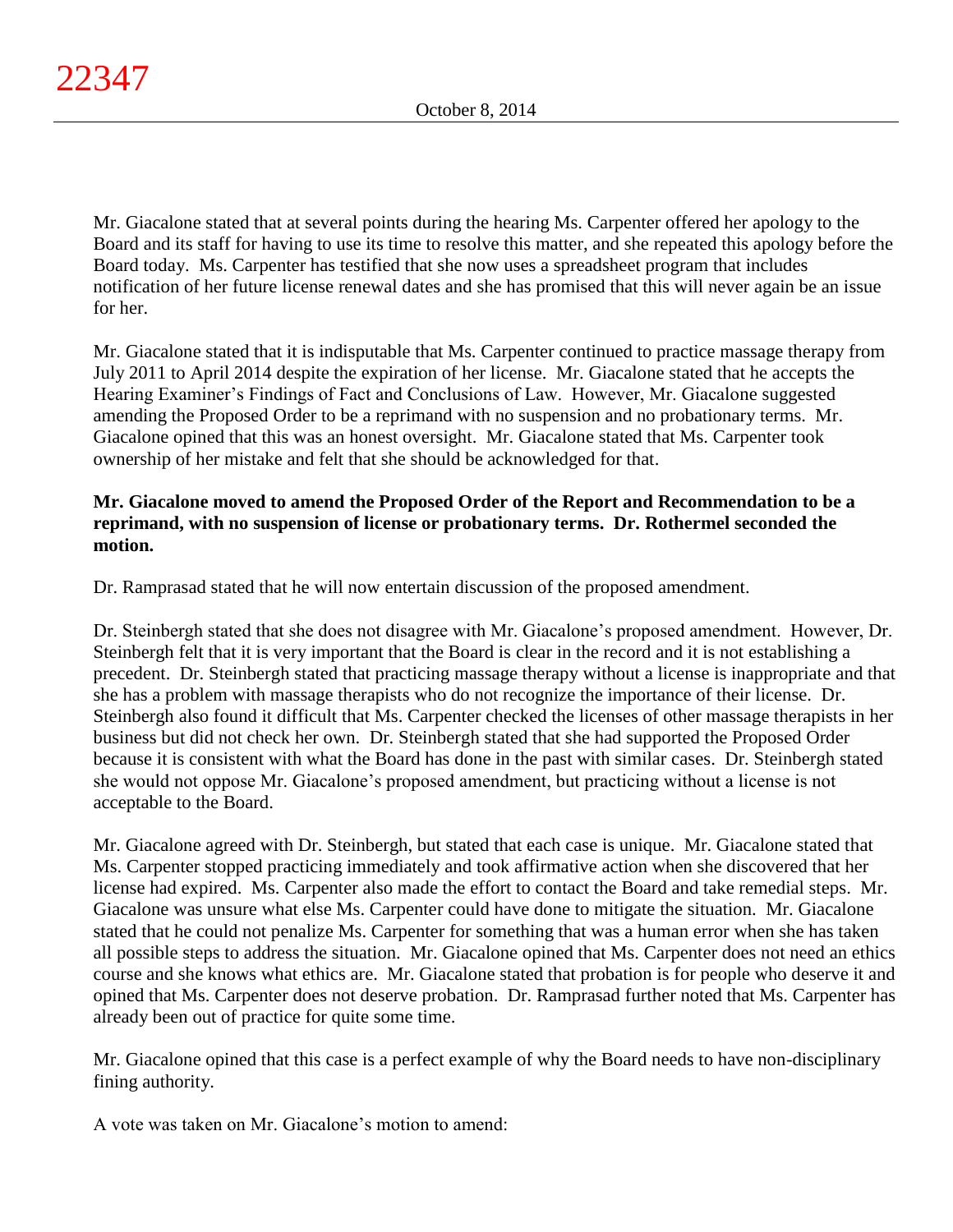| <b>ROLL CALL:</b> | Dr. Bechtel    | - abstain |
|-------------------|----------------|-----------|
|                   | Dr. Saferin    | - abstain |
|                   | Dr. Rothermel  | - aye     |
|                   | Dr. Steinbergh | - aye     |
|                   | Mr. Kenney     | - aye     |
|                   | Dr. Ramprasad  | - aye     |
|                   | Dr. Sethi      | - aye     |
|                   | Dr. Soin       | - aye     |
|                   | Dr. Schachat   | - aye     |
|                   | Mr. Gonidakis  | - aye     |
|                   | Mr. Giacalone  | - aye     |
|                   |                |           |

The motion to amend carried.

**Dr. Steinbergh moved to approve and confirm Ms. Shamansky's Findings of Fact, Conclusions of Law, and Proposed Order, as amended, in the matter of Rebecca Joy Carpenter, M.T. Dr. Soin seconded the motion.** A vote was taken:

| <b>ROLL CALL:</b> | Dr. Bechtel    | - abstain |
|-------------------|----------------|-----------|
|                   | Dr. Saferin    | - abstain |
|                   | Dr. Rothermel  | - aye     |
|                   | Dr. Steinbergh | - aye     |
|                   | Mr. Kenney     | - aye     |
|                   | Dr. Ramprasad  | - aye     |
|                   | Dr. Sethi      | - aye     |
|                   | Dr. Soin       | - aye     |
|                   | Dr. Schachat   | - aye     |
|                   | Mr. Gonidakis  | - aye     |
|                   | Mr. Giacalone  | - aye     |

The motion to approve carried.

#### THEODORE J. COLE, D.O.

Dr. Ramprasad directed the Board's attention to the matter of Theodore J. Cole, D.O. No objections have been filed. Mr. Mayton was the Hearing Examiner.

Dr. Ramprasad stated that a request to address the Board has been timely filed on behalf of Dr. Cole. Five minutes will be allowed for that address.

Mr. Zinsmaster noted that neither Dr. Cole nor the state has filed objections to the Hearing Examiner's Report and Recommendation. Mr. Zinsmaster stated that nearly all of the Board's articulated mitigating circumstances are applicable in Dr. Cole's case. The Hearing Examiner has proposed a reprimand and six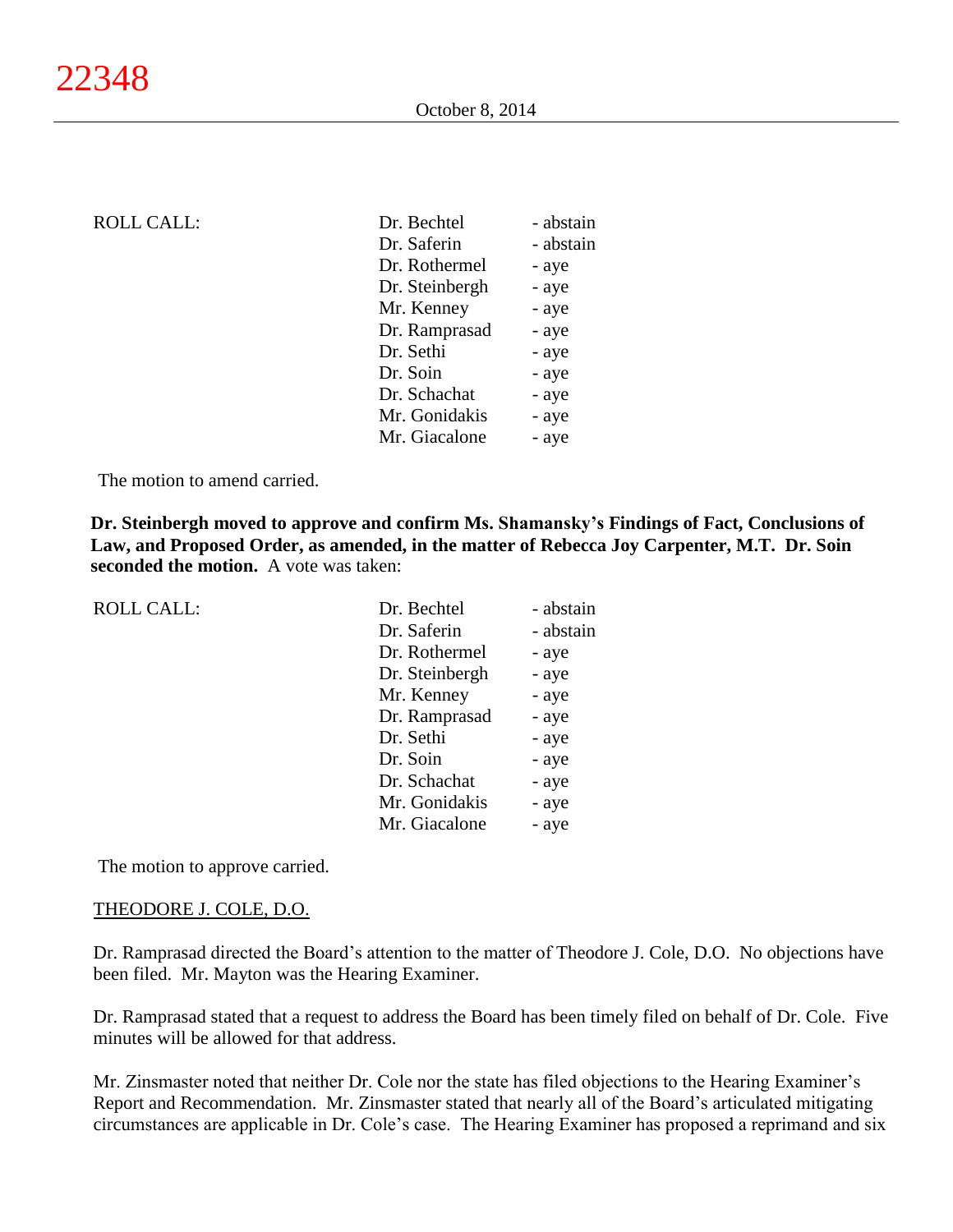months of probationary terms. Mr. Zinsmaster stated that probationary terms are generally imposed on licensees so that they can fulfill certain probationary requirements, such as completing educational courses. However, Mr. Zinsmaster stated that Dr. Cole has already completed additional education, as shown in the hearing record. Mr. Zinsmaster respectfully requested that the Board consider only issuing a reprimand to Dr. Cole with no probation.

Dr. Cole stated that this matter involved his treatment of two family members several years ago. Dr. Cole stated that Patient 2 had not responded to treatment from several physicians for conditions including fibromyalgia, insomnia, fatigue, interstitial cystitis, and esophageal reflux. Dr. Cole stated that it was only then, when no other course of action was available, that he prescribed medication to Patient 2 in order to break the cycle of her pain and suffering. Dr. Cole stated that today, due to his intervention, Patient 2 is nearly symptom-free.

Dr. Cole continued that his treatment of Patient 1 involved prescribing medication for sleep. Patient 1 suffered from numerous health problems, including spinal stenosis, cancer, and chronic insomnia. Dr. Cole stated that as soon as he was informed that his treatment of Patient 1, a family member, was inappropriate, he stopped prescribing medication and turned her care over to another physician. Dr. Cole noted that the new physician continued the same medications that Dr. Cole had prescribed.

Dr. Cole stated that he maintained all medical records for both these patients and also obtained medical records from prior treating physicians to ensure the safety of his treatments. Dr. Cole stated that he never attempted to conceal these activities, no abuse or diversion of medication occurred, and no patients were put in harm's way. Dr. Cole stated that he provided his services only out of concern for the patients' wellbeing. Dr. Cole stated that at that time he was not aware that his actions were against the policy of the Medical Board. Dr. Cole stated that he rarely prescribes controlled substances in his practice, but he attended an intensive three-day course at Vanderbilt University to ensure he was familiar with their usage and he has incorporated what he learned into his practice.

Dr. Cole stated that knowing what he knows now, he would not have prescribed these medications for his family members and he will not do so again in the future. Dr. Cole thanked the Board for its efforts and for pointing out areas in which he could improve his performance as a physician. Dr. Cole stated that he will share what he has learned with medical students who rotate in his office. Dr. Cole stated that his only goal is to provide the best possible care to his patients.

Dr. Ramprasad asked if the Assistant Attorney General would like to respond. Mr. Wilcox stated that he would like to respond.

Mr. Wilcox opined that, given the facts in this case, a reprimand with no suspension would be appropriate. Mr. Wilcox was uncertain that a probationary period of six months would be a wise use of the Board's resources in this situation. Mr. Wilcox stated that the Board must send a message that it is not acceptable to prescribe medications to one's family members due to issues of objectivity, but felt that probation would not be necessary in this case.

# **Dr. Rothermel moved to approve and confirm Mr. Mayton's Findings of Fact, Conclusions of Law,**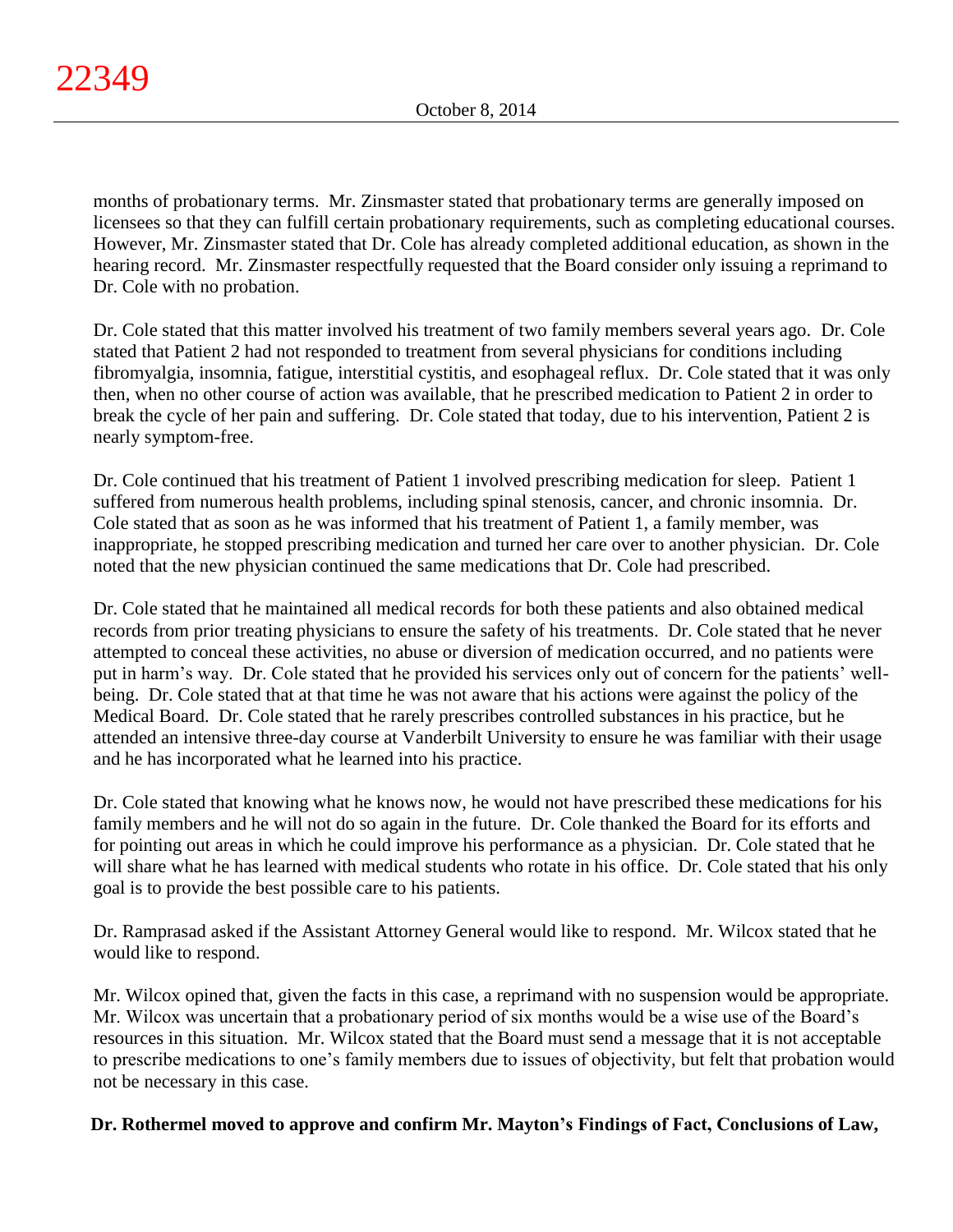## **and Proposed Order in the matter of Theodore J. Cole, D.O. Mr. Kenney seconded the motion.**

Dr. Ramprasad stated that he would now entertain discussion in the above matter.

Dr. Steinbergh stated that she will abstain from discussion and voting in this matter.

Dr. Ramprasad briefly reviewed Dr. Cole's medical career. Patient 1, a family member of Dr. Cole's, suffered from insomnia. Dr. Cole prescribed Lunesta to Patient 1 on six occasions, and he prescribed Ambien and Restoril to Patient 1 on one occasion each. At his hearing, Dr. Cole conceded that these prescriptions were not written for emergency situations.

Dr. Ramprasad continued that Patient 2, also a family member of Dr. Cole's, was under the care of two physicians other than Dr. Cole for treatment of fibromyalgia and chronic fatigue syndrome. Dr. Cole prescribed Vicodin to Patient 2 on one occasion to treat severe neck and back pain in a non-emergency situation. Dr. Cole also prescribed Lomitil and Xyrem to Patient 2.

Dr. Ramprasad opined that Dr. Cole seems to have honestly overlooked the prohibition against prescribing to family members. Dr. Ramprasad stated that Dr. Cole has taken steps to correct this by taking a very good course on prescribing controlled substances at Vanderbilt University. Dr. Ramprasad agreed with the Report and Recommendation's Findings of Fact and Conclusions of Law. However, Dr. Ramprasad suggested that the Proposed Order be amended to remove the probationary terms and leave only the reprimand. Dr. Ramprasad opined that there was no proper role for probation in this matter and reiterated that Dr. Cole has taken the prescribing course at Vanderbilt University.

## **Mr. Giacalone moved to amend the Proposed Order to remove the probationary terms, leaving only the reprimand. Dr. Soin seconded the motion.** A vote was taken:

| <b>ROLL CALL:</b> | Dr. Bechtel    | - abstain |
|-------------------|----------------|-----------|
|                   | Dr. Saferin    | - abstain |
|                   | Dr. Rothermel  | - aye     |
|                   | Dr. Steinbergh | - abstain |
|                   | Mr. Kenney     | - aye     |
|                   | Dr. Ramprasad  | - aye     |
|                   | Dr. Sethi      | - aye     |
|                   | Dr. Soin       | - aye     |
|                   | Dr. Schachat   | - aye     |
|                   | Mr. Gonidakis  | - aye     |
|                   | Mr. Giacalone  | - aye     |
|                   |                |           |

The motion to amend carried

**Dr. Rothermel moved to approve and confirm Mr. Mayton's Findings of Fact, Conclusions of Law, and Proposed Order, as amended, in the matter of Theodore J. Cole, D.O. Dr. Sethi seconded the motion.** A vote was taken: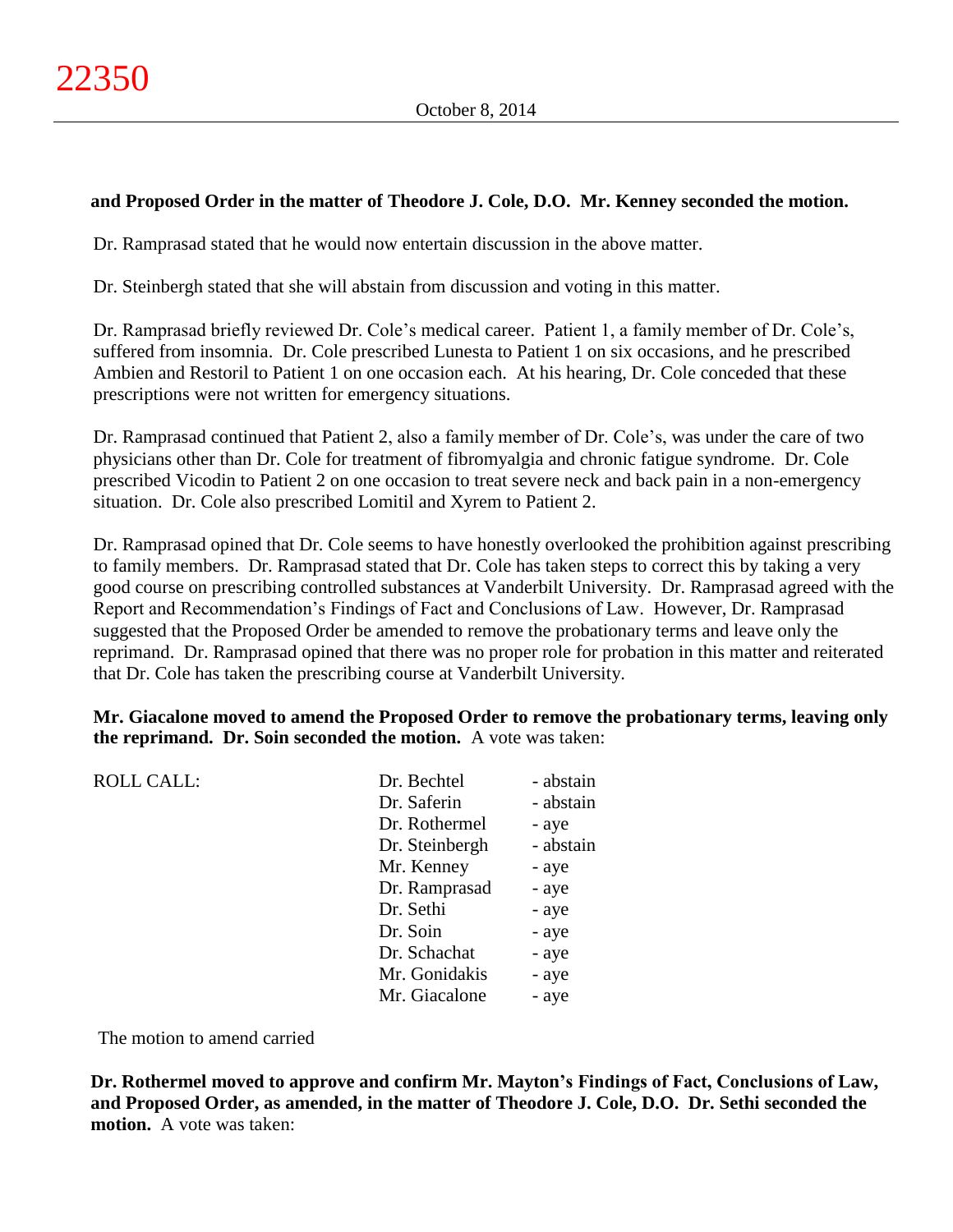| <b>ROLL CALL:</b> |  |
|-------------------|--|
|-------------------|--|

| <b>ROLL CALL:</b> | Dr. Bechtel    | - abstain |
|-------------------|----------------|-----------|
|                   | Dr. Saferin    | - abstain |
|                   | Dr. Rothermel  | - aye     |
|                   | Dr. Steinbergh | - abstain |
|                   | Mr. Kenney     | - aye     |
|                   | Dr. Ramprasad  | - aye     |
|                   | Dr. Sethi      | - aye     |
|                   | Dr. Soin       | - aye     |
|                   | Dr. Schachat   | - aye     |
|                   | Mr. Gonidakis  | - aye     |
|                   | Mr. Giacalone  | - aye     |
|                   |                |           |

The motion to approve carried.

### JESSICA J. DUSSAULT

Dr. Ramprasad directed the Board's attention to the matter of Jessica J. Dussault. No objections have been filed. Mr. Porter was the Hearing Examiner.

## **Dr. Soin moved to approve and confirm Mr. Porter's Findings of Fact, Conclusions of Law, and Proposed Order in the matter of Jessica J. Dussault. Dr. Steinbergh seconded the motion.**

Dr. Ramprasad stated that he would now entertain discussion in the above matter.

Mr. Kenney stated that Ms. Dussault applied for a license to practice massage therapy in Ohio in June 2013. On her application, Ms. Dussault admitted that she has been charged with three Operating a Vehicle Under the Influence of Alcohol (OVI) violations. In 2006, Ms. Dussault was charged with OVI, speeding, and paraphernalia. In 2007, Ms. Dussault was involved in a multi-vehicle accident; Ms. Dussault was charged with OVI in that incident. In 2009, Ms. Dussault was charged with OVI and driving on a closed highway. In 2013, Ms. Dussault underwent outpatient assessment at Glenbeigh Hospital, where she was diagnosed with alcohol dependency. Consequently, Ms. Dussault was found to be impaired and not capable of practicing massage therapy at acceptable and prevailing standards of care.

Mr. Kenney continued that Ms. Dussault was actually arrested a fourth time on October 27, 2013, after she had submitted her application for a massage therapy license. Ms. Dussault did not inform Glenbeigh Hospital of this fourth arrest, nor did she inform the Board until her hearing on July 23, 2014. Mr. Kenney found it odd that throughout this time Ms. Dussault has continued to work as a bartender. Ms. Dussault also testified that she has not been attending Alcoholics Anonymous meetings because she does not believe AA works.

Mr. Kenney stated that he agrees with the Findings of Fact and Conclusions of Law in the Report and Recommendation. The Hearing Examiner's Proposed Order would grant Ms. Dussault's application for licensure and immediately suspend it for an indefinite period with interim monitoring during the period of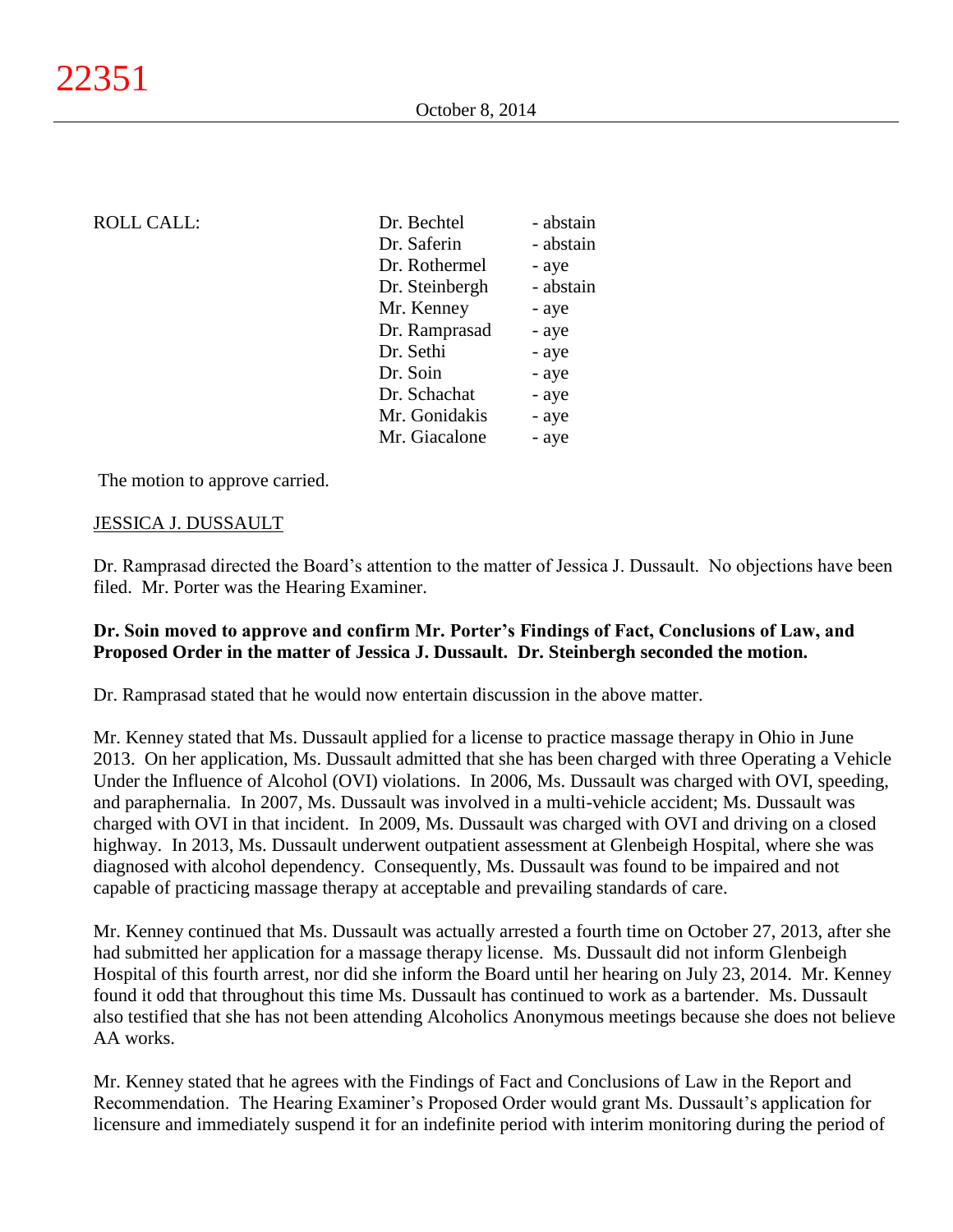suspension. Mr. Kenney stated that he does not agree with the Proposed Order. Mr. Kenney suggested that a permanent denial of Ms. Dussault's application would be appropriate and would prevent her from applying for a license in the future. Mr. Kenney's suggestion was based on the fact that Ms. Dussault has had four OVI violations, she does not believe that AA is for her, and she continues to work as a bartender.

## **Mr. Kenney moved to amend the Proposed Order to permanently deny Ms. Dussault's application for a license to practice massage therapy in Ohio. Dr. Steinbergh seconded the motion.**

Dr. Ramprasad stated that he will now entertain discussion in the above matter.

Dr. Steinbergh agreed with Mr. Kenney and opined that if a license were granted, the Board would struggle with Ms. Dussault in terms of compliance with a Board Order. Dr. Steinbergh acknowledged that Ms. Dussault has testified that she would go to AA meetings if the Board so ordered. However, Dr. Steinbergh stated that Ms. Dussault's actions, including continuing to work as a bartender and failing to inform the Board of her fourth OVI arrest, are consistent with a person who would probably not be compliant with a Board Order and would be difficult to monitor. Dr. Steinbergh questioned why the Board should utilize its resources to license and monitor Ms. Dussault when there is no right to a license. Dr. Steinbergh stated that she supports the proposed amendment to permanently deny.

Dr. Ramprasad stated that he also agrees with Mr. Kenney's proposed amendment. Dr. Ramprasad noted that Ms. Dussault did not stop drinking until six months after her fourth OVI arrest. The discussions in the record did not show Dr. Ramprasad that Ms. Dussault has any self-reflection on her situation. Dr. Ramprasad observed the following testimony by Ms. Dussault:

"I don't need to drink. It's always been more of a social thing for me. You know, sometimes when I get with my friends … I just get carried up in the excitement of being with my friends..."

Dr. Ramprasad lamented that after four OVI arrests, Ms. Dussault still does not "get it." Dr. Ramprasad agreed with Dr. Steinbergh that this is something Ms. Dussault does not believe in and she may not comply with a Board Order.

A vote was taken on Mr. Kenney's motion to amend:

ROLL CALL:

| Dr. Bechtel    | - abstain |
|----------------|-----------|
| Dr. Saferin    | - abstain |
| Dr. Rothermel  | - aye     |
| Dr. Steinbergh | - aye     |
| Mr. Kenney     | - aye     |
| Dr. Ramprasad  | - aye     |
| Dr. Sethi      | - aye     |
| Dr. Soin       | - aye     |
| Dr. Schachat   | - aye     |
| Mr. Gonidakis  | - aye     |
|                |           |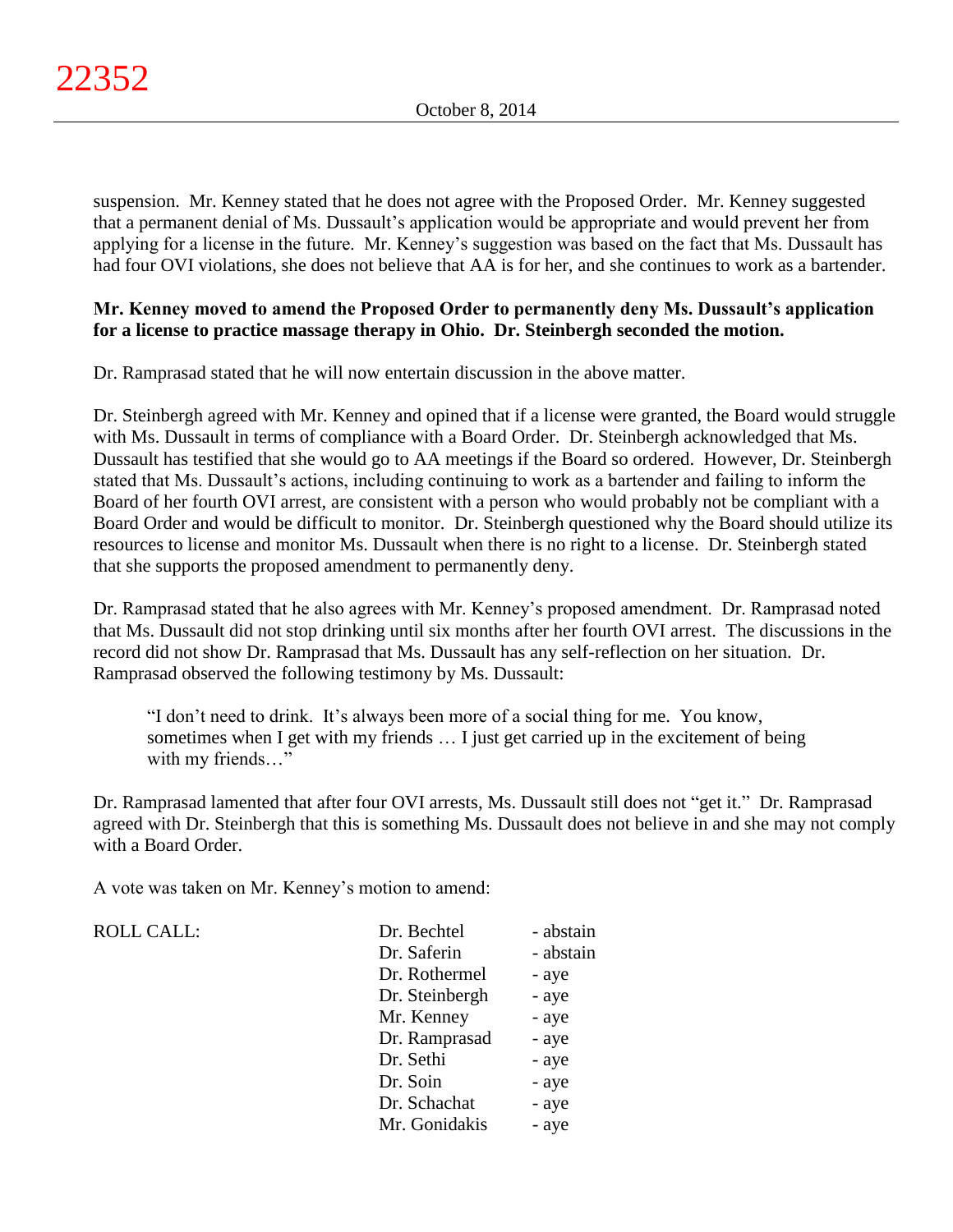Mr. Giacalone - aye

The motion to amend carried.

**Dr. Steinbergh moved to approve and confirm Mr. Porter's Findings of Fact, Conclusions of Law, and Proposed Order, as amended, in the matter of Jessica J. Dussault. Dr. Rothermel seconded the motion.** A vote was taken:

| <b>ROLL CALL:</b> | Dr. Bechtel    | - abstain |
|-------------------|----------------|-----------|
|                   | Dr. Saferin    | - abstain |
|                   | Dr. Rothermel  | - aye     |
|                   | Dr. Steinbergh | - aye     |
|                   | Mr. Kenney     | - aye     |
|                   | Dr. Ramprasad  | - aye     |
|                   | Dr. Sethi      | - aye     |
|                   | Dr. Soin       | - aye     |
|                   | Dr. Schachat   | - aye     |
|                   | Mr. Gonidakis  | - aye     |
|                   | Mr. Giacalone  | - aye     |
|                   |                |           |

The motion to approve carried.

#### MARK A. WEINER, D.O.

Dr. Ramprasad directed the Board's attention to the matter of Mark A. Weiner, D.O. Objections have been filed and were previously distributed to Board members. Mr. Porter was the Hearing Examiner.

## **Dr. Soin moved to approve and confirm Mr. Porter's Findings of Fact, Conclusions of Law, and Proposed Order in the matter of Mark A. Weiner, D.O. Dr. Steinbergh seconded the motion.**

Dr. Ramprasad stated that he would now entertain discussion in the above matter.

Dr. Sethi stated that on April 17, 1996, Dr. Weiner entered into a Consent Agreement with the Medical Board in lieu of formal proceedings, based on violations of Section 4731.22(B)(26), Ohio Revised Code, related to impairment. Dr. Weiner was released from his Consent Agreement on April 17, 1999. Dr. Sethi stated that since that time, Dr. Weiner has suffered a relapse.

Dr. Sethi explained that on August 31, 2013, Dr. Weiner was approached by police officers, who reported that Dr. Weiner was intoxicated outside a bar and was engaging in conduct that presented a risk of physical harm to himself and would be offensive and annoying to others. Dr. Weiner's behavior during this incident included getting on his hands and knees, blocking the sidewalk, refusing to move, yelling at passers-by, and passing out against a tree. Dr. Weiner was charged with two counts of disorderly conduct. After being transported to a hospital, Dr. Weiner behaved belligerently towards the hospital staff.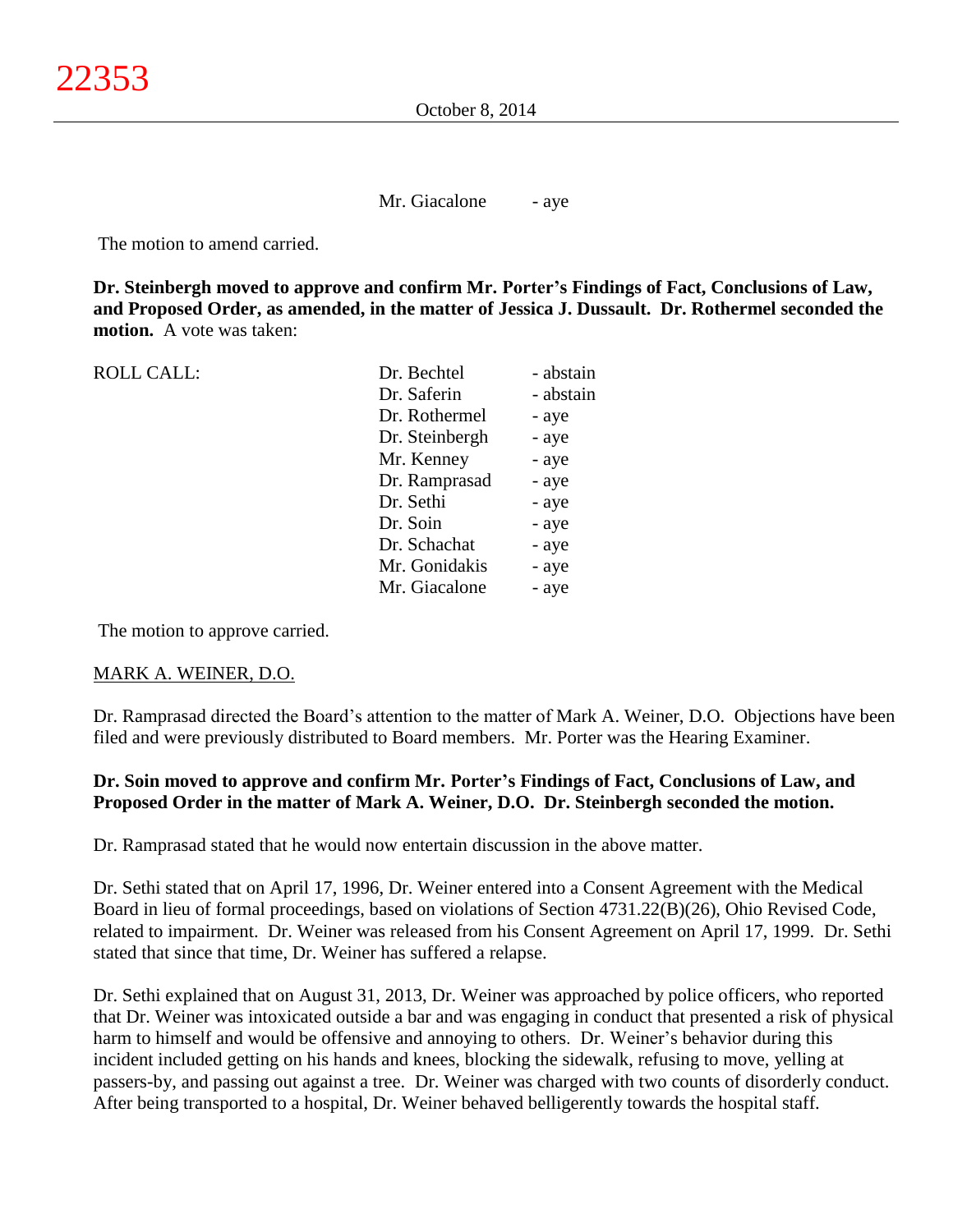Dr. Sethi continued that on September 7, 2013, in Newport, Kentucky, Dr. Weiner was approached by the police, who reported that Dr. Weiner was yelling and screaming because he felt he hadn't received good service at a bar. The police further reported that Dr. Weiner had a strong odor of alcohol, slurred speech, bloody eyes, and was a danger to himself and the public. The police attempted to place Dr. Weiner in a taxi cab, but he began yelling at people entering the bar, causing public panic and annoyance. Dr. Weiner was charged with alcohol intoxication in a public place and disorderly conduct. Dr. Sethi stated that Dr. Weiner failed to report his relapse to the Board.

Dr. Sethi commented that the Hearing Examiner did an excellent job summarizing the evidence and Dr. Weiner's history with the Board. However, Dr. Sethi did not agree with the Hearing Examiner's Proposed Order of a minimum 90-day suspension of Dr. Weiner's medical license. Dr. Sethi suggested that a minimum 180-day suspension from the effective date of the Order would be appropriate.

## **Dr. Sethi moved to amend the Proposed Order so that the suspension of Dr. Weiner's license will be for a minimum of 180 days from the effective date of the Order, with all other terms unchanged. Mr. Giacalone seconded the motion.**

Dr. Ramprasad stated that he will now entertain discussion of the proposed amendment.

Dr. Steinbergh opined that the Proposed Order, which would suspend Dr. Weiner's license for a minimum of 90 days from October 9, 2013, the date of his summary suspension, would be sufficient. Dr. Steinbergh felt that Dr. Weiner has been out of practice long enough and questioned adding on another 180 days of suspension.

Mr. Giacalone stated that he supports Dr. Sethi's position. Mr. Giacalone stated that there are troubling circumstances in this case. Mr. Giacalone stated that Dr. Weiner had abused Demerol in 1995, and he has now relapsed on alcohol and engaged in arguably violent acts. Mr. Giacalone noted that Dr. Weiner charged at bouncers in a bar and behaved belligerently towards hospital staff who were trying to help him. Mr. Giacalone also observed that Dr. Weiner's own expert, Gary A. Levinson, M.D., stated, "It is my medical opinion that Dr. Weiner's current depression is temporary and that he should be able to return to being a functional physician within the next six months." Further, Dr. Weiner himself testified that he is not ready to go back to practicing medicine. Mr. Giacalone opined that Dr. Weiner should be out of practice for at least six months from the effective date of the Order, particularly since he has shown a propensity towards violence.

Dr. Steinbergh expressed concerns of whether some of Dr. Weiner's behavior could have been induced or exacerbated by topiramate, a medication he began taking in April 2013 for a tremor. Mr. Giacalone noted Katherine Moore, M.D., a Mayo Clinic psychiatrist, was skeptical that topiramate had caused Dr. Weiner's behavior. Dr. Steinbergh disagreed with Dr. Moore and stated that she personally believes, based on her clinical practice, that medications like topiramate can affect changes in personality or exacerbate a condition. Dr. Steinbergh stated that this is a first relapse for Dr. Weiner and there is no evidence that the Board needs to remove him from practice for a longer period.

Responding to a question from Dr. Ramprasad, Ms. Anderson stated that the Order will require Dr. Weiner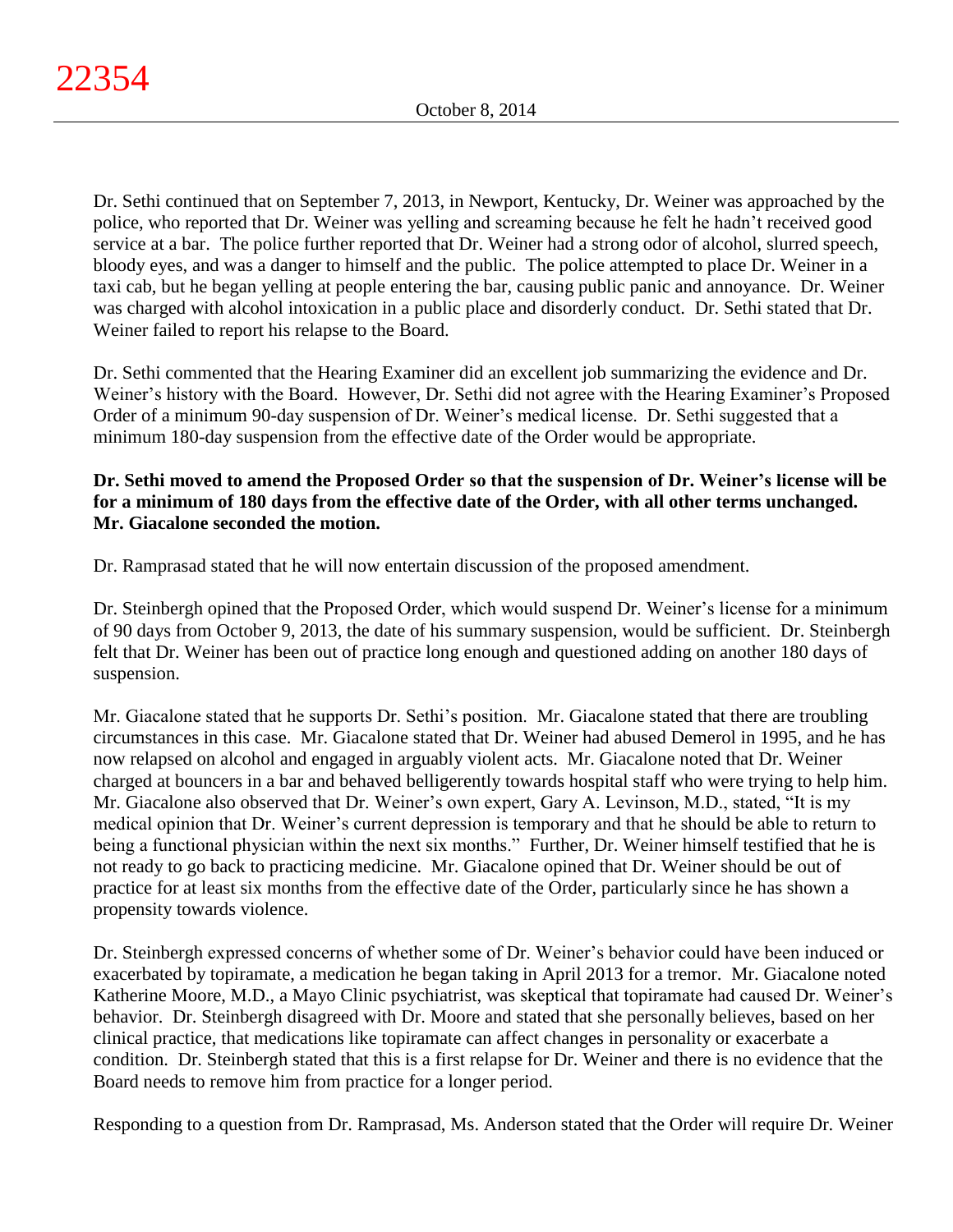to submit written reports of evaluation from two psychiatrists as a condition for reinstatement of his license, in addition to other conditions. Dr. Ramprasad opined that the requirement of psychiatric assessments is the most important thing and as long as that is in place, it does not matter to him if Dr. Weiner's suspension is for a minimum of 90 days or 180 days.

Dr. Sethi opined that Dr. Weiner's belligerent behavior in two separate instances is a disgrace for a physician. Dr. Sethi opined that a suspension of at least 180 days is a necessity for Dr. Weiner to be in shape to return to practice.

Dr. Soin questioned what the Board would accomplish with an additional 180 days of suspension if the conditions for the reinstatement of Dr. Weiner's license are appropriate, including the requirement of evaluation by two psychiatrists. Dr. Soin commented that if the additional 180 days is simply punitive then he could accept that argument; otherwise, Dr. Soin stated that he could agree to a 90-day or a 180-day suspension so long as the conditions for reinstatement are met. Mr. Giacalone responded that, for him, this is not a punitive issue, but rather is a matter that Dr. Weiner's own expert has recommended that he not practice medicine for six months. Mr. Giacalone also saw this as a public health issue. Mr. Giacalone noted that Dr. Weiner was addicted to Demerol in the 1990's, then relapsed on alcohol and showed violent tendencies. Mr. Giacalone opined that a 180-day suspension is appropriate given Dr. Weiner's history and propensity towards violence. Mr. Giacalone opined that the additional 180 days is an extra safeguard to help ensure that Dr. Weiner does not pose a threat to his patients when he returns to practice.

Dr. Rothermel reiterated that under the conditions for reinstatement of Dr. Weiner's license, two mental health professionals must agree that he is ready to return to the practice of medicine. Dr. Rothermel noted that one of those professionals has sent a letter stating that Dr. Weiner may be ready to return within six months. Dr. Rothermel opined that the Board does not need to extend the time of suspension because it is going to rely on the two professionals to determine if Dr. Weiner is ready. Dr. Rothermel stated that Dr. Weiner may be ready to return to medicine in 90 days, or perhaps it will be 180 days or a year. Dr. Rothermel stated that, in any case, the Board will not reinstate Dr. Weiner's license until all of the conditions for reinstatement are met.

Dr. Steinbergh noted that Paragraph (B)(5)(e) of the Proposed Order gives Dr. Weiner 30 days to enter into the necessary financial and/or contractual arrangements with a Board-approved drug-testing facility and/or collection site (DFCS). However, Dr. Weiner's objections indicate that he expects to move from California to Michigan within the next 60 days. Therefore, Dr. Weiner requested that he be given 60 days to enter into the necessary arrangements with a DFCS. Dr. Steinbergh opined that this is an acceptable request. Dr. Sethi agreed with Dr. Steinbergh.

**Dr. Sethi wished to change his motion to amend to add that Paragraph (B)(5)(e) of the Proposed Order be altered so that Dr. Weiner will have 60 days to enter into the necessary financial and/or contractual arrangements with a DFCS in order to facilitate the screening process in the matter required by the Order.** No Board member objected to the change. The change to the motion to amend was accepted.

A vote was taken on Dr. Sethi's motion to amend: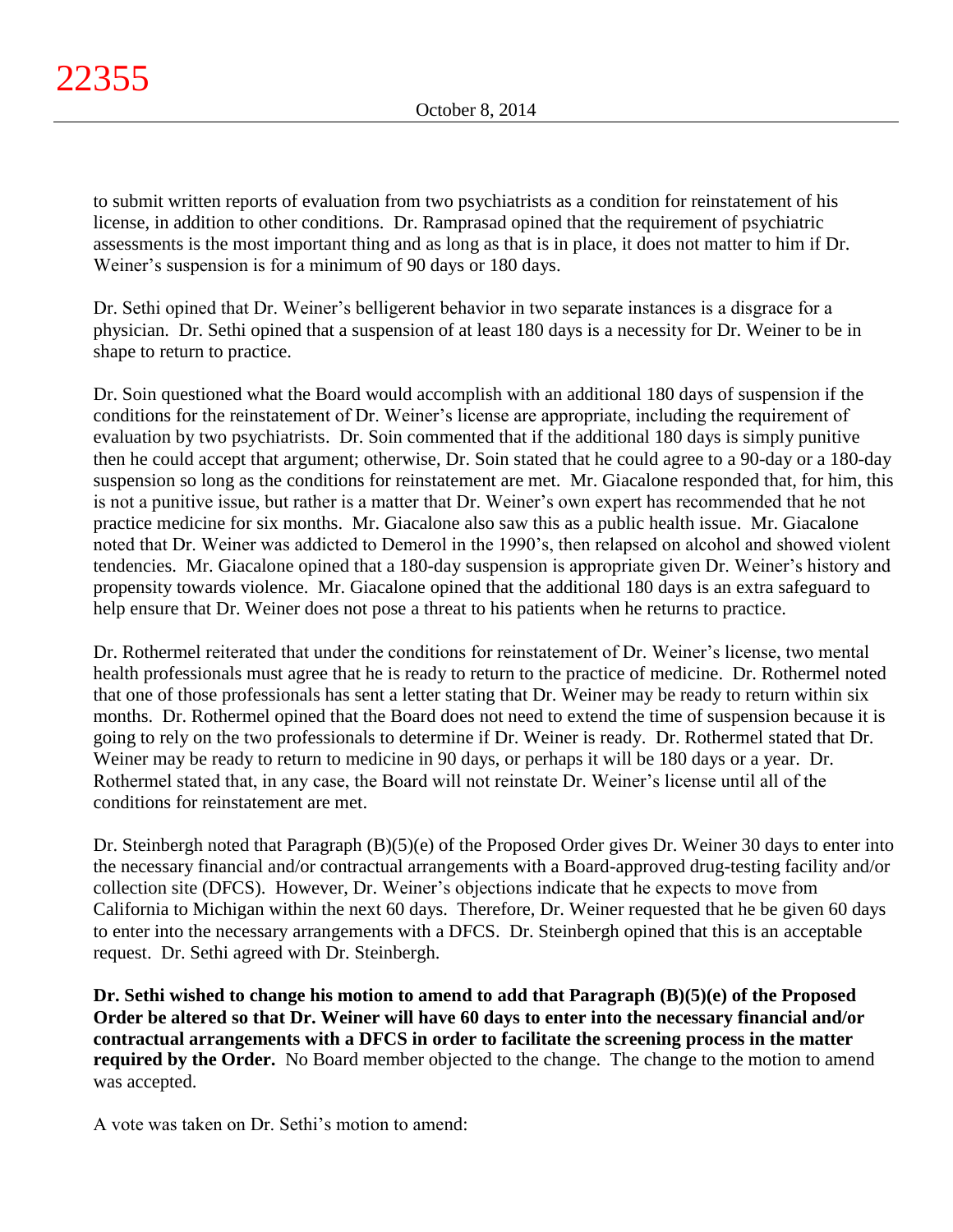| <b>ROLL CALL:</b> | Dr. Bechtel    | - abstain |
|-------------------|----------------|-----------|
|                   | Dr. Saferin    | - abstain |
|                   | Dr. Rothermel  | - nay     |
|                   | Dr. Steinbergh | - nay     |
|                   | Mr. Kenney     | - aye     |
|                   | Dr. Ramprasad  | - aye     |
|                   | Dr. Sethi      | - aye     |
|                   | Dr. Soin       | - aye     |
|                   | Dr. Schachat   | - nay     |
|                   | Mr. Gonidakis  | - aye     |
|                   | Mr. Giacalone  | - aye     |
|                   |                |           |

The motion to amend carried.

**Dr. Steinbergh moved to approve and confirm Mr. Porter's Findings of Fact, Conclusions of Law, and Proposed Order in the matter of Mark A. Weiner, D.O. Dr. Soin seconded the motion.** A vote was taken:

| <b>ROLL CALL:</b> |  |
|-------------------|--|
|-------------------|--|

| <b>ROLL CALL:</b> | Dr. Bechtel    | - abstain |
|-------------------|----------------|-----------|
|                   | Dr. Saferin    | - abstain |
|                   | Dr. Rothermel  | - nay     |
|                   | Dr. Steinbergh | - aye     |
|                   | Mr. Kenney     | - aye     |
|                   | Dr. Ramprasad  | - aye     |
|                   | Dr. Sethi      | - aye     |
|                   | Dr. Soin       | - aye     |
|                   | Dr. Schachat   | - aye     |
|                   | Mr. Gonidakis  | - aye     |
|                   | Mr. Giacalone  | - aye     |

The motion to approve carried.

#### FINDINGS, ORDERS, AND JOURNAL ENTRIES

Dr. Ramprasad stated that in the following matters, the Board issued Notices of Opportunity for Hearing and documentation of Service was received for each. There were no requests for hearing filed, and more than 30 days have elapsed since the mailing of the notices. The matters are therefore before the Board for final disposition. Dr. Ramprasad noted that the matter of Dr. Babaria is disciplinary in nature. Therefore the Secretary, Dr. Bechtel, and Supervising Member, Dr. Saferin, may not vote in that matter.

Mr. Gonidakis exited the meeting at this time.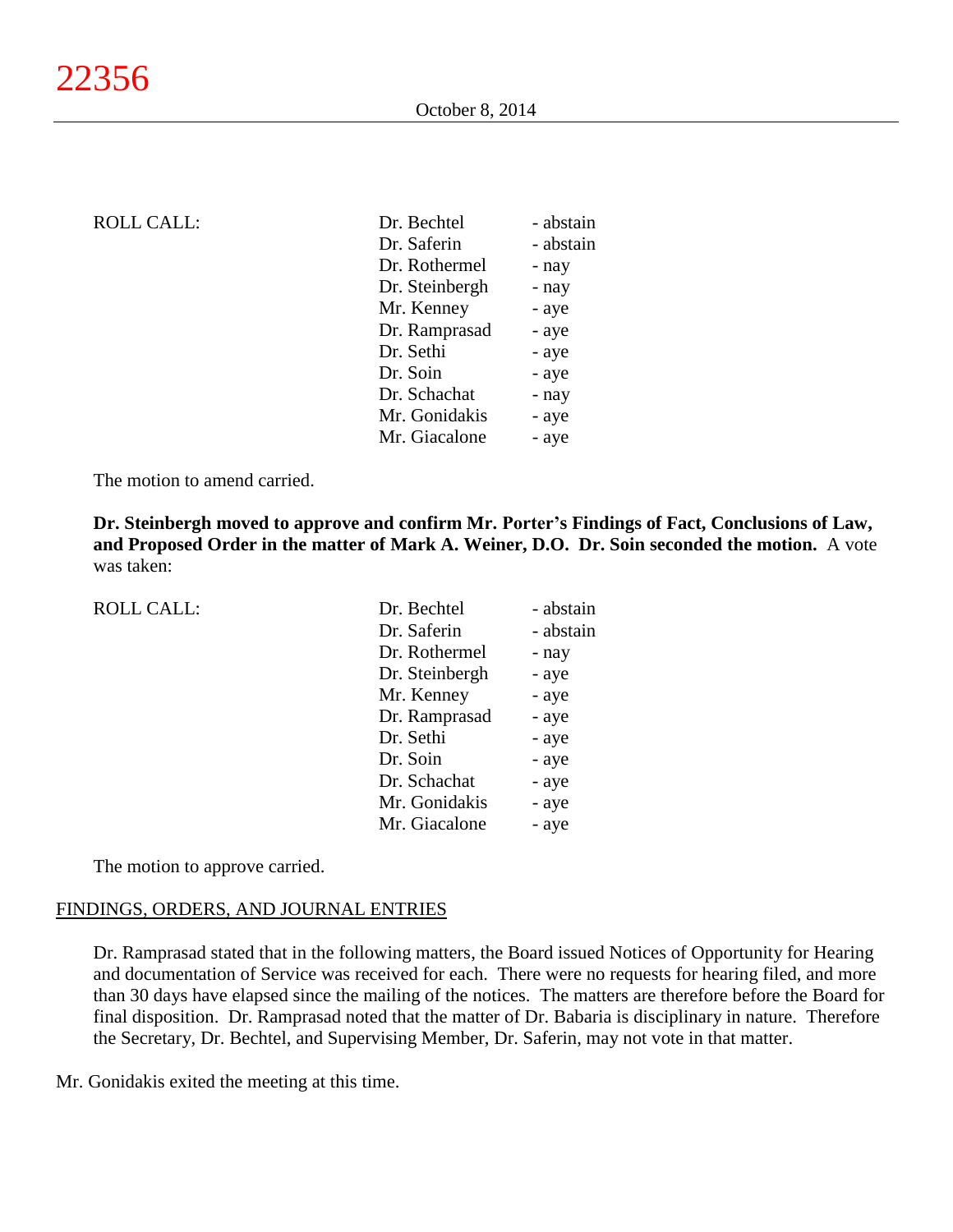# ASHOKKUMAR RATILAL BABARIA, M.D.

Dr. Ramprasad stated that the allegations concerning Ashokkumar Ratilal Babaria, M.D., are that on or about April 30, 2014, in U.S. District Court, District of New Jersey, Dr. Babaria pled guilty to and was found guilty of one felony violation of Title 42, U.S. Code, Section 1320a-7b (b)(2)(A), which prohibits offering to pay and/or paying illegal remunerations in violation of the federal healthcare anti-kickback statute. The factual basis underlying Dr. Babaria's conviction involved his offering to pay and paying cash kickbacks to physicians and other healthcare providers to induce referrals of Medicare and Medicaid patients to a diagnostic testing center owned by Dr. Babaria.

**Dr. Steinbergh moved to find that the allegations as set forth in the August 13, 2014 Notice of Immediate Suspension and Opportunity for Hearing have been proven by a preponderance of the evidence, and to enter an Order, effective immediately upon mailing, permanently revoking Dr. Babaria's license to practice medicine and surgery in Ohio. Dr. Sethi seconded the motion.** A vote was taken:

| <b>ROLL CALL:</b> | Dr. Bechtel    | - abstain |
|-------------------|----------------|-----------|
|                   | Dr. Saferin    | - abstain |
|                   | Dr. Rothermel  | - aye     |
|                   | Dr. Steinbergh | - aye     |
|                   | Mr. Kenney     | - aye     |
|                   | Dr. Ramprasad  | - aye     |
|                   | Dr. Sethi      | - aye     |
|                   | Dr. Soin       | - aye     |
|                   | Dr. Schachat   | - aye     |
|                   | Mr. Giacalone  | - aye     |
|                   |                |           |

The motion carried.

## BENJAMIN FRANCIS DONOHUE, M.D.

Dr. Ramprasad stated that Dr. Donohue has applied a license to practice medicine and surgery Ohio. The Board notified Dr. Donohue that it proposed to approve his application, but limit that license to participation in a fellowship program at Beacon Orthopaedics due to the fact that Dr. Donohue has not engaged in the active practice of medicine for more than two years. Further, the Board proposed to remove the limitation upon Dr. Donohue's submission of documentation that he has successfully completed on year of fellowship at Beacon Orthopaedics.

**Dr. Steinbergh moved to find that the allegations set forth in the August 19, 2014 Notice of Opportunity for Hearing have been proven to be true by a preponderance of the evidence, and that the Board enter an Order, effective immediately upon mailing, granting Dr. Donohue's application for licensure; limiting such license to participation in a fellowship program at Beacon Orthopaedics; and upon Dr. Donohue's submission of documentation that he has successfully completed one year of fellowship training at Beacon Orthopaedics, said limitation shall be terminated and the license shall**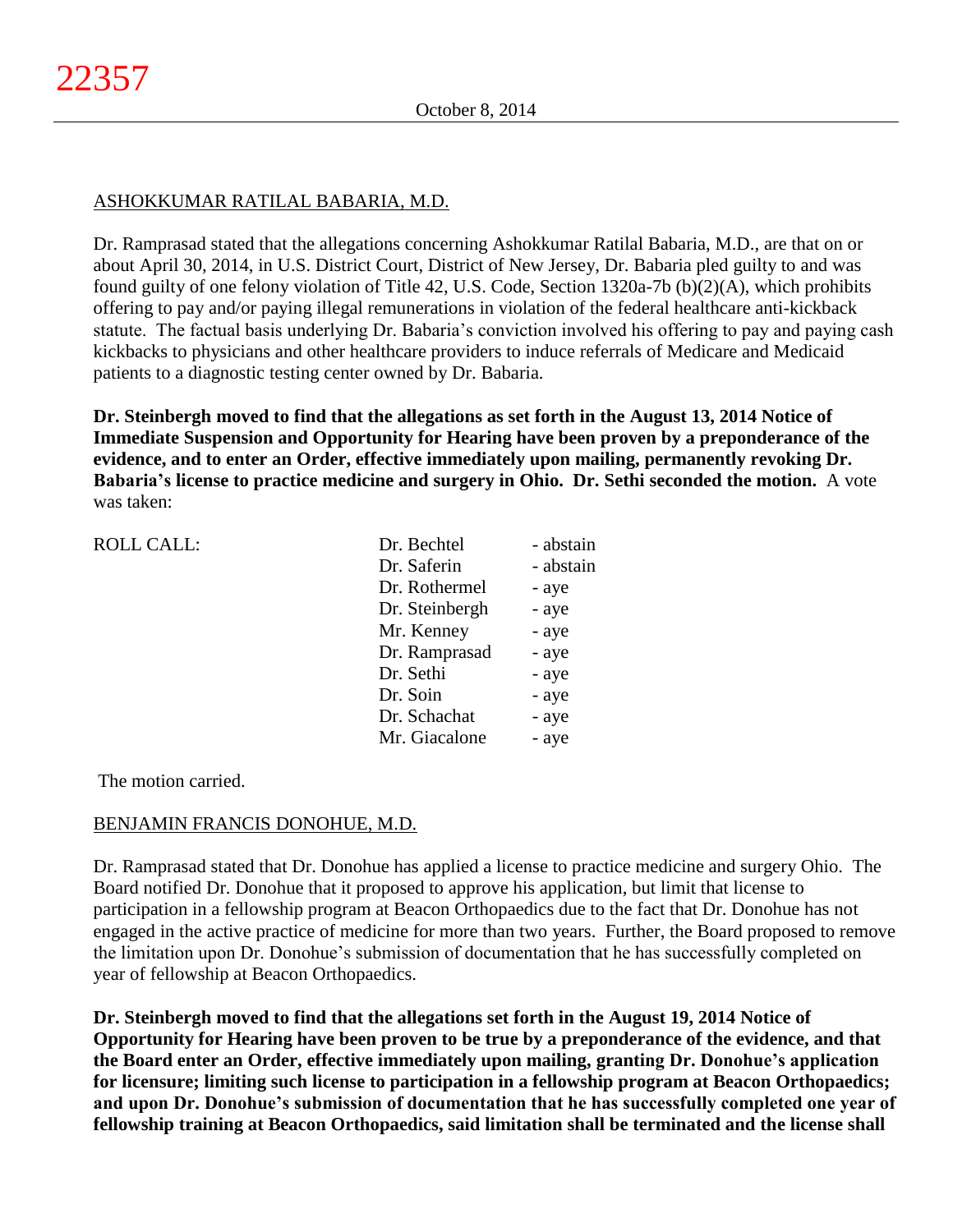#### **be unrestricted. Dr. Soin seconded the motion.** A vote was taken:

| <b>ROLL CALL:</b> |
|-------------------|
|                   |

| <b>ROLL CALL:</b> | Dr. Bechtel    | - aye |
|-------------------|----------------|-------|
|                   | Dr. Saferin    | - aye |
|                   | Dr. Rothermel  | - aye |
|                   | Dr. Steinbergh | - aye |
|                   | Mr. Kenney     | - aye |
|                   | Dr. Ramprasad  | - aye |
|                   | Dr. Sethi      | - aye |
|                   | Dr. Soin       | - aye |
|                   | Dr. Schachat   | - aye |
|                   | Mr. Giacalone  | - aye |
|                   |                |       |

The motion carried.

#### YULIA GRAY, M.D.

Dr. Ramprasad stated that Dr. Gray has applied for restoration of her license to practice medicine and surgery in Ohio. The Board notified Dr. Gray that it proposed to approve her application for restoration, provided that she takes and passes the Special Purpose Examination (SPEX) or specialty board certification examination and three months of additional training in a mini-residency due to the fact that Dr. Gray has not engaged in the active practice of medicine for more than two years.

**Dr. Saferin moved to find that the allegations set forth in the August 19, 2014 Notice of Opportunity for Hearing have been proven to be true by a preponderance of the evidence, and that the Board enter an Order, effective immediately upon mailing, granting Dr. Gray's application for restoration of her license, provided that she takes and passes the Special Purpose Examination (SPEX) or specialty board recertification program within one year of August 19, 2014, and completes three months of additional training in a mini-residency. Dr. Steinbergh seconded the motion.** A vote was taken:

| <b>ROLL CALL:</b> | Dr. Bechtel    | - aye |
|-------------------|----------------|-------|
|                   | Dr. Saferin    | - aye |
|                   | Dr. Rothermel  | - aye |
|                   | Dr. Steinbergh | - aye |
|                   | Mr. Kenney     | - aye |
|                   | Dr. Ramprasad  | - aye |
|                   | Dr. Sethi      | - aye |
|                   | Dr. Soin       | - aye |
|                   | Dr. Schachat   | - aye |
|                   | Mr. Giacalone  | - aye |
|                   |                |       |

The motion carried.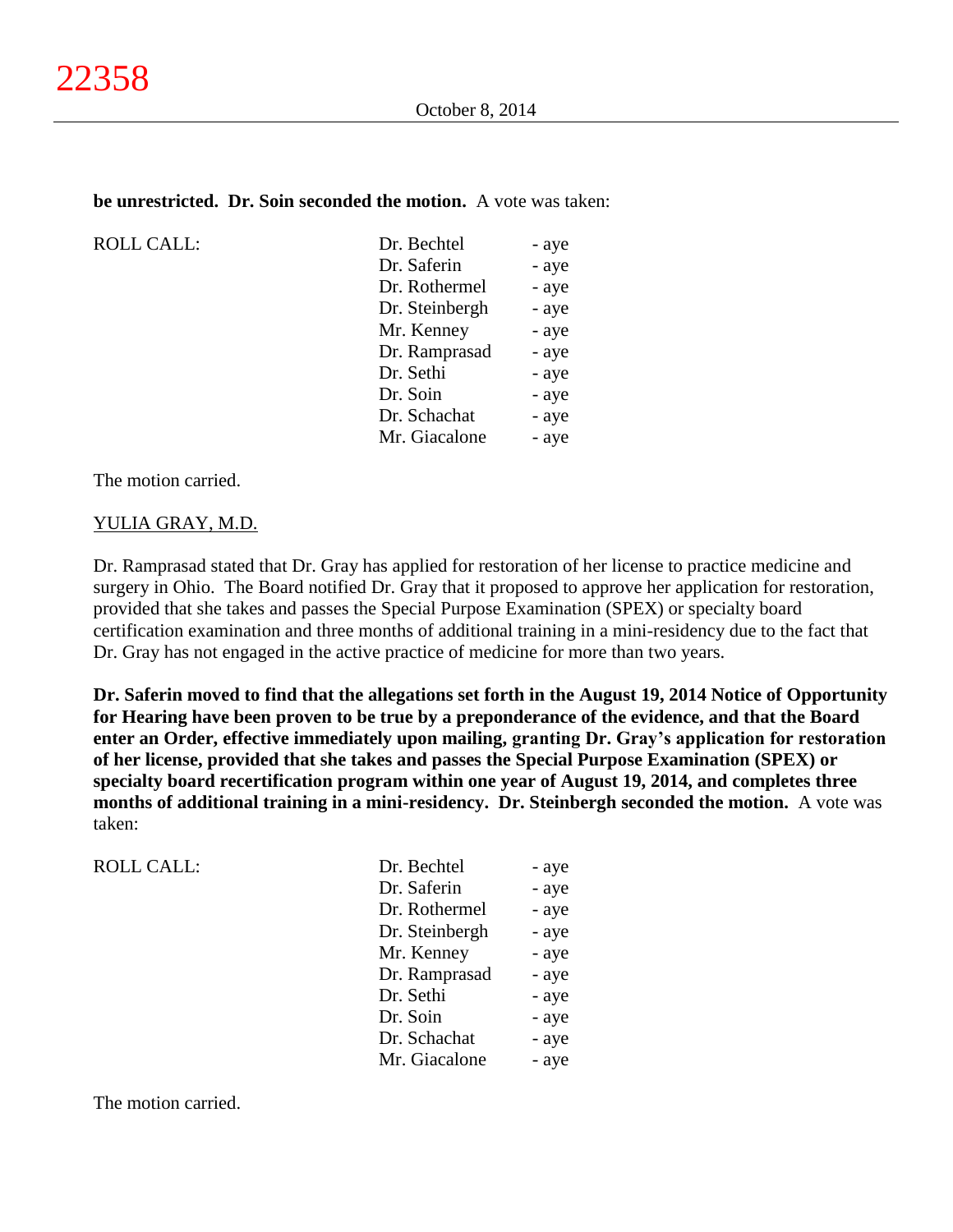#### EXECUTIVE SESSION

**Dr. Steinbergh moved that the Board declare Executive Session to confer with the Attorney General's representatives on matters of pending or imminent court action. Dr. Soin seconded the motion.** A vote was taken:

| <b>ROLL CALL:</b> | Dr. Bechtel    | - aye |
|-------------------|----------------|-------|
|                   | Dr. Saferin    | - aye |
|                   | Dr. Rothermel  | - aye |
|                   | Dr. Steinbergh | - aye |
|                   | Mr. Kenney     | - aye |
|                   | Dr. Ramprasad  | - aye |
|                   | Dr. Sethi      | - aye |
|                   | Dr. Soin       | - aye |
|                   | Dr. Schachat   | - aye |
|                   | Mr. Giacalone  | - aye |
|                   |                |       |

The motion carried.

Pursuant to Section 121.22(G)(3), Ohio Revised Code, the Board went into executive session with Mr. Blanton, Ms. Anderson, Mr. Miller, Ms. Loe, Ms. Debolt, Mr. Katko, Ms. Ore, Ms. Wehrle, Mr. Schmidt, Ms. Marshall, the Enforcement Attorneys, the Assistant Attorneys General, Ms. Rieve, Mr. Alderson, Ms. Jacobs, Ms. Moore, and Mr. Taylor in attendance.

Mr. Gonidakis returned to the meeting during the Executive Session.

The Board returned to public session.

Dr. Saferin exited the meeting at this time.

#### RATIFICATION OF SETTLEMENT AGREEMENTS

#### LAWRENCE M. RUBENS, M.D. – STEP II CONSENT AGREEMENT

**Dr. Steinbergh moved to ratify the Proposed Step II Consent Agreement with Dr. Rubens. Dr. Soin seconded the motion.** A vote was taken:

| <b>ROLL CALL:</b> | Dr. Bechtel    | - abstain |
|-------------------|----------------|-----------|
|                   | Dr. Rothermel  | - aye     |
|                   | Dr. Steinbergh | - aye     |
|                   | Mr. Kenney     | - aye     |
|                   | Dr. Ramprasad  | - aye     |
|                   | Dr. Sethi      | - aye     |
|                   | Dr. Soin       | - aye     |
|                   |                |           |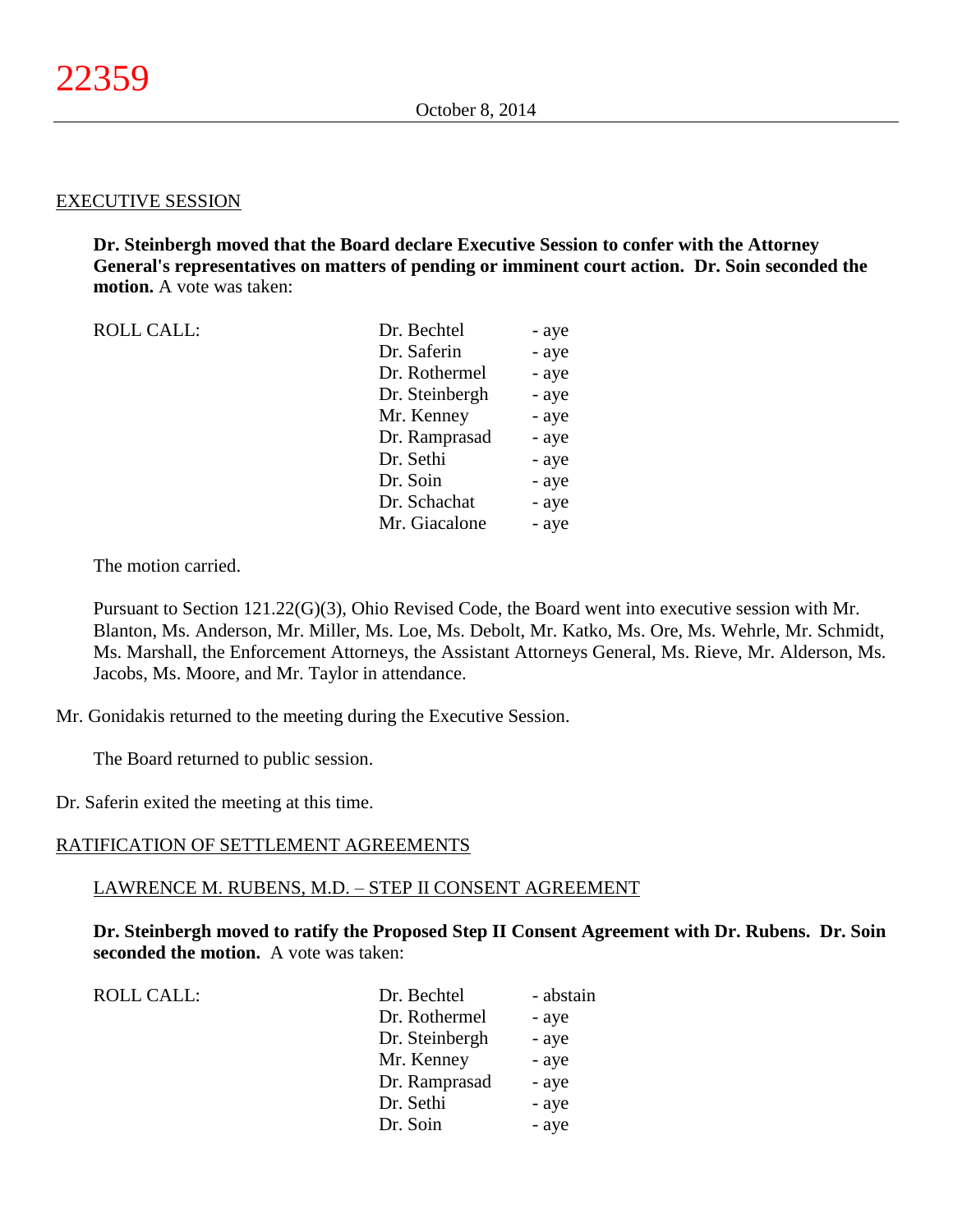| Dr. Schachat  | - aye |
|---------------|-------|
| Mr. Gonidakis | - aye |
| Mr. Giacalone | - aye |

 $D \cap S$ 

The motion to ratify carried.

## RYAN J. I. WEEDEN, M.T. – PERMANENT SURRENDER OF CERTIFICATE TO PRACTICE MASSAGE THERAPY

**Dr. Steinbergh moved to ratify the Proposed Permanent Surrender with Mr. Weeden. Dr. Soin seconded the motion.** A vote was taken:

| <b>ROLL CALL:</b> | Dr. Bechtel    | - abstain |
|-------------------|----------------|-----------|
|                   | Dr. Rothermel  | - aye     |
|                   | Dr. Steinbergh | - aye     |
|                   | Mr. Kenney     | - aye     |
|                   | Dr. Ramprasad  | - aye     |
|                   | Dr. Sethi      | - aye     |
|                   | Dr. Soin       | - aye     |
|                   | Dr. Schachat   | - aye     |
|                   | Mr. Gonidakis  | - aye     |
|                   | Mr. Giacalone  | - aye     |
|                   |                |           |

The motion to ratify carried.

Dr. Saferin returned to the meeting at this time.

#### CITATIONS AND ORDERS OF SUMMARY SUSPENSION

#### AMANDA ELIZABETH ALLEN, L.M.T. – CITATION LETTER

At this time the Board read and considered the proposed Citation Letter in the above matter, a copy of which shall be maintained in the exhibits section of this Journal.

**Dr. Steinbergh moved to send the Citation Letter to Ms. Allen. Mr. Kenney seconded the motion.** A vote was taken:

| <b>ROLL CALL:</b> | Dr. Bechtel    | - abstain |
|-------------------|----------------|-----------|
|                   | Dr. Saferin    | - abstain |
|                   | Dr. Rothermel  | - aye     |
|                   | Dr. Steinbergh | - aye     |
|                   | Mr. Kenney     | - aye     |
|                   | Dr. Ramprasad  | - aye     |
|                   | Dr. Sethi      | - aye     |
|                   |                |           |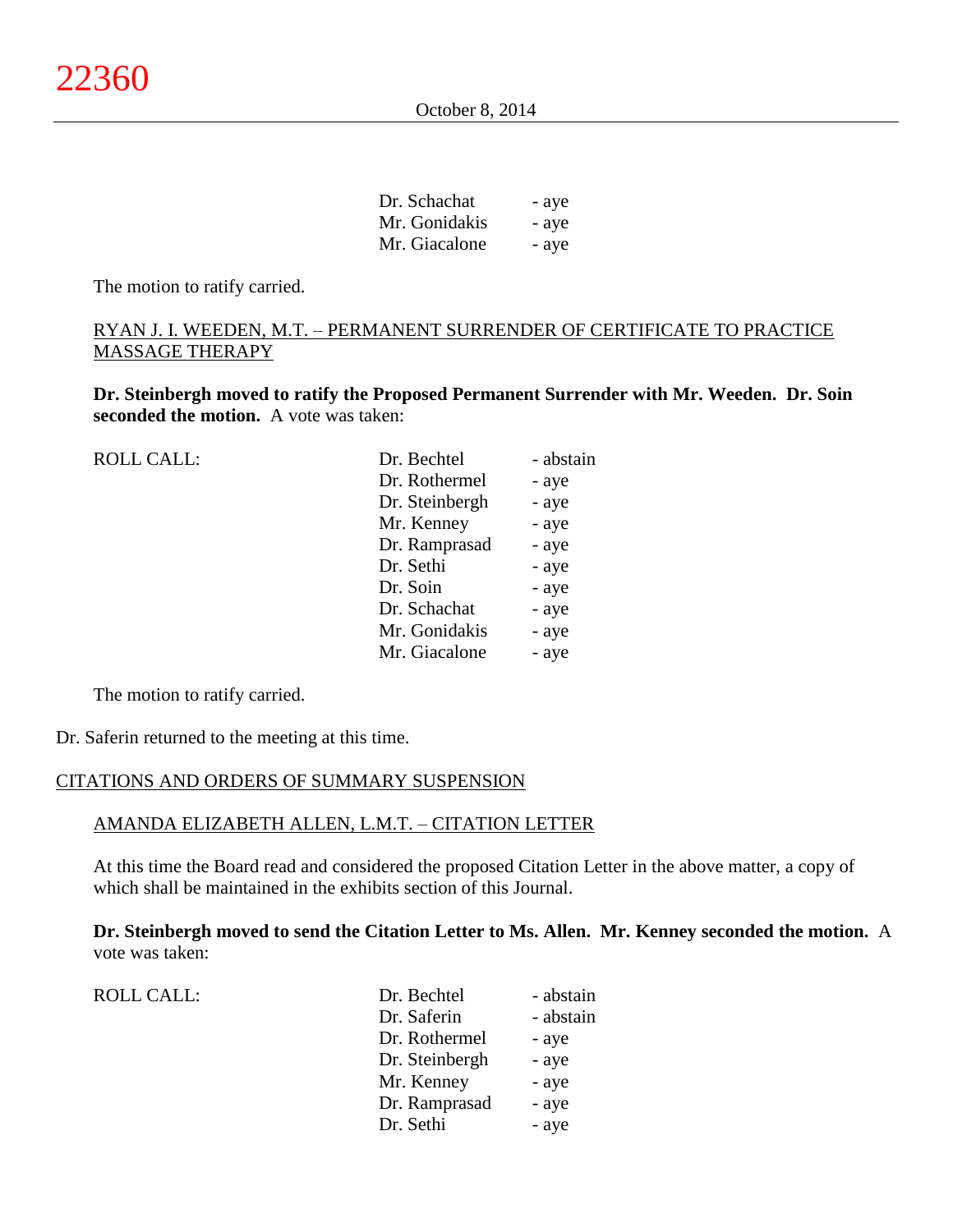| Dr. Soin      | - aye |
|---------------|-------|
| Dr. Schachat  | - aye |
| Mr. Gonidakis | - aye |
| Mr. Giacalone | - aye |

The motion to send carried.

## MEGAN M. HAGEDORN – CITATION LETTER

At this time the Board read and considered the proposed Citation Letter in the above matter, a copy of which shall be maintained in the exhibits section of this Journal.

**Dr. Steinbergh moved to send the Citation Letter to Ms. Hagedorn. Dr. Soin seconded the motion.** A vote was taken:

| <b>ROLL CALL:</b> | Dr. Bechtel    | - abstain |
|-------------------|----------------|-----------|
|                   | Dr. Saferin    | - abstain |
|                   | Dr. Rothermel  | - aye     |
|                   | Dr. Steinbergh | - aye     |
|                   | Mr. Kenney     | - aye     |
|                   | Dr. Ramprasad  | - aye     |
|                   | Dr. Sethi      | - aye     |
|                   | Dr. Soin       | - aye     |
|                   | Dr. Schachat   | - aye     |
|                   | Mr. Gonidakis  | - aye     |
|                   | Mr. Giacalone  | - aye     |

The motion to send carried.

## CHRISTOPHER J. HODGE, D.O. – NOTICE OF SUMMARY SUSPENSION AND OPPORTUNITY FOR HEARING

At this time the Board read and considered the proposed Notice of Summary Suspension and Opportunity for Hearing in the above matter, a copy of which shall be maintained in the exhibits section of this Journal.

**Dr. Steinbergh moved to send the Notice of Summary Suspension and Opportunity for Hearing to Dr. Hodge. Dr. Rothermel seconded the motion.** A vote was taken:

| <b>ROLL CALL:</b> | Dr. Bechtel    | - abstain |
|-------------------|----------------|-----------|
|                   | Dr. Saferin    | - abstain |
|                   | Dr. Rothermel  | - aye     |
|                   | Dr. Steinbergh | - aye     |
|                   | Mr. Kenney     | - aye     |
|                   | Dr. Ramprasad  | - aye     |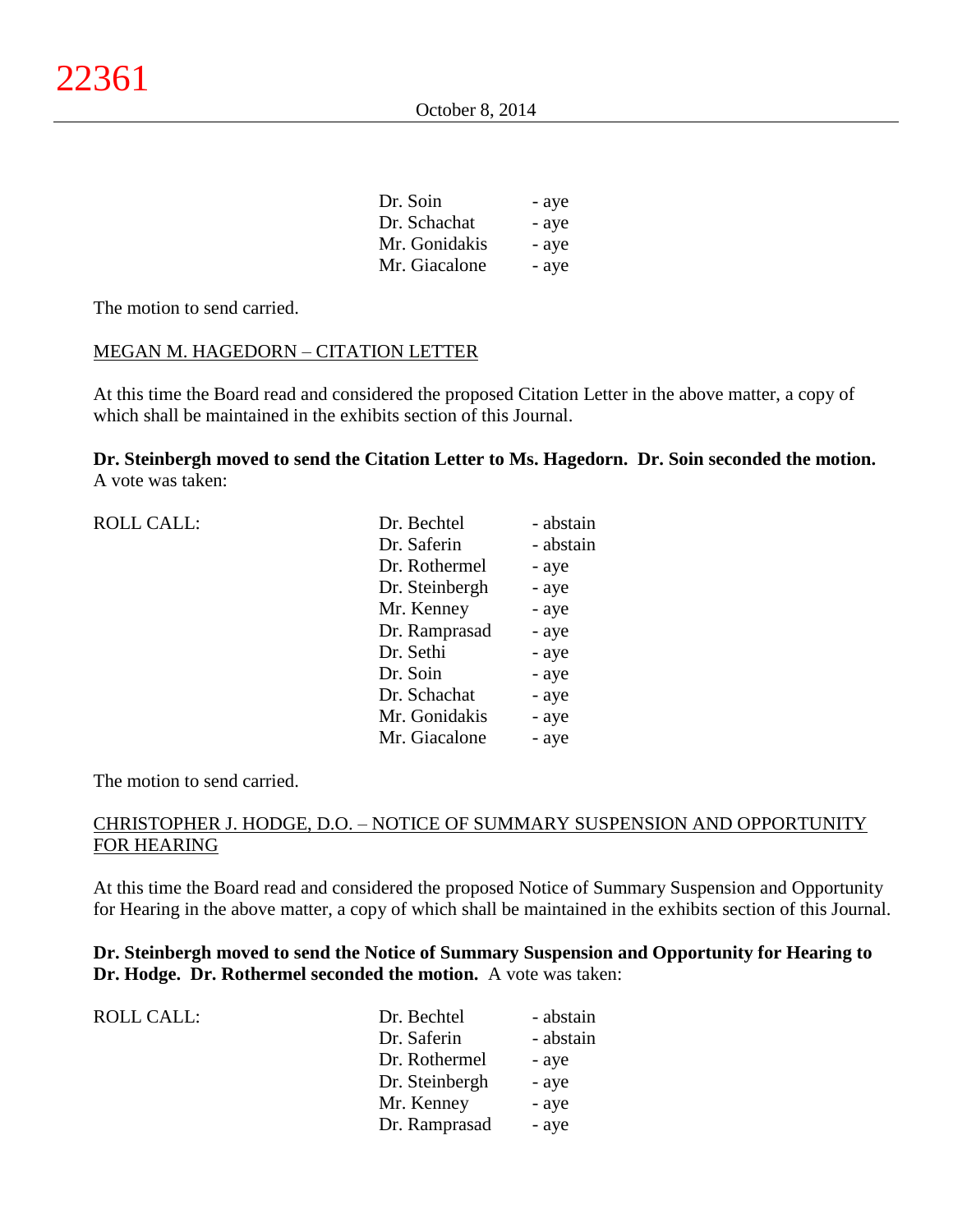| Dr. Sethi     | - aye |
|---------------|-------|
| Dr. Soin      | - aye |
| Dr. Schachat  | - aye |
| Mr. Gonidakis | - aye |
| Mr. Giacalone | - aye |

The motion to send carried.

## THOMAS D. KRAMER, JR., M.D. – CITATION LETTER

At this time the Board read and considered the proposed Citation Letter in the above matter, a copy of which shall be maintained in the exhibits section of this Journal.

## **Dr. Steinbergh moved to send the Citation Letter to Dr. Kramer. Mr. Kenney seconded the motion.**

Mr. Giacalone asked why this citation does not include a summary suspension of the practitioner's license. Ms. Marshall replied that the Secretary and Supervising Member reviewed this case and did not direct staff to pursue a summary suspension. Ms. Marshall stated that the period of alleged non-compliance with the Consent Agreement was from April 2013 to March 2014, with no evidence of non-compliance from March 2014 to the present. The practitioner appears to be compliant at the present time, but this citation is being proposed to address the prior period of non-compliance.

Mr. Kenney commented that this topic continues to come up and he does not favor this proposed citation.

A vote was taken on Dr. Steinbergh's motion to send:

| <b>ROLL CALL:</b> | Dr. Bechtel    | - abstain |
|-------------------|----------------|-----------|
|                   | Dr. Saferin    | - abstain |
|                   | Dr. Rothermel  | - aye     |
|                   | Dr. Steinbergh | - aye     |
|                   | Mr. Kenney     | - nay     |
|                   | Dr. Ramprasad  | - aye     |
|                   | Dr. Sethi      | - aye     |
|                   | Dr. Soin       | - aye     |
|                   | Dr. Schachat   | - aye     |
|                   | Mr. Gonidakis  | - aye     |
|                   | Mr. Giacalone  | - aye     |
|                   |                |           |

The motion to send carried.

## MICHAEL C. MACATOL, M.D. – NOTICE OF SUMMARY SUSPENSION AND OPPORTUNITY FOR HEARING

At this time the Board read and considered the proposed Notice of Summary Suspension and Opportunity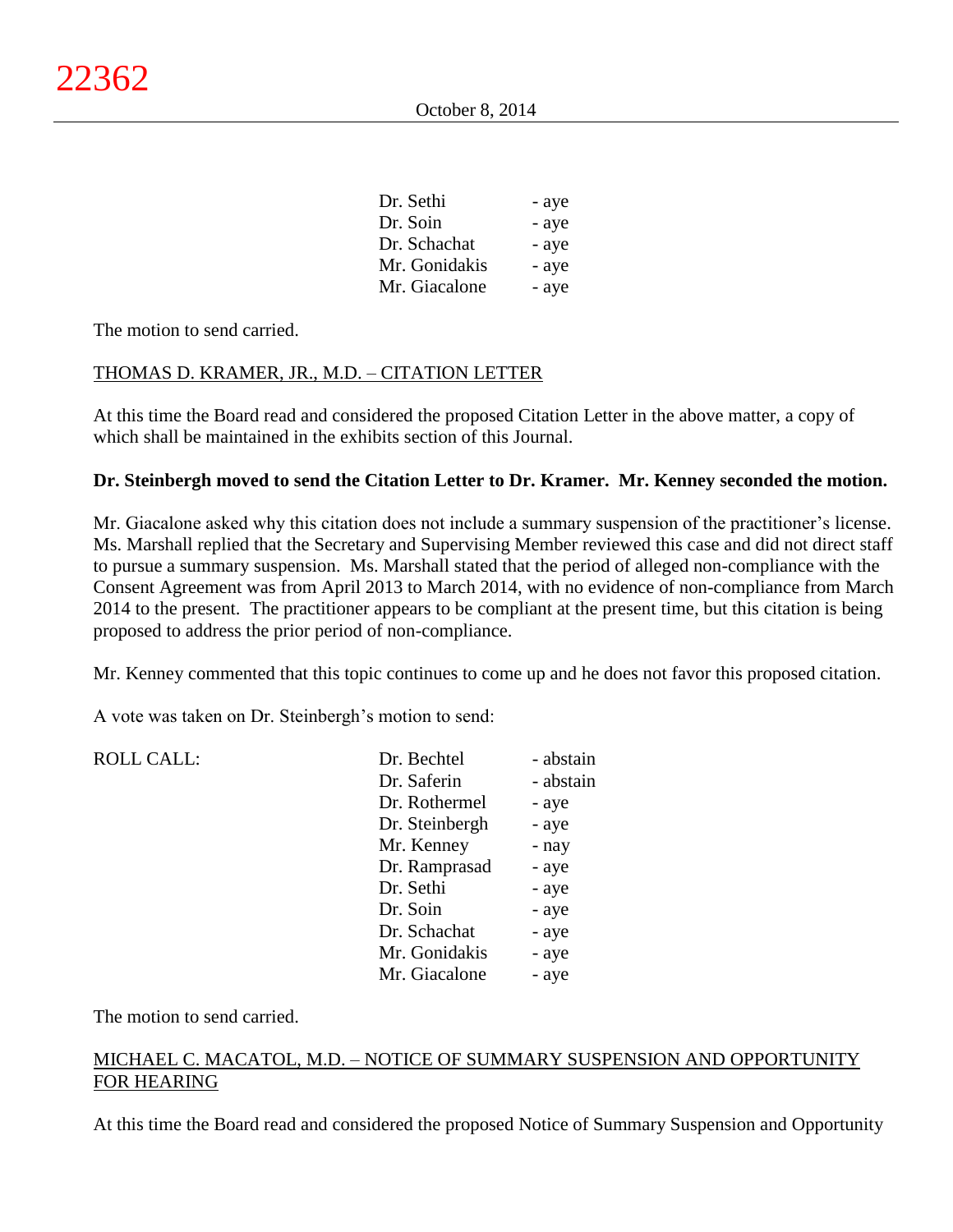for Hearing in the above matter, a copy of which shall be maintained in the exhibits section of this Journal.

**Dr. Steinbergh moved to send the Notice of Summary Suspension and Opportunity for Hearing to Dr. Macatol. Dr. Soin seconded the motion.** A vote was taken:

| <b>ROLL CALL:</b> | Dr. Bechtel    | - abstain |
|-------------------|----------------|-----------|
|                   | Dr. Saferin    | - abstain |
|                   | Dr. Rothermel  | - aye     |
|                   | Dr. Steinbergh | - aye     |
|                   | Mr. Kenney     | - aye     |
|                   | Dr. Ramprasad  | - aye     |
|                   | Dr. Sethi      | - aye     |
|                   | Dr. Soin       | - aye     |
|                   | Dr. Schachat   | - aye     |
|                   | Mr. Gonidakis  | - aye     |
|                   | Mr. Giacalone  | - aye     |

The motion to send carried.

#### APPLICANTS FOR LICENSURE

**Dr. Saferin moved to approve for licensure, contingent upon all requested documents being received and approved in accordance with licensure protocols, the acupuncturist applicants listed in Exhibit "A," the genetic counselor applicants listed in Exhibit "B," the massage therapist applicants listed in Exhibit "C," the Oriental medicine practitioner applicants listed in Exhibit "D," the physician assistant applicants listed in Exhibit "E," the physician applicants listed in Exhibit "F," and the radiologist assistant applicants listed in Exhibit "G." Dr. Bechtel seconded the motion.** A vote was taken:

ROLL CALL:

| Dr. Bechtel    | - aye |
|----------------|-------|
| Dr. Saferin    | - aye |
| Dr. Rothermel  | - aye |
| Dr. Steinbergh | - aye |
| Mr. Kenney     | - aye |
| Dr. Ramprasad  | - aye |
| Dr. Sethi      | - aye |
| Dr. Soin       | - aye |
| Dr. Schachat   | - aye |
| Mr. Gonidakis  | - aye |
| Mr. Giacalone  | - aye |

The motion carried.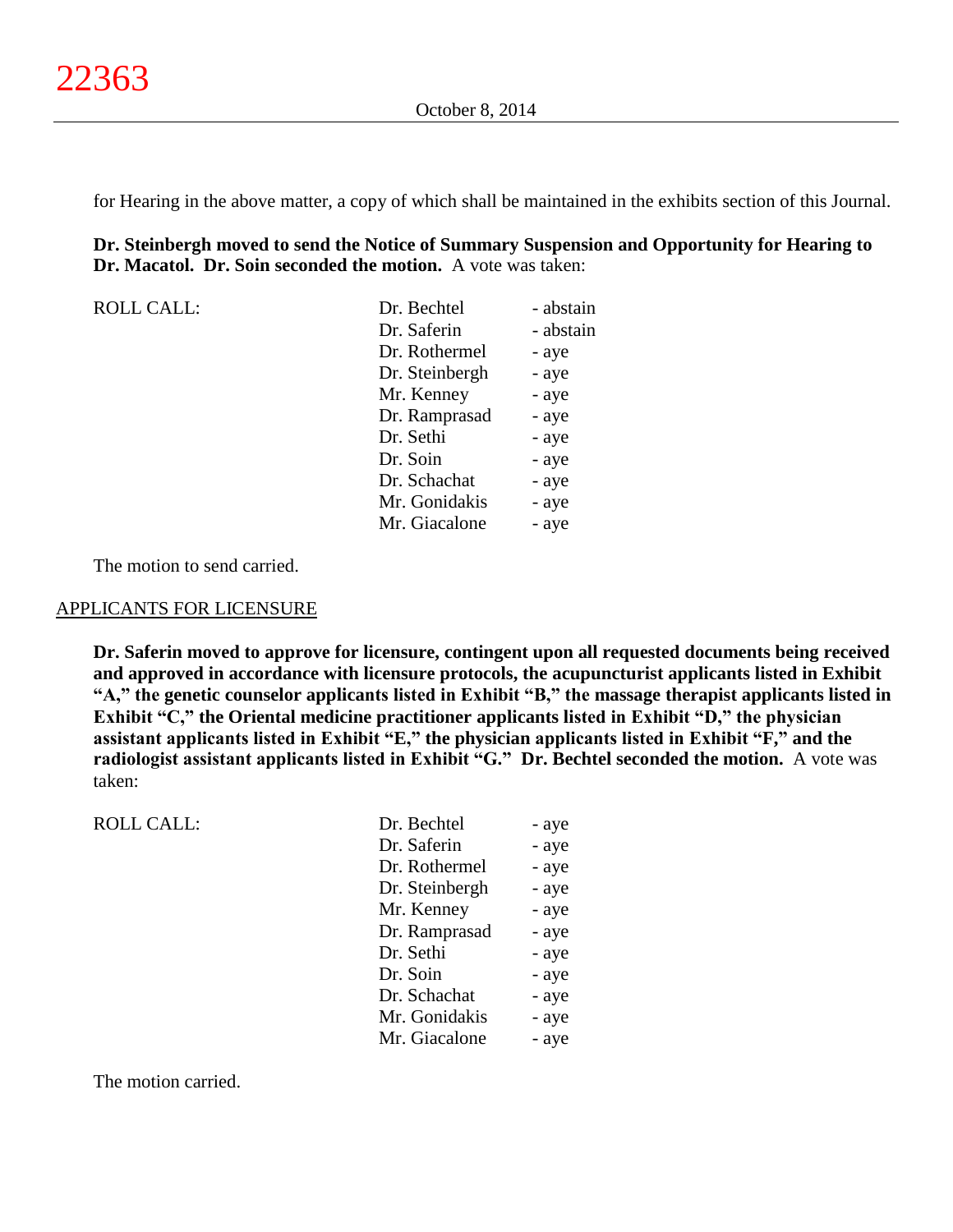### PROBATIONARY REQUESTS

Dr. Ramprasad advised that at this time he would like the Board to consider the probationary requests on today's consent agenda. Dr. Ramprasad asked if any Board member wished to discuss a probationary report or probationary request separately. No Board member wished to consider any probationary request.

**Dr. Rothermel moved to accept the Compliance staff's Reports of Conferences and the Secretary and Supervising Member's recommendations, as follows:**

 **To grant Michael T. Bangert, M.D.'s request for approval of Ellen Ballerene, M.D., to serve as the new treating psychiatrist; and approval of Elaine Zimmerman, M.S., L.S.W., to serve as the new mental health professional providing psychotherapy;**

 **To grant Dustin M. Clark, M.D.'s request for discontinuance of the controlled substance log requirement;**

 **To grant Christopher S. Croom, M.D.'s, request for reduction in 12-step meetings from three per week to two per week; and reduction in appearances from every three months to twice annually;**

 **To grant Bradley E. Dickson, M.D.'s request for approval of** *Intensive Course in Medical Record Keeping***, offered by Case Western Reserve University;**

 **To grant W. Andrew Highberger, M.D.'s request for discontinuance of the chart review requirement; discontinuance of the controlled substance log requirement; and reduction in appearances to every six months;**

 **To grant Joanna C. S. Kauffman, M.D.'s request for approval of Jerry D. McCreery, M.D., to serve as the monitoring physician; and determination of the frequency and number of charts to be reviewed at 10 charts per month;**

 **To grant Vincent James Keiser, M.D.'s request for reduction in appearances to every six months; and reduction in drug and alcohol rehabilitation meetings to two per week;**

 **To grant Mark C. Leeson, M.D.'s request for approval of Thomas C. Holloway, M.D., to serve as the new monitoring physician;**

 **To grant Sheila S. Reddy, M.D.'s request for reduction in appearances to every six months; reduction in drug and alcohol rehabilitation meetings to two per week with a minimum of 10 per month; and discontinuance of the chart review requirement;**

 **To grant Carol G. Ryan, M.D.'s, request for approval of the proposed practice plan; approval of Annette M. Chavez, M.D., to serve as the monitoring physician; and determination of the frequency and number of charts to be reviewed at 10 charts per week;**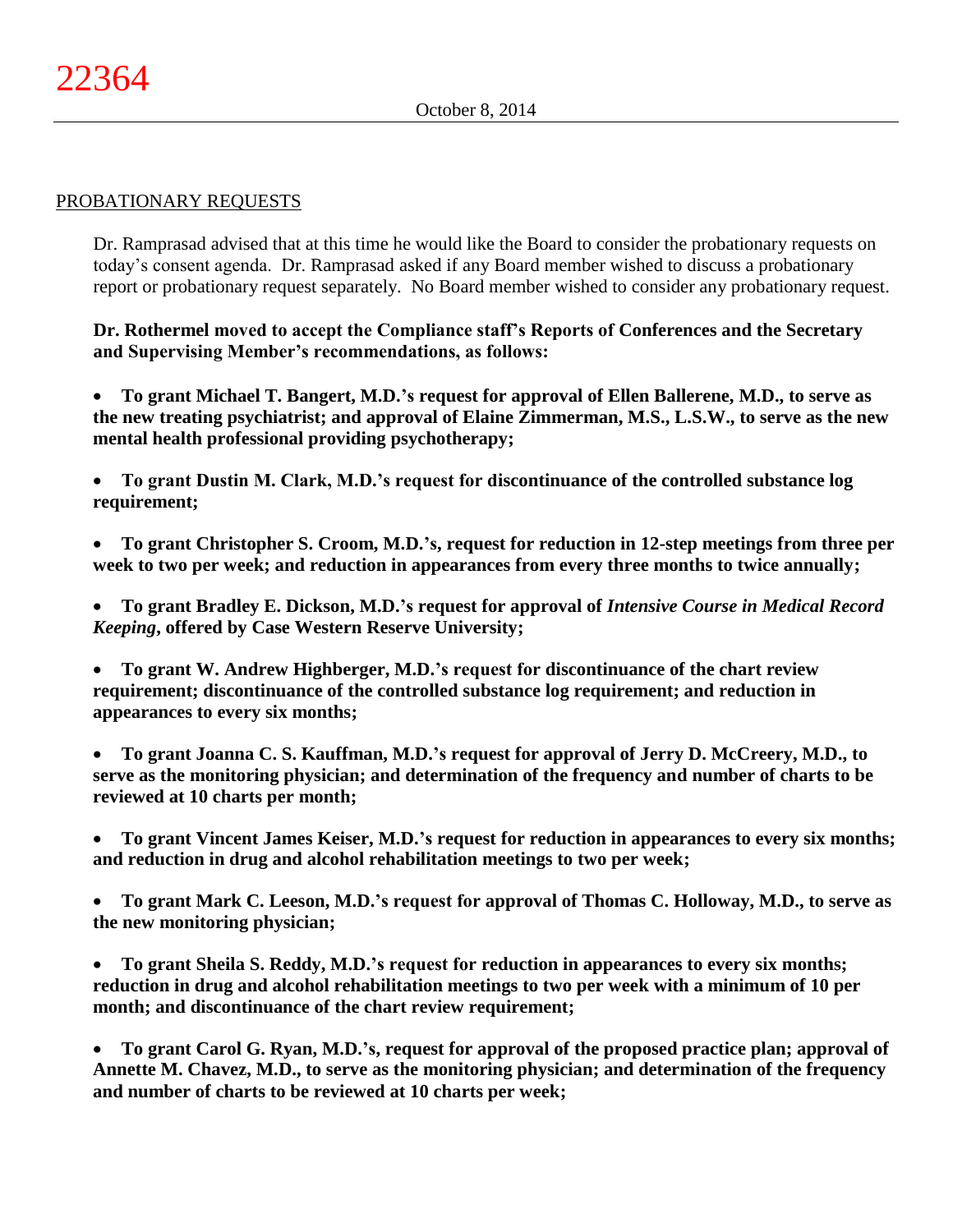**To grant Richard J. Ryan, M.D.'s request for permission to administer, possess, and personally furnish controlled substances; discontinuance of the comparative audit; and discontinuance of the assay report of unused waste;**

 **To grant Rick D. St. Onge, M.D.'s request for reduction in psychiatric sessions; and reduction in psychotherapy treatment sessions;**

 **To grant Kendra N. von der Embse, D.O.'s request for reduction in appearances to every six months; and reduction in drug and alcohol rehabilitation meetings to two per week with a minimum of 10 per month;**

**To grant Albert J. Weisbrot, M.D.'s request for reduction in appearances to annually; and**

 **To grant Randall G. Whitlock, Jr., P.A.'s request for approval of Michael A. Bain, M.D., to serve as the reporting physician.**

**Dr. Soin seconded the motion.** All members voted aye on all matters, except Dr. Steinbergh, who abstained in the matter of Dr. von der Embse. The motion carried.

The Board recessed at 11:30 a.m. and returned at 12:40 p.m. Dr. Sethi was not present when the meeting resumed.

## REPORTS AND RECOMMENDATIONS

## RECONSIDERATION IN THE MATTER OF REBECCA JOY CARPENTER, M.T.

Ms. Anderson stated that the matter of Ms. Carpenter was based on her application to restore her license to practice massage therapy. Ms. Anderson noted the motion passed by the Board reprimanded Ms. Carpenter, but did not explicitly grant her application for restoration of her license. In an abundance of caution, Ms. Anderson asked the Board to reconsider this matter so that the Board's intent regarding Ms. Carpenter's application for restoration is clear.

**Dr. Steinbergh moved to reconsider the matter of Rebecca Joy Carpenter, M.T. Dr. Soin seconded the motion.** A vote was taken:

| <b>ROLL CALL:</b> | Dr. Bechtel    | - abstain |
|-------------------|----------------|-----------|
|                   | Dr. Saferin    | - abstain |
|                   | Dr. Rothermel  | - aye     |
|                   | Dr. Steinbergh | - aye     |
|                   | Mr. Kenney     | - aye     |
|                   | Dr. Ramprasad  | - aye     |
|                   | Dr. Soin       | - aye     |
|                   | Dr. Schachat   | - aye     |
|                   | Mr. Gonidakis  | - aye     |
|                   |                |           |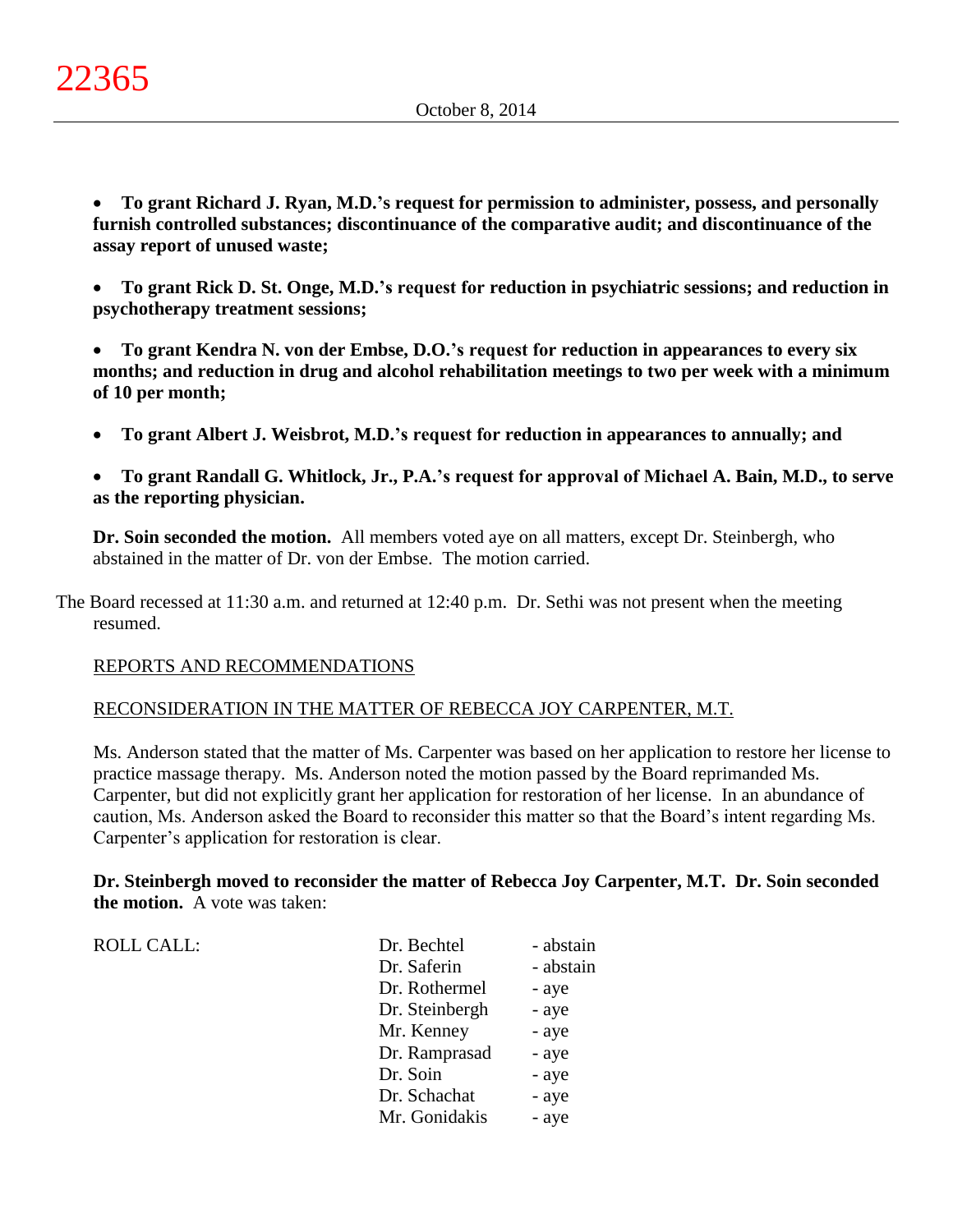Mr. Giacalone - aye

The motion to reconsider carried.

**Dr. Soin moved to grant Ms. Carpenter's application for restoration of her license to practice massage therapy in Ohio, as well as an Order of reprimand as passed by the Board previously. Dr. Steinbergh seconded the motion.** A vote was taken:

| <b>ROLL CALL:</b> | Dr. Bechtel    | - abstain |
|-------------------|----------------|-----------|
|                   | Dr. Saferin    | - abstain |
|                   | Dr. Rothermel  | - aye     |
|                   | Dr. Steinbergh | - aye     |
|                   | Mr. Kenney     | - aye     |
|                   | Dr. Ramprasad  | - aye     |
|                   | Dr. Soin       | - aye     |
|                   | Dr. Schachat   | - aye     |
|                   | Mr. Gonidakis  | - aye     |
|                   | Mr. Giacalone  | - aye     |
|                   |                |           |

The motion carried.

#### ADMINISTRATIVE REPORT

**Staffing Updates:** Mr. Blanton stated that Kimberly Lee has been selected to fill the vacant Enforcement Attorney position. Mr. Blanton stated Ms. Lee has been in private practice and will begin with the Board on October 20, 2014.

Mr. Blanton continued that the Customer Service/Front Desk Receptionist position will be filled by Robyn Daughtry. Ms. Daughtry has already been filling this position for the last few months on a temporary basis. Mr. Blanton commented that he has received consistent compliments on Ms. Daughtry's phone and interpersonal skills.

Mr. Blanton stated that applications are being reviewed for the position of Licensure Certification Examiner and interviews will begin soon.

**Meetings:** On September 12, Mr. Blanton, Ms. Anderson, and Ms. Bickers, had a follow-up meeting with Medicaid Director John McCarthy regarding physician disqualification from Medicaid based on Medical Board action.

On September 16, Mr. Blanton and Ms. Anderson attended a meeting with the medical directors of Medicaid, the Bureau of Workers' Compensation, and the Department of Youth Services. Topics discussed included the episodic basis of care and workforce issues.

On September 17, Mr. Kenney, Dr. Steinbergh, Mr. Gonidakis, Mr. Blanton, Ms. Anderson, Mr. Schmidt,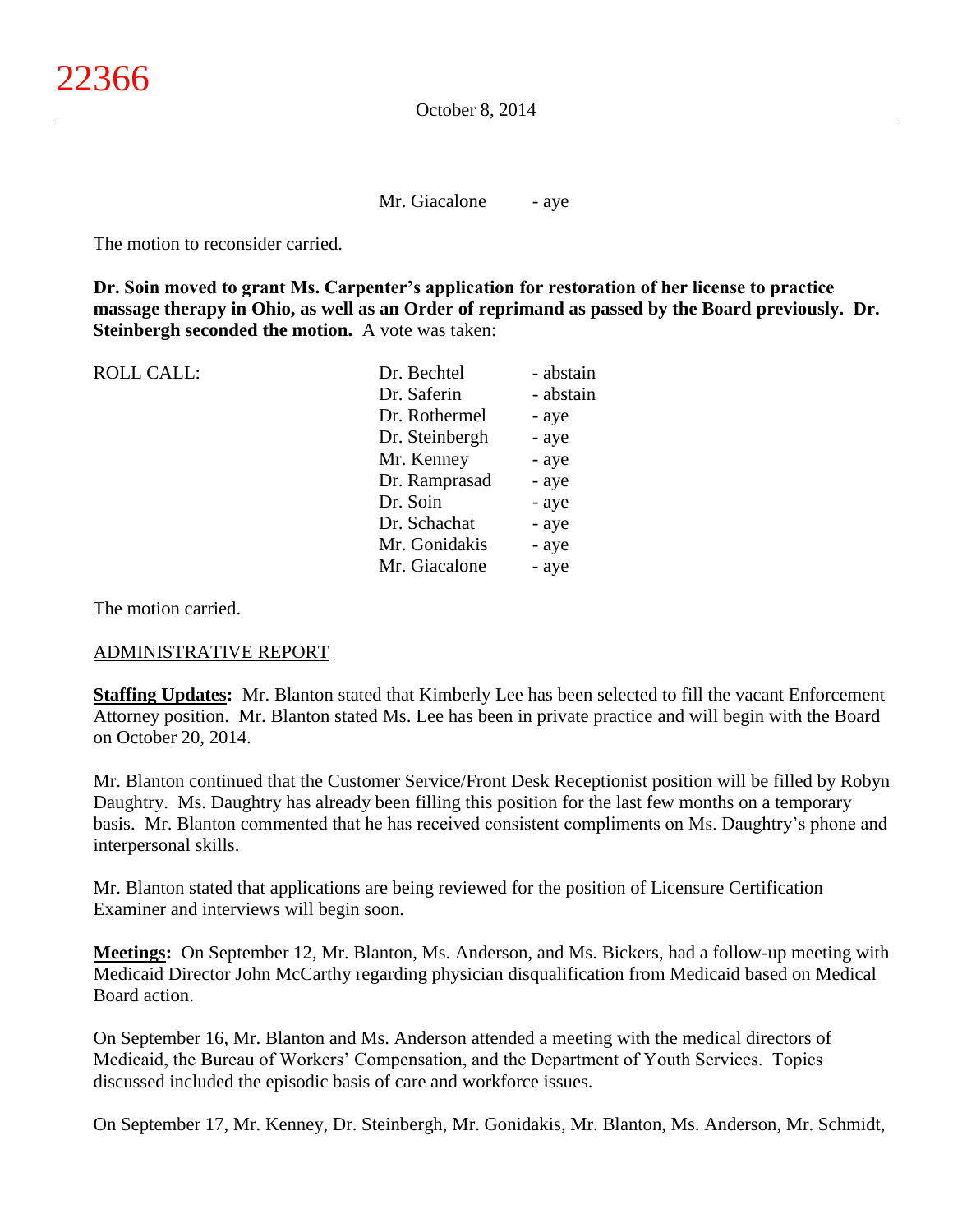Ms. Bickers, and Mr. LaCross met with representative from the Ohio Physicians Health Program (OPHP) to discuss results of a survey conducted by OPHP regarding the One-Bite Exception Rule and how other states handle that issue.

On September 17, Mr. Blanton, Ms. Anderson, Mr. Schmidt, and Ms. Bickers had a conference call with Theodore Parran, M.D., Christina Delos Reyes, M.D., and Amy Friedman Pisman regarding monitoring services that Case Western University could provide for physicians on probation. Mr. Blanton stated that these are preliminary talks and he looks forward to providing the Board with more information in the future.

On September 17, Mr. LaCross participated in a conference call with the Cleveland Clinic's Health Care Policy and Treatment Subcommittee to discuss their educational efforts on prescribing issues. Mr. Blanton hoped to travel to the Cleveland Clinic in the near future with some Board members to learn more about their education program and how to incorporate it into the Board's activities.

On September 22, Mr. Blanton, Ms. Anderson, and Mr. Miller met with Mary Applegate, M.D., of the Ohio Department of Health, to discuss physician workforce demographics and what the health care marketplace in Ohio will look like in the future.

On September 24, Dr. Soin, Mr. Blanton, Mr. Schmidt, and Mr. LaCross met with representatives of Senator Sherrod Brown to discuss the TREAT act relating to medications for treatment of substance abuse.

From September 30 to October 1, Mr. Blanton attended the National Drug Enforcement Administration (DEA) Conference on prescription drugs and chemical diversion held in Kansas City, Missouri. Mr. Blanton reported that Ohio is still seen as a leader in the response to prescription drug abuse. Mr. Blanton stated that the biggest issue discussed was states' efforts to establish prescription monitoring programs (PMP).

On October 6, Mr. Miller met with the Ohio Department of Health to discuss Ohio's 2015 J-1 Vista Waiver Program.

**Fiscal Report:** Mr. Blanton stated that the Board's Fiscal Years 2016/2017 budget was submitted on time on September 17. The Board has received confirmation from the Office of Budget and Management that the budget contained no technical defects. Mr. Blanton stated that it remains to be seen how the budget will be rolled into the larger executive budget from the Governor's office.

Mr. Blanton stated that the Board's revenue for August was \$550,310.00 and expenditures were \$828,784.00. Mr. Blanton stated that part of the discrepancy between these numbers is that August was one of two months this year in which three payroll periods posted instead of the usual two. Mr. Blanton stated that the Board is about on target with its year-to-date projections.

**Publications:** Mr. Blanton stated that a total of three issues of *Med Bd E-News* were published in September, including a special issue on September 15 focused on Ohio's Falls Prevention Awareness efforts with the Department of Health.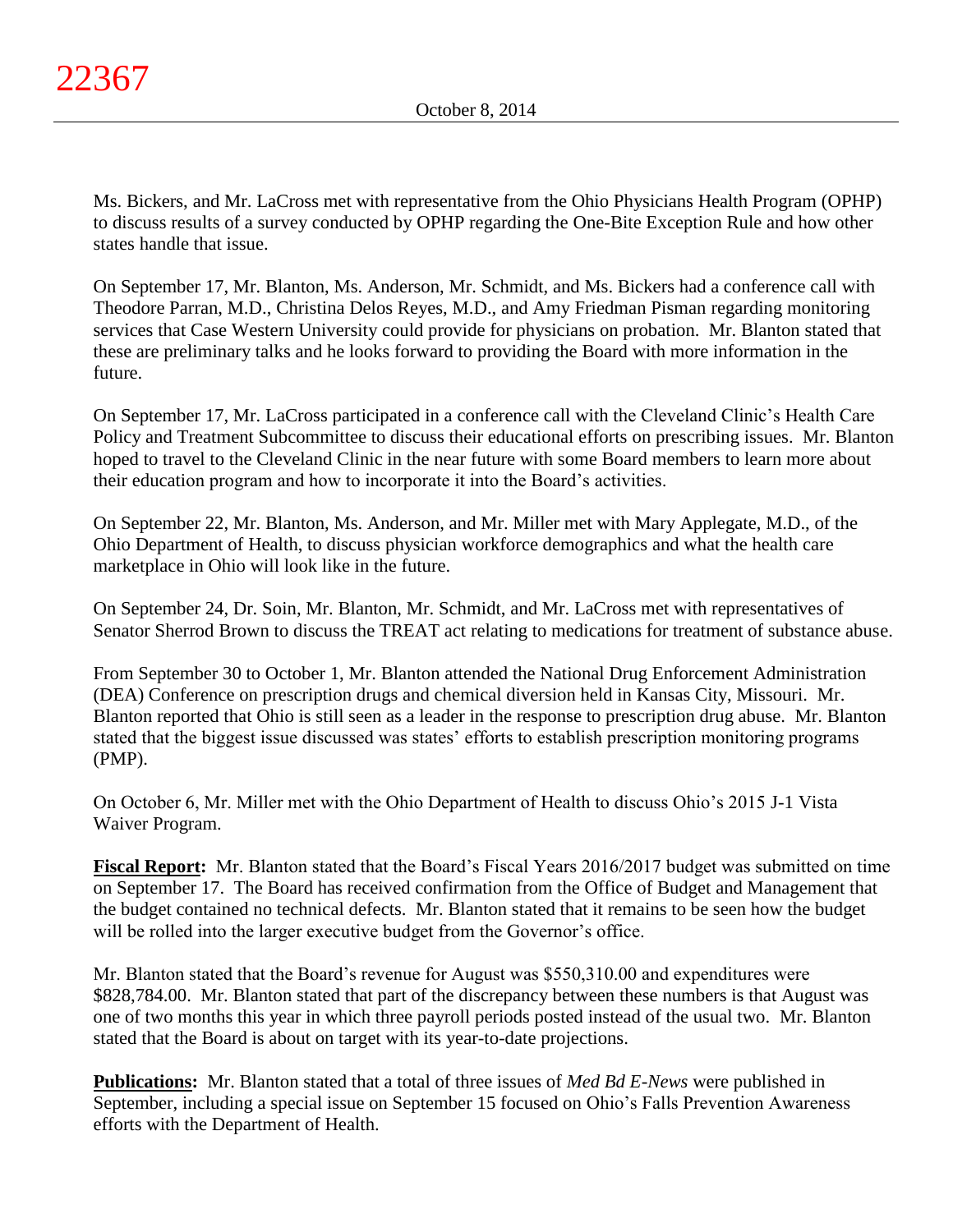**Presentations:** On September 10, Dr. Steinbergh and Ms. Wehrle met with Ohio University Heritage College of Medicine (OUHCOM) students to discuss actions taken by the Board.

On September 11, Mr. Blanton gave a presentation on professional ethics and boundary issues at Case Western Reserve University. Mr. Blanton commented that the presentation was very productive.

On September 17, Ms. Anderson provided a presentation via teleconference on rule 4731-11-09, prescribing to persons not seen, to the Upper Midwest Telehealth Regional Conference. Mr. Blanton commented that Dr. Ramprasad and Ms. Anderson have been very active in disseminating information regarding upcoming changes to this rule.

On September 24, Ms. Anderson participated in a panel discussion on prescribing issues at the Ohio Pain Initiative Conference in Columbus. Mr. Blanton stated that he attended the conference and noted that Ms. Anderson did a fantastic job representing the Board and explaining the history of the Board's rules.

On October 6, Ms. Wehrle provided an overview of the October 2014 Board meeting for medical students at OUHCOM, who are currently attending the meeting.

**Recognition by the Governor's Office:** Mr. Blanton stated that on September 24, the Board was invited to a recognition ceremony hosted by Governor Kasich and Lieutenant Governor Taylor as one of the agencies who met the 15% Minority Business Enterprise (MBE) set-aside goal for the year. Mr. Blanton commented that the Board went beyond the 15% goal, thanks in large part to efforts by Ms. Loe, Mr. Holben, and Ms. Oldham.

Dr. Sethi returned to the meeting at this time.

**2014 OARRS Project:** Regarding the Board's 2014 Ohio Automated Rx Reporting Service (OARRS) Project, Mr. Blanton stated that the Board's investigators tried to hand-deliver 1,389 letters to prescribers of controlled substances who had not yet registered with OARRS. Of those, 918 have begun or completed the OARRS registration process and 471 have not. Of those 471, 55 had died or retired and 14 had moved out of state, leaving 402 controlled substance prescribers who have not yet registered. Mr. Blanton speculated that these prescribers may be in the process of registering or may have stopped prescribing controlled substances.

Dr. Sethi asked if physicians who do not prescribe medications are still required to register with OARRS. Ms. Anderson answered that the current rule, which covers all controlled substances, does not require physicians to register for OARRS, but it does require physicians to check OARRS if there are red flags for controlled substance abuse or diversion. Ms. Anderson stated that the new rule which will become effective on January 1, 2015, requires physicians who prescribe opioids or benzodiazepines to certify on their license renewal application that they have registered with OARRS.

**Financial Disclosure Statements:** Mr. Blanton stated that the Board members have been provided a guidance document titled "Reporting Gifts on Financial Disclosure Statements." Mr. Blanton briefly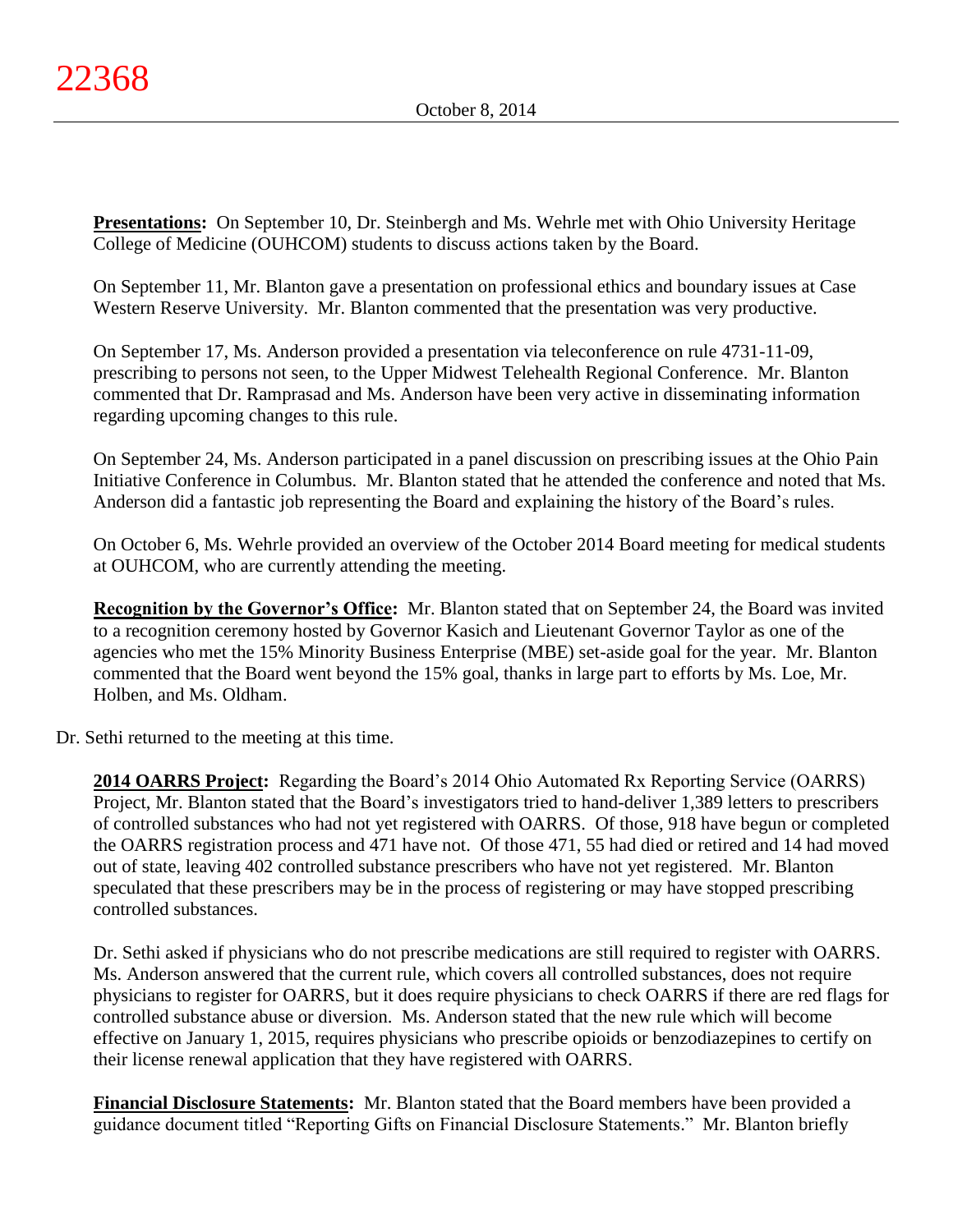explained that Board members are not required to disclose gifts from family members, as that term is defined by statute. Gifts from non-family members must be reported if the fair market value is more than \$75.00 or the aggregate value is over \$75.00. Mr. Blanton also explained how to report instances of paying less than fair market value of an item. Responding to questions from the Board, Ms. Debolt explained that official travel expenses paid by the Federation of State Medical Boards (FSMB) are not required to be reported because the State Medical Board of Ohio pays dues to the FSMB.

# REPORTS BY ASSIGNED COMMITTEES

# POLICY COMMITTEE

Mr. Gonidakis stated that next month draft legislation regarding the One-Bite Exemption will be presented to the Committee and the Board for approval to be circulated to interested parties.

Mr. Gonidakis stated that he, Mr. Kenney, and Mr. Blanton met with Senator Shannon Jones to discuss the Board's proposed fining authority. Mr. Gonidakis commented that the meeting went well and Senator Jones seemed receptive to helping the Board get this proposal through the legislature and to the Governor's desk by the end of this year.

# PROPOSED UPDATE TO RULE 4731-11-09, PRESCRIBING TO PERSONS NOT SEEN BY PHYSICIAN

Ms. Anderson stated that, based on suggestions from the Policy Committee, the proposed update to Rule  $4731-11-09(A)(1)$  now reads as follows:

The physician shall complete and document a medical evaluation and collection of relevant clinical history which meets minimal standards as if the evaluation was completed in a face-to-face interaction.

Ms. Anderson stated that this language is responsive to the issue that physicians of certain specialties do not routinely take patients' vital signs as part of their standard of care.

Ms. Anderson continued that the proposed update to Rule  $4731-11-09(A)(2)$ , regarding diagnostic equipment used to examine patients in remote locations, will require that equipment to meet three conditions. First, the diagnostic equipment must be capable of transmitting images of the patient's physical condition in real time. Second, the diagnostic medical equipment must be capable of transmitting the patient's physical condition and other relevant physical data or vital signs necessary to establish diagnosis and identify the underlying conditions or contraindications to the treatment recommended and provided. Third, the diagnostic equipment must have the ability to be adjusted for better image quality and definition.

Ms. Anderson added that language in Rule 4731-11-09(B)(2)(c), regarding advanced practice nurses, has been amended with guidance from the Board of Nursing so that correct terminology is used.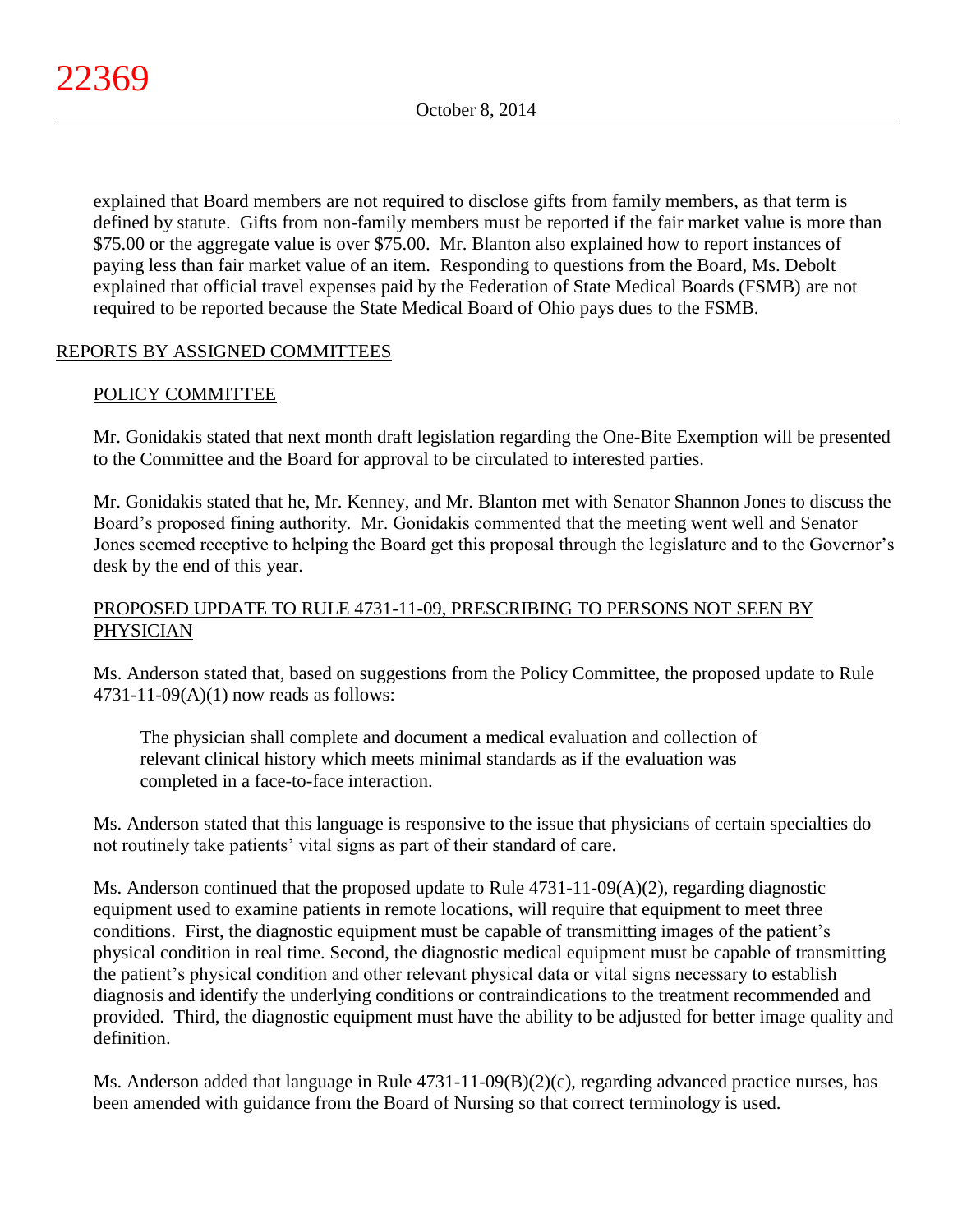**Dr. Steinbergh moved to approve the draft amended rule for circulation to interested parties. Dr. Bechtel seconded the motion.** All members voted aye. The motion carried.

## UPDATE ON RESEARCH REGARDING RULE 4731-11-04, WEIGHT LOSS RULE

Ms. Anderson stated that the Board has historically expressed concerns about the diversion potential of short-term weight loss medications. Ms. Anderson, Mr. Schmidt, Ms. Wehrle, Mr. Beck, and Mr. Katko researched this issue thoroughly and specifically compared Ohio's rules to those of the Commonwealth of Kentucky, whose rules on short-term weight loss medications are less stringent than Ohio's. Specifically, Kentucky does not require a face-to-face visit with the physician every 30 days and the Body Mass Index (BMI) threshold for prescribing the medications is lower. Ms. Anderson found that the Kentucky State Police is having problems with diversion of phentermine, thus showing the significant diversion potential of that weight-loss medication.

Ms. Anderson stated that the staff would like to recommend some minor changes to the Board's short-term weight loss rules, but no significant changes or loosening of requirements. Ms. Anderson stated that she will present draft amendments to the Policy Committee next month using information gathered during research. Ms. Anderson noted that this rule only concerns short-term weight loss medications and not long-term weight maintenance medications, which are addressed in a different rule.

# PROPOSED UPDATES TO RULES 4731-11-02, 4731-11-03, AND 4731-11-05, CONTROLLED SUBSTANCE PRESCRIBING RULES

Ms. Debolt stated that these rules are currently undergoing the five-year review process. Ms. Debolt noted several proposed amendments to these rules which are intended to streamline and clarify its provisions.

Ms. Debolt stated that during discussions, Dr. Schachat noted that cocaine hydrochloride has additional legitimate uses which are not included in the Board's rule. In response, the draft amendment to Rule 4731-  $11-03(A)(2)$  reads as follows:

A physician shall not utilize the schedule II controlled substance cocaine hydrochloride for purpose other than one of the following: (a) as topical anesthetic in situations where it is properly indicated; (b) for in-office diagnostic testing for pupillary disorders.

Ms. Debolt noted one other proposed amendment. While he current rules states that the physician must perform a thorough physical examination, the proposed amendment states that it must be an "appropriate" examination. Ms. Debolt stated that this change reflects discussions that have taken place in the Policy Committee over the last few months.

**Dr. Saferin moved to approve the proposed amendments to Rules 4731-11-02 and 4731-11-03 and the proposed rescission of Rule 4731-11-05 to be sent to interested parties for comment. Dr. Steinbergh seconded the motion.**

Dr. Steinbergh asked if the Rule can be further amended if the Board discovers additional legitimate uses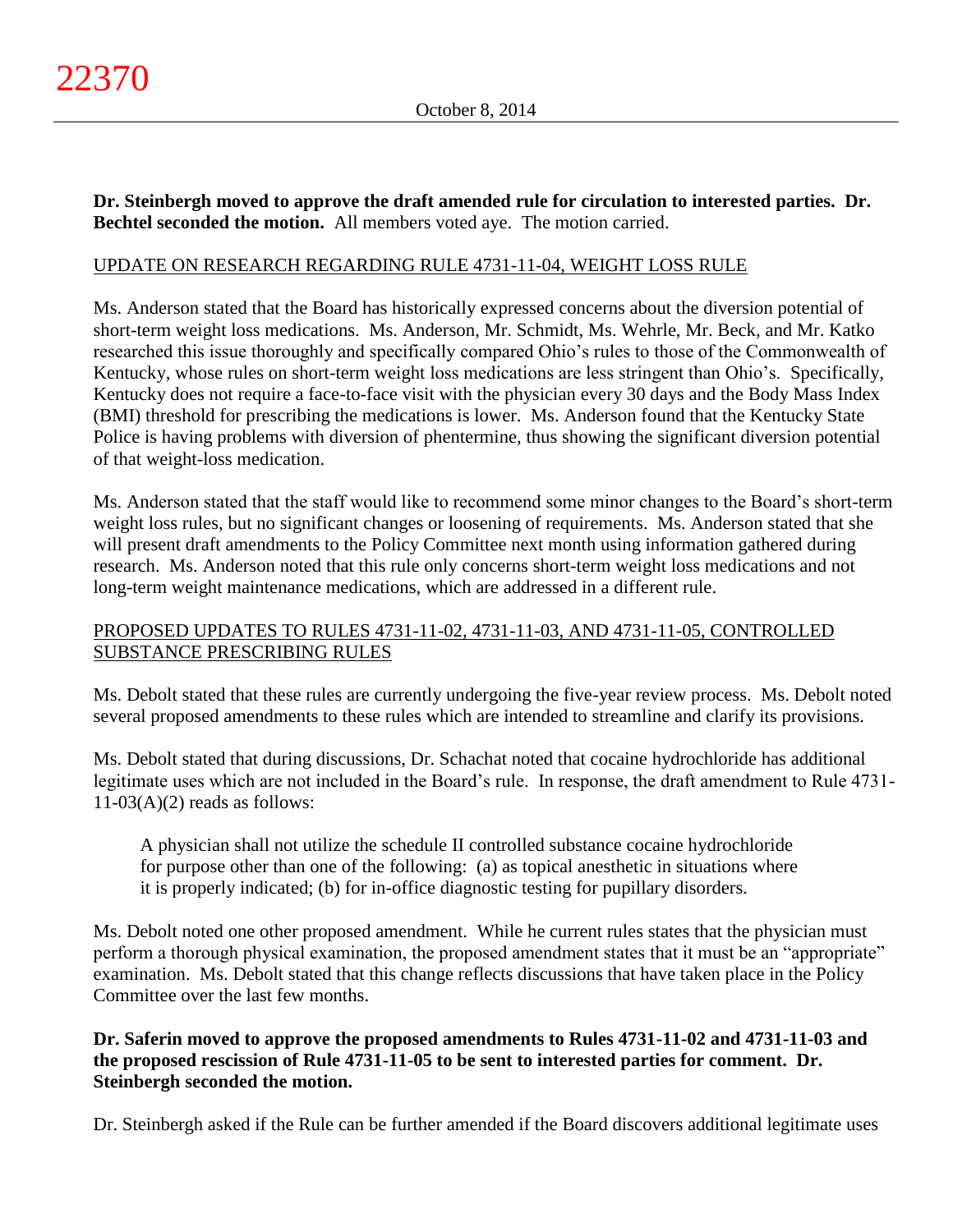for cocaine hydrochloride. Ms. Debolt replied that the Rule can be further amended based on comments from the public.

**A vote was taken on Dr. Saferin's motion.** All members voted aye. The motion carried.

# PROPOSED UPDATE TO RULE 4731-1-02, APPLICATION OF RULES GOVERNING THE LIMITED BRANCHES OF MEDICINE

Ms. Debolt stated that the proposed amendments to Rule 4731-1-02 are mostly designed to clarify the rule. Ms. Debolt noted one significant amendment that would recognize the American Electrology Association as the national professional organization whose code of ethics and standards of practice cosmetic therapist will be held to.

# **Dr. Steinbergh moved to approve the proposed amendments to Rule 4731-1-02, for circulation to interested parties. Dr. Bechtel seconded the motion.** All members voted aye. The motion carried.

## LICENSURE COMMITTEE

## CERTIFICATE OF CONCEDED EMINENCE APPLICATION REVIEWS

## ANDREW NICHOLAS REDINGTON, M.D.

Dr. Saferin stated that Dr. Redington has applied for a Certificate of Conceded Eminence. Dr. Redington has accepted a full-time position at the University of Cincinnati College of Medicine. Dr. Saferin commented that Dr. Redington has an outstanding *curriculum vitae*. The Licensure Committee recommends approving the application.

**Dr. Saferin moved to approve Dr. Redington's application for a Certificate of Conceded Eminence. Dr. Rothermel seconded the motion.** A vote was taken:

ROLL CALL:

| Dr. Bechtel    | - aye |
|----------------|-------|
| Dr. Saferin    | - aye |
| Dr. Rothermel  | - aye |
| Dr. Steinbergh | - aye |
| Mr. Kenney     | - aye |
| Dr. Ramprasad  | - aye |
| Dr. Sethi      | - aye |
| Dr. Soin       | - aye |
| Dr. Schachat   | - aye |
| Mr. Gonidakis  | - aye |
| Mr. Giacalone  | - aye |
|                |       |

The motion carried.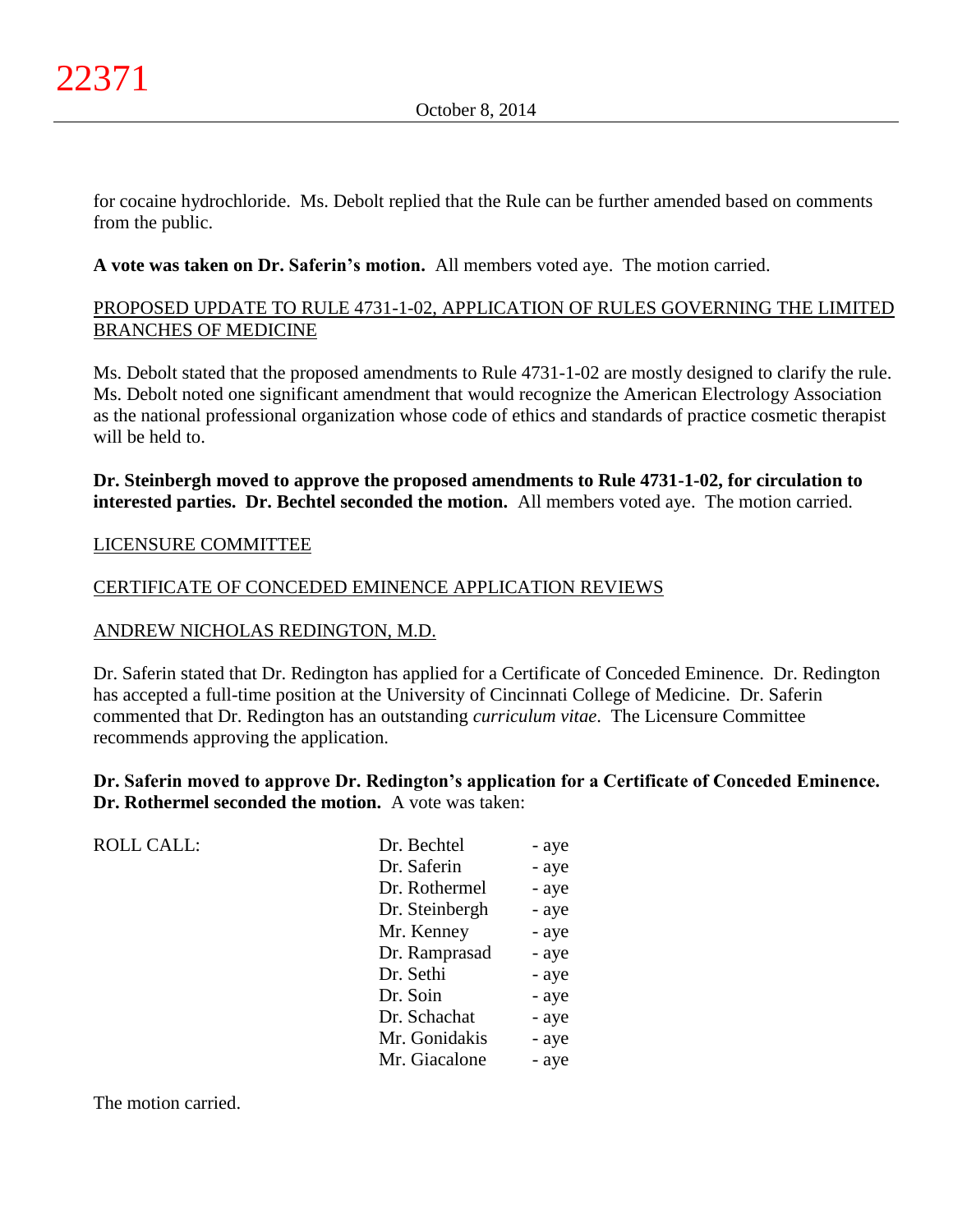## ZELIA MARIA DA SILVA CORREA, M.D.

Dr. Saferin stated that Dr. Correa has applied for a Certificate of Conceded Eminence. Dr. Saferin stated that this matter was tabled by the Licensure Committee so that more information can be gathered.

## LICENSURE APPLICATION REVIEWS

## AMBER EL-HALABY, M.D.

Dr. Saferin reported that Dr. El-Halaby has applied for restoration of her Ohio medical license. Dr. Saferin reported that Dr. El-Halaby is up-to-date with her Continuing Medical Education (CME) and is specialty board-certified. The Licensure Committee recommended that the application be approved as presented.

## **Dr. Bechtel moved to approve Dr. El-Halaby's restoration application as presented. Dr. Rothermel seconded the motion.**

Dr. Steinbergh stated that Dr. El-Halaby trained as a pathologist at University Hospitals in Cleveland from 2005 to 2009. Dr. El-Halaby has not practiced clinical medicine since April 2012. Dr. Steinbergh stated that since Dr. El-Halaby holds current board certification from the American Board of Pathology, she supports approving her restoration application as presented.

A vote was taken on Dr. Bechtel's motion:

| <b>ROLL CALL:</b> | Dr. Bechtel    | - aye     |
|-------------------|----------------|-----------|
|                   | Dr. Saferin    | - abstain |
|                   | Dr. Rothermel  | - aye     |
|                   | Dr. Steinbergh | - aye     |
|                   | Mr. Kenney     | - aye     |
|                   | Dr. Ramprasad  | - aye     |
|                   | Dr. Sethi      | - aye     |
|                   | Dr. Soin       | - aye     |
|                   | Dr. Schachat   | - aye     |
|                   | Mr. Gonidakis  | - aye     |
|                   | Mr. Giacalone  | - aye     |
|                   |                |           |

The motion carried.

## MICHAEL LOREY, P.A.

Dr. Saferin stated that the Licensure Committee tabled the matter of Mr. Lorey's restoration application so that more information can be gathered.

Dr. Steinbergh asked what information the Licensure Committee is seeking. Dr. Ramprasad responded that though Mr. Lorey has recently certified with the National Commission on Certification of Physician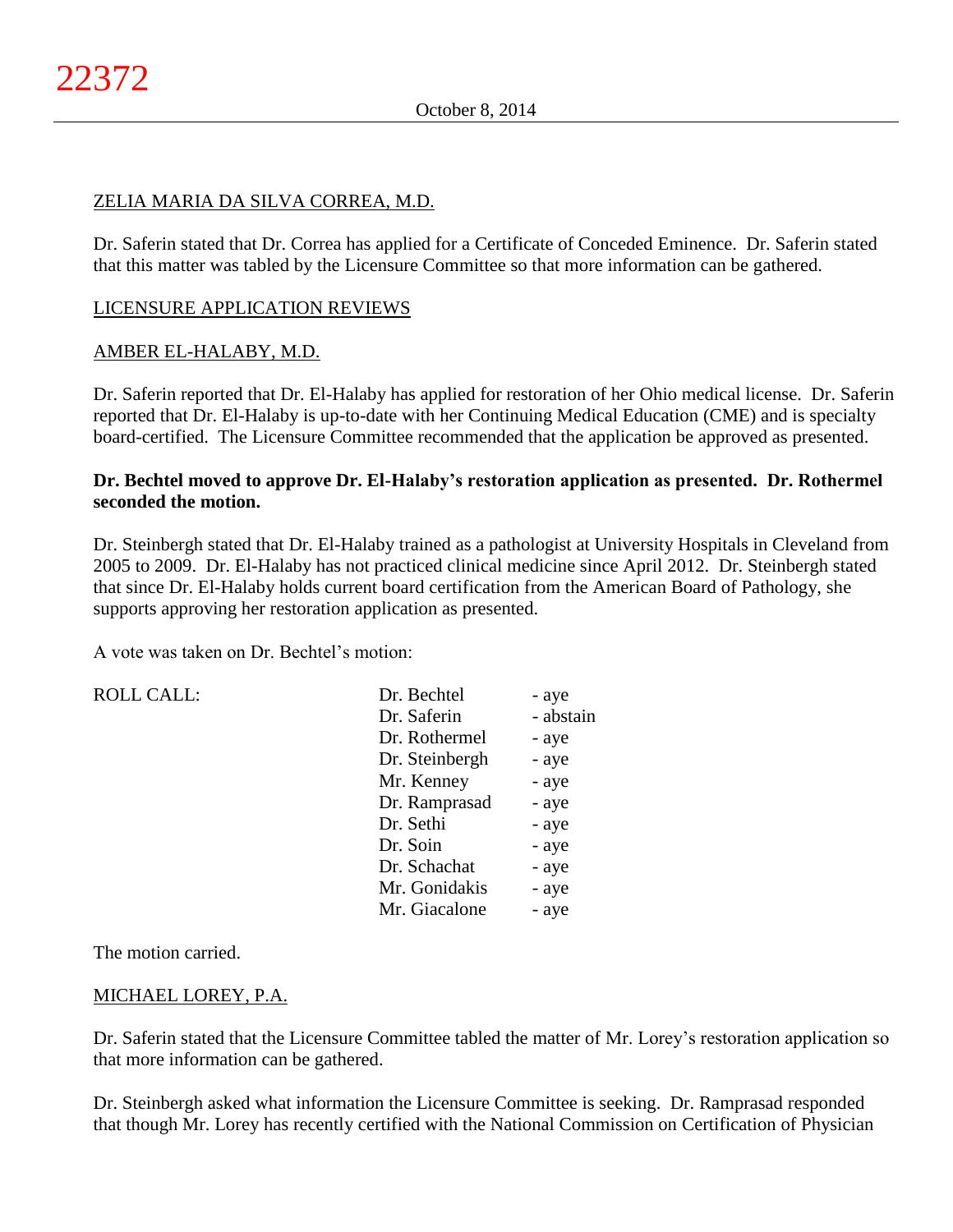Assistants (NCCPA), he has not practiced in 10 to 11 years. Dr. Ramprasad noted that when physicians are away from practice for a similar time, they need to do a residency. Though there are no residencies for physician assistants, the Committee wanted to ensure that Mr. Lorey would have a mentor when he began practicing again. Dr. Saferin added that, due to the length of time since Mr. Lorey last practiced, the Committee would like to ensure that he is supervised on-site by his supervising physician for a period for time, perhaps 90 days. Dr. Ramprasad stated that language is being drafted and will be presented to the Licensure Committee and the Board next month.

# WAIVER REQUEST FOR USMLE TEN-YEAR RULE

# WEI-MING KAO, M.D., PH.D.

Dr. Saferin stated that in February 2014, the Board approved Dr. Kao's request for a good-cause waiver for being over the 10-year limit for taking all steps of the United States Medical Licensing Examination (USMLE) and allow him to take Step 3 of the USMLE. Dr. Kao has now taken Step 3 of the USMLE and did exceptionally well. Dr. Kao is now requesting a good-cause exception to the 10-year rule so that he may be granted a license. The Licensure Committee recommended approving Dr. Kao's request.

# **Dr. Saferin moved to approve the good-cause exception of the 10-year rule, as outlined in 4731-6- 14(C)(3)(b)(ii), and accept Dr. Kao's examination sequence in order for him to be granted a license. Dr. Steinbergh seconded the motion.**

Dr. Steinbergh noted that Dr. Kao finished his internal medicine/pediatrics residency at MetroHealth Medical Center in Cleveland, where he completed three years of training in addition to completing his Ph.D. in biomedical sciences. For these reasons, Dr. Steinbergh agreed with granting Dr. Kao's request.

| <b>ROLL CALL:</b> | Dr. Bechtel    | - aye |
|-------------------|----------------|-------|
|                   | Dr. Saferin    | - aye |
|                   | Dr. Rothermel  | - aye |
|                   | Dr. Steinbergh | - aye |
|                   | Mr. Kenney     | - aye |
|                   | Dr. Ramprasad  | - aye |
|                   | Dr. Sethi      | - aye |
|                   | Dr. Soin       | - aye |
|                   | Dr. Schachat   | - aye |
|                   | Mr. Gonidakis  | - aye |
|                   | Mr. Giacalone  | - aye |
|                   |                |       |

The motion carried.

# PROPOSED RULE FOR PROCESSING APPLICATIONS FOR SERVICE MEMBERS, VETERANS, OR SPOUSES OF SERVICE MEMBERS OR VETERANS

Dr. Saferin stated that the Licensure Committee recommends approval of this proposed rule, with the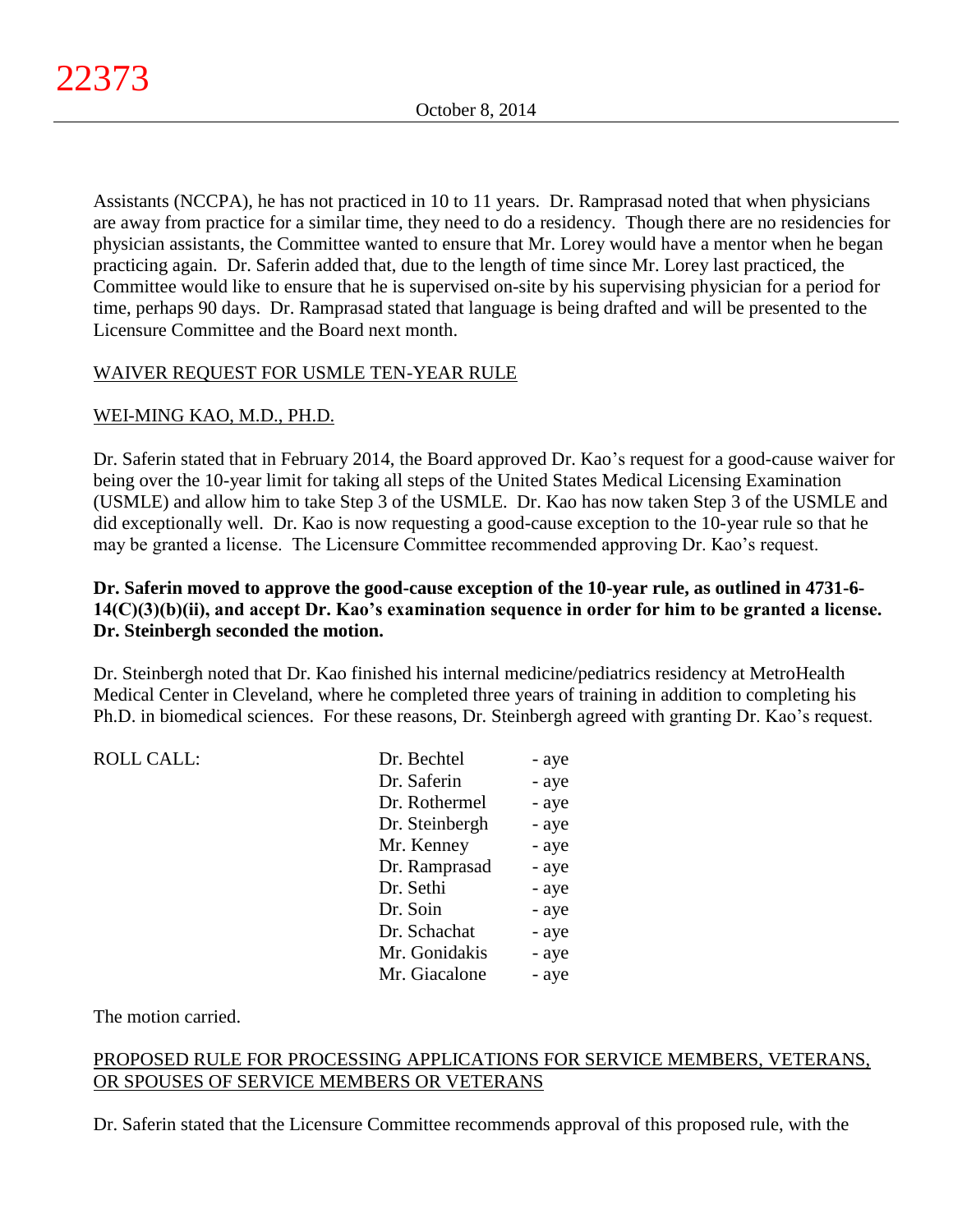amendment that the same change be made on applications for renewal and for restoration of licenses.

**Dr. Saferin moved to approve the proposed rule, with the additional provision that the same changes proposed for licensure applications will also be made for license renewal and license restoration applications. Dr. Rothermel seconded the motion.** All members voted aye. The motion carried.

## FINANCE COMMITTEE

Mr. Kenney stated that he, Mr. Gonidakis, and Mr. Blanton met with Senator Shannon Jones to discuss the Board's proposed fining authority. Mr. Kenney stated that the mechanism for getting this proposal through the legislature is currently unclear; though it was initially going to be part of other legislation, it may become its own separate bill. Mr. Kenney stated that he will work hard to obtain approve of this provision before the end of the year. Mr. Gonidakis opined that there is very little opposition to the proposal and it may be a matter of timing and the support of Senator Jones as to whether it will pass the legislature.

Regarding the coming rent increase, Mr. Kenney stated that the Board has no negotiation power in that matter. When the increase becomes effective it will be approximately \$11.00 per square foot. Mr. Kenney commented that that price if probably rather inexpensive for downtown Columbus, but is substantially higher than it was two years ago.

# PHYSICIAN ASSISTANT/SCOPE OF PRACTICE COMMITTEE

# APPLICATIONS FOR CERTIFICATE TO PRACTICE AS A PHYSICIAN ASSISTANT REVIEWS

# GREGORY BEE, P.A., AND JENNIFER PARVU, P.A.

Dr. Sethi stated that the Physician Assistant/Scope of Practice Committee reviewed the applications of Jennifer Parvu, P.A., and Gregory Bee, P.A. At that time, it was noted that the cover memos had incorrectly stated that the physician assistants were applying for provisional certificates to prescribe, when in fact they were applying for licenses to practice as physician assistants. The Committee tabled both items so that the memos could be corrected and the full Board could take up the matters.

Dr. Sethi stated that Ms. Parvu has completed an Accreditation Review Commission on Education for the Physician Assistant (ARC-PA) approved undergraduate program at the Kettering College of Medical Arts. Ms. Parvu also holds a master's degree in exercise and health studies from Miami University. Dr. Sethi stated that holding a master's degree is a requirement for being licensed as a physician assistant, but a master's degree in exercise and health studies is not specifically listed as an acceptable degree in the Board's rules. Consequently, the Board must determine if Ms. Parvu's master's degree is clinically relevant to the practice of a physician assistant. Mr. Bee, who holds a master's degree in kinesiology from James Madison University, is in a similar situation.

Dr. Sethi opined that the Board needs more research into the nature of these educational programs before making a decision on these matters. Dr. Sethi asked if holding a master's degrees in kinesiology or in exercise and health studies is relevant to the practice of a physician assistant and the judgments that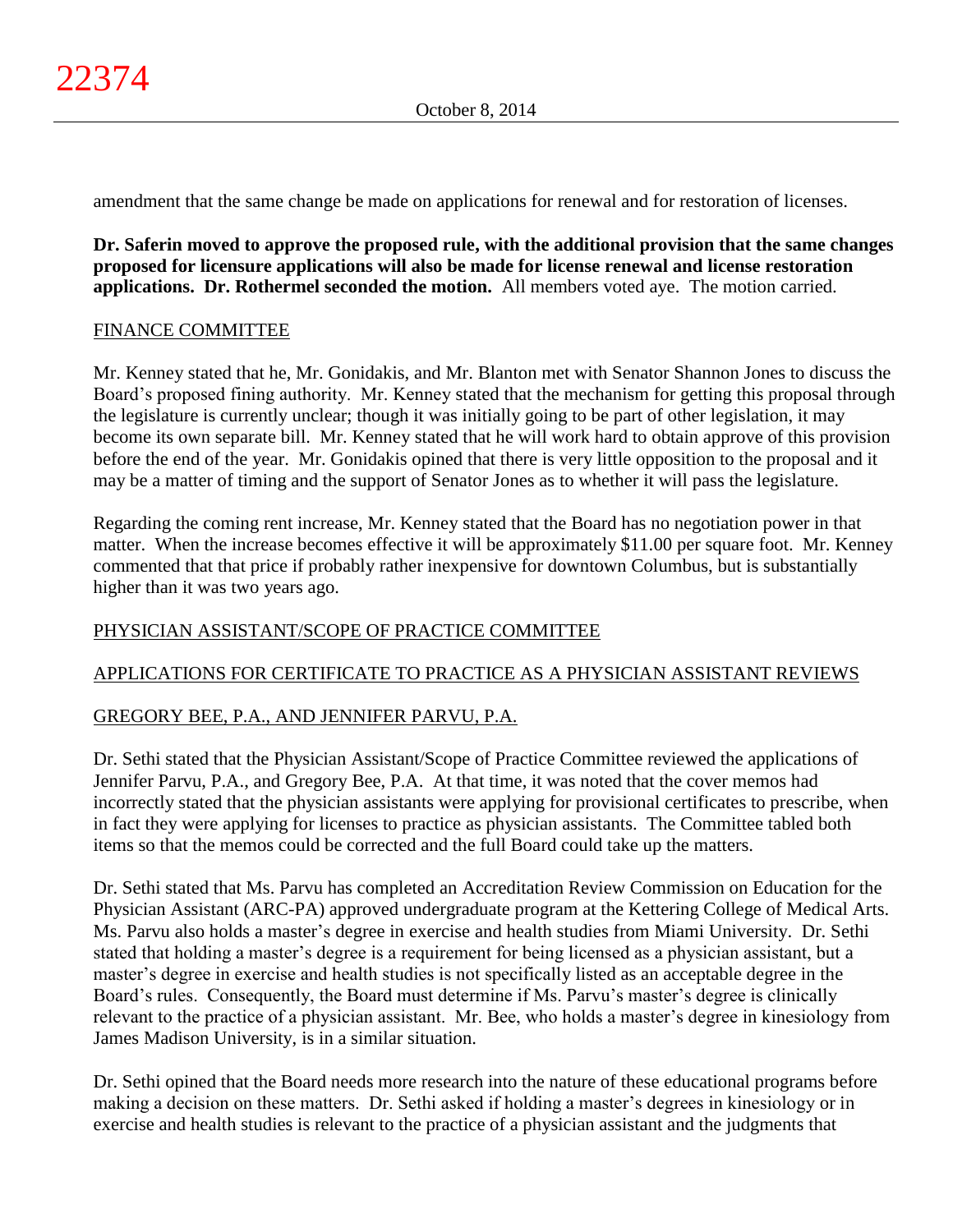practicing in that field requires.

Dr. Steinbergh agreed that more research should be done on the nature of these master's degrees and the educational courses they require. Dr. Steinbergh suggested that the Board examine such educational programs across a broad spectrum and compare the curricula to that of the degrees which the Board staff can accept administratively. Dr. Steinbergh suggested that if the comparisons are similar, then the Board may find Ms. Parvu's and Mr. Bee's degrees to be acceptable. Dr. Sethi stated that if that is the case, then future applicants with these degrees can be approved administratively.

Dr. Rothermel asked if the Board has previously granted physician assistant licenses to applicants with these master's degrees. Dr. Steinbergh recalled one applicant with a master's degree in kinesiology with the Board accepted. However, Dr. Steinbergh stated that the membership of the Board has changed considerably since that time and opined that more research should be gathered so the current Board can make its determination on this matter.

**Dr. Sethi moved to table the matters of Ms. Parvu and Mr. Bee. Dr. Rothermel seconded the motion.**  All members voted aye. The motion to table carried.

## RULES & POLICIES

## PROPOSED RULES 4731-11-01 AND 4731-11-12, OFFICE-BASED OPIOID TREATMENT

Ms. Debolt stated that this proposed amended rule and proposed new rule have been reviewed by the Common Sense Initiative (CSI) office, which made no recommendations for changes. The proposed amended rules are now ready to be filed with the Joint Commission on Agency Rule Review (JCARR).

**Dr. Steinbergh moved that the proposed amended Rule 4731-11-01 and proposed new Rule 4731-11- 12 be filed with JCARR for the formal rulemaking process. Dr. Saferin seconded the motion.** All members voted aye. The motion carried.

## DEFINITION OF "ARMED FORCES" FOR PROPOSED RULES

Ms. Debolt stated that this proposal would change the definition of the term "armed forces" in rules which the Board has already approved for filing with the Common Sense Initiative (OSI) related to considering military training and experience in the licensing requirements for anesthesiologist assistants, radiologist assistants, acupuncturists, Oriental medicine practitioners, and genetic counselors. Specifically, the proposal would include the following under the definition of armed forces: The commissioned corps of the United States Public Health Service, the Merchant Marine Service during wartime, such other service as may be designated by Congress, and the Ohio organized militia when engaged in full-time national guard duty for a period of more than 30 days. Ms. Debolt stated that these designations are taken from statutes defining armed services.

**Dr. Saferin moved to amend the definition of the term "armed forces" in proposed rules 4731-24-05, 4762-1-01, 4774-1-02.0, and 4778-1-02.1 as presented. Dr. Saferin further moved to approve the**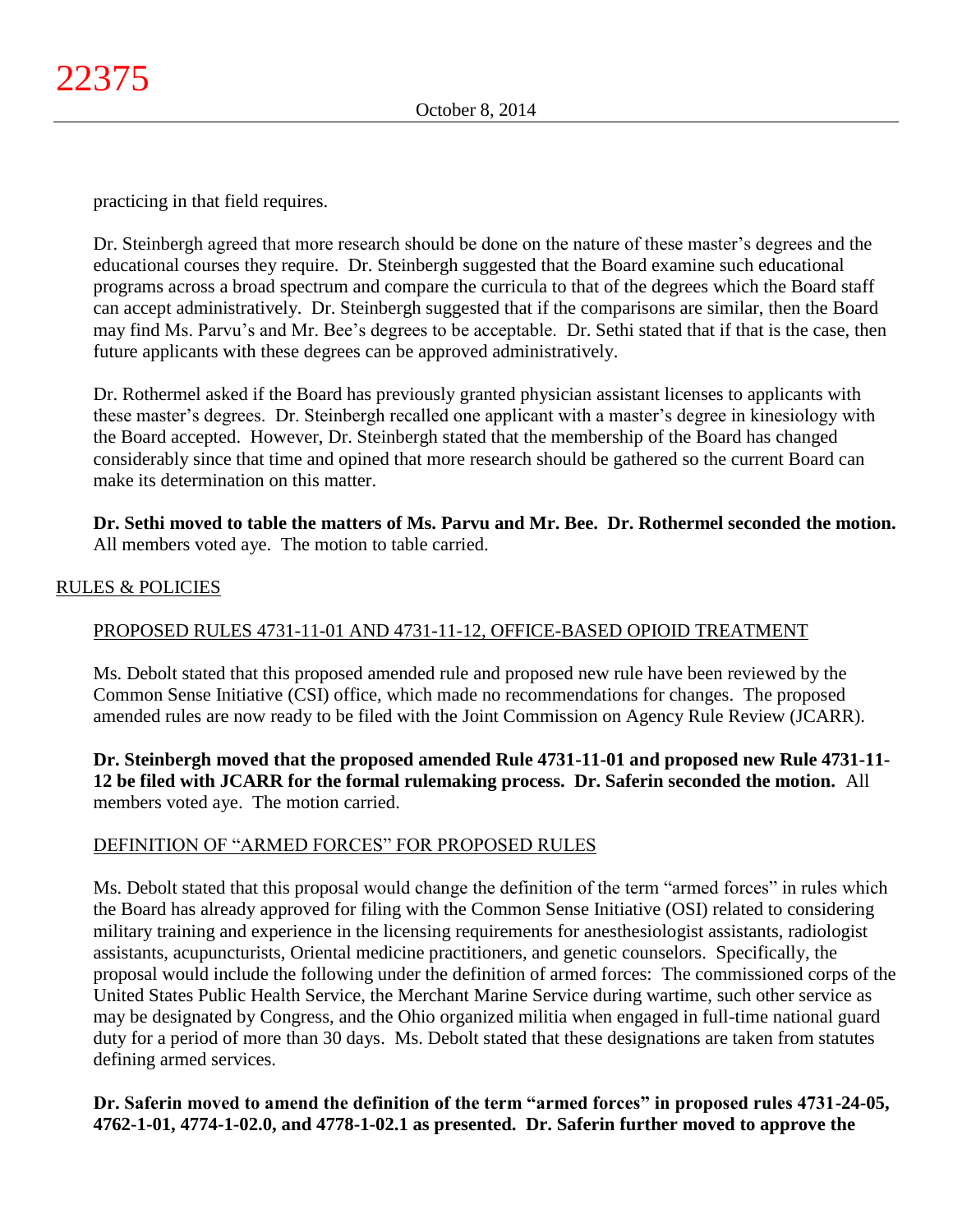**proposed rules, as amended, for filing with the Common Sense Initiative Office. Dr. Bechtel seconded the motion.** All members voted aye. The motion carried.

The Board took a brief recess at 1:50 p.m. and returned at 2:10 p.m.

## COMPLIANCE COMMITTEE

Dr. Ramprasad stated that on September 10, 2014, the Compliance Committee met with Aiyappan Menon, M.D., Elizabeth S. Unk, M.D., and Anthony D. Zucco, D.O., and continued them under the terms of their respective Board actions. The Compliance Committee also accepted Compliance staff's report of conferences on August 11th and 12th, 2014, and further approved the draft minutes from the August 13, 2014 Compliance Committee.

Dr. Ramprasad added that the Compliance Committee also discussed the possibility of holding probationary office conferences via electronic means such as webcams. The Committee agreed to evaluate requests for electronic appearances on a case-by-case basis.

## BOARD-APPROVED TREATMENT PROVIDER RENEWAL APPLICATION

## CLEVELAND CLINIC FOUNDATION

Dr. Ramprasad stated that the Compliance Committee recommended that the Application for Certificate of Good Standing from the Cleveland Clinic be approved for the types of treatment and assessments at the Lutheran Hospital, 1730 W. 25th Street, Cleveland, OH, for outpatient treatment, aftercare, 72-hour inpatient assessments, and return to work evaluations.

**Dr. Steinbergh moved to approve the renewal application for a Certificate of Good Standing as a Treatment Provider for Impaired Practitioners from the Cleveland Clinic Foundation. Dr. Bechtel seconded the motion.** A vote was taken:

| <b>ROLL CALL:</b> | Dr. Bechtel    | - aye     |
|-------------------|----------------|-----------|
|                   | Dr. Saferin    | - aye     |
|                   | Dr. Rothermel  | - aye     |
|                   | Dr. Steinbergh | - aye     |
|                   | Mr. Kenney     | - aye     |
|                   | Dr. Ramprasad  | - aye     |
|                   | Dr. Sethi      | - aye     |
|                   | Dr. Soin       | - aye     |
|                   | Dr. Schachat   | - abstain |
|                   | Mr. Gonidakis  | - aye     |
|                   | Mr. Giacalone  | - aye     |
|                   |                |           |

The motion carried.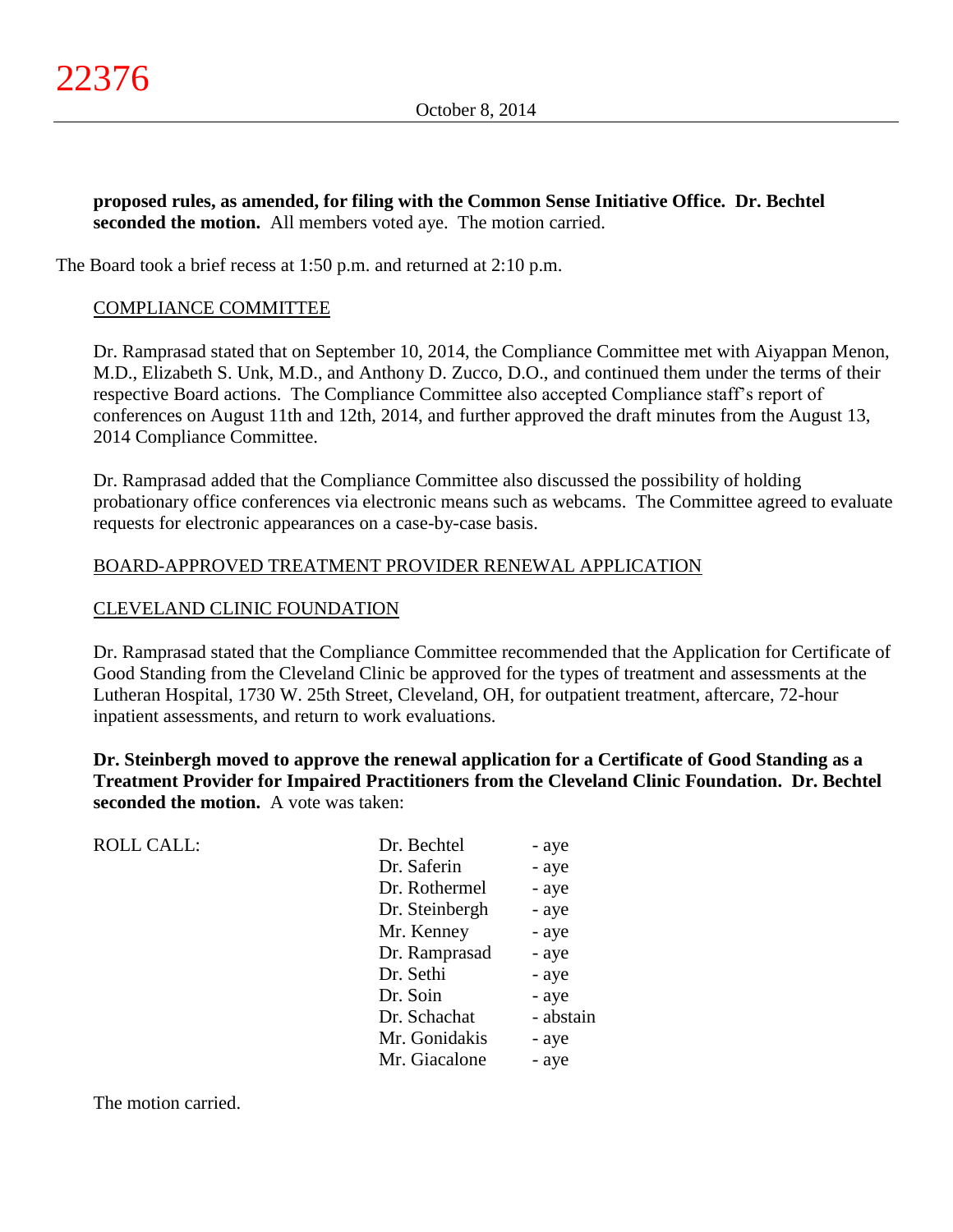## FINAL PROBATIONARY APPEARANCES

### ERICKA L. DAVIS, P.A.

Ms. Davis was appearing before the Board pursuant to her request for release from the terms of her October 13, 2010 Consent Agreement. Ms. Bickers reviewed Ms. Davis' history with the Board.

Dr. Steinbergh asked how Ms. Davis is doing and what her ongoing program is. Ms. Davis replied that this process has been one of the best things that could have happened to her. Ms. Davis stated that she has learned who she is and how to cope with stresses in a positive way. Ms. Davis stated that she has very strong social and family support as well as a strong sponsor. Ms. Davis stated that she still undergoes some therapy, which she finds beneficial. Ms. Davis stated that she will continue to attend meetings on a weekly basis. Ms. Davis commented that her life could not be any better and she does not want to change anything that she is doing currently.

Dr. Steinbergh asked how many hours Ms. Davis works and what type of medical practice she is in. Ms. Davis replied that she generally works 40 to 50 hours in an orthopedic spine surgery practice. Ms. Davis stated that the practice is fairly busy but her employer is extremely understanding of family obligations and what has gone on in her life.

Dr. Ramprasad asked if Ms. Davis has any family history of alcohol abuse. Ms. Davis answered that her grandfather had similar problems. Dr. Ramprasad asked if Ms. Davis has discussed this issue with her children and educated them about the risks. Ms. Davis replied that she has discussed this with her children, especially her daughter who has recently begun college. Ms. Davis stated that her daughter has actually attended Alcoholics Anonymous (AA) meetings with her and they communicate very openly about alcoholism and drug abuse.

Dr. Ramprasad asked where Ms. Davis saw herself three, four, or even ten years from now. Ms. Davis responded that her life is fantastic right now and she does not want to change anything. Ms. Davis stated that she wakes up every morning, goes through the same routine, and this is what works for her. Ms. Davis stated that it is a day-to-day process rather than looking into the future.

Dr. Ramprasad asked Ms. Davis to describe her support system. Ms. Davis answered that she gets support from AA meetings and her AA sponsor. Ms. Davis stated that she also has several friends in the AA program who she communicates with regularly, in addition to supportive friends from outside the program. Ms. Davis stated that her children provide support as well.

Dr. Steinbergh cautioned Ms. Davis that, although her life is going well now, there will be stressors in her life that she cannot anticipate. Dr. Steinbergh advised Ms. Davis to always be vigilant against relapse and to have strategies in place for when life becomes stressful. Ms. Davis agreed and noted that during her sobriety she has undergone such stressful events as a divorce, moving her daughter to college, and getting a new job. Ms. Davis stated that she has the tools to enable her to work through stressful times.

Dr. Saferin asked if Ms. Davis serves as a sponsor for anyone in AA. Ms. Davis replied that she has been a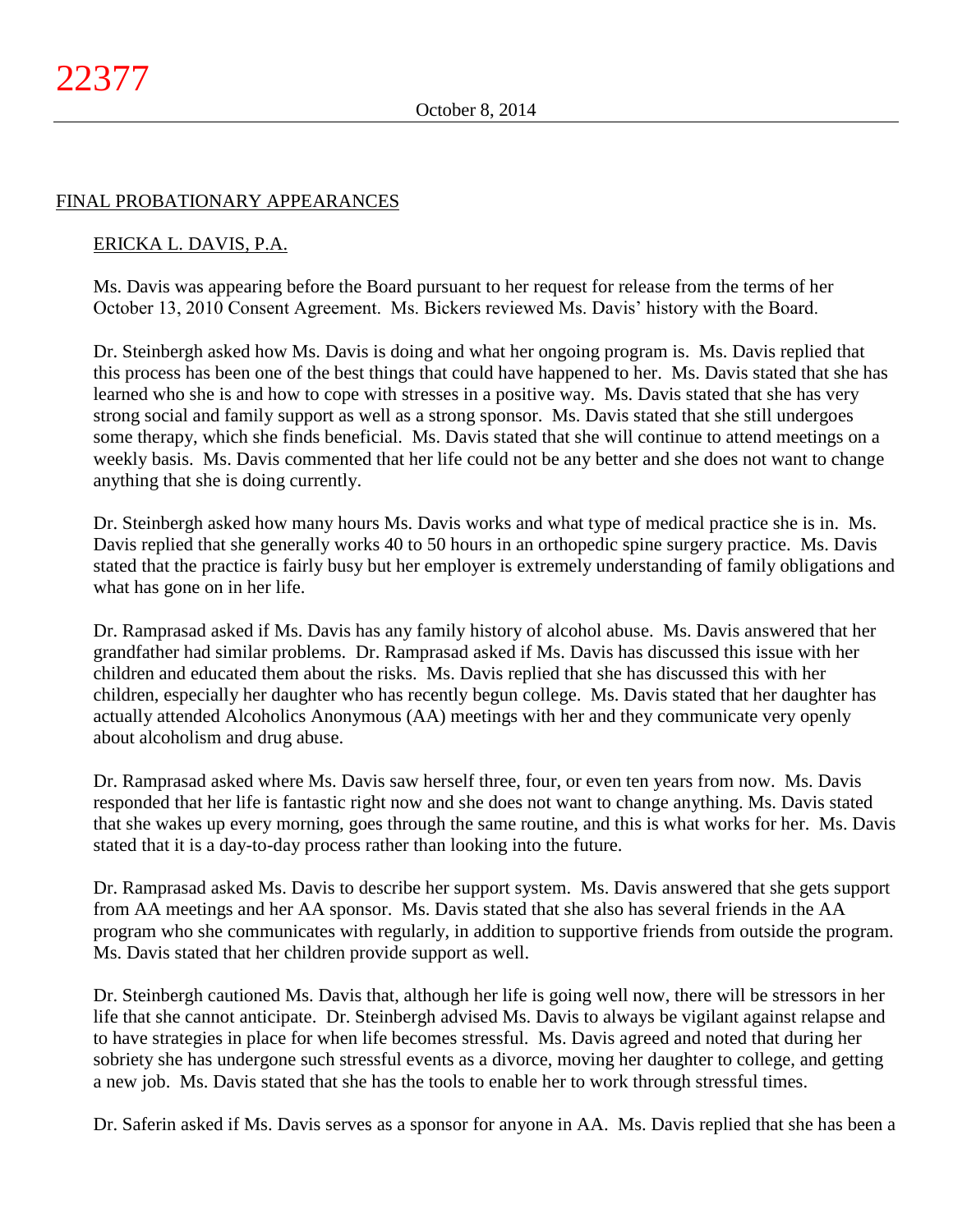temporary sponsor, but does not feel she can commit to being a full-time sponsor at this point due to significant time restraints in her life. Ms. Davis stated that she would like to be a full-time sponsor sometime in the future.

**Dr. Steinbergh moved to release Ms. Davis from the terms of her October 13, 2010 Consent Agreement, effective October 16, 2014. Dr. Saferin seconded the motion.** All members voted aye. The motion carried.

## STEVEN H. SUESS, M.D.

Dr. Suess was appearing before the Board pursuant to his request for release from the terms of his October 14, 2009 Consent Agreement. Ms. Bickers reviewed Dr. Suess' history with the Board.

Dr. Steinbergh asked if Dr. Suess still lives in South Carolina. Dr. Suess answered affirmatively. Dr. Steinbergh asked if Dr. Suess continues to practice family medicine. Dr. Suess answered that he was boarded in family medicine, but has been practicing in urgent care and emergency medicine for the last six years. Dr. Suess stated that his current practice is going well.

Dr. Steinbergh asked where Dr. Suess is in his life and his recovery, and well as what life will look like once he is released from his Consent Agreement. Dr. Suess replied that he is currently living in Florence, South Carolina and practicing emergency medicine in a small critical-access hospital in a rural area. Dr. Suess stated that the area in which he practices is poverty-stricken and many of the patients have little means and no insurance. Dr. Suess commented that his practice has been a gratifying experience. Dr. Suess stated that prior to working in emergency medicine and urgent care, he had a private family medicine practice for 20 years. Dr. Suess intends to continue practicing emergency medicine for the time being, although he is exploring options for returning to family medicine or urgent care. Dr. Suess stated that he attends the Recovery Professionals Program (RPP) and caduceus meetings in South Carolina and undergoing random testing in accordance with both his Ohio Consent Agreement and his agreement with the South Carolina Board of Medical Examiners. Dr. Suess commented that he will be released from his South Carolina agreement, contingent upon being released from his Ohio Consent Agreement.

Dr. Steinbergh asked about Dr. Suess' recovery program going forward. Dr. Suess stated that he is in a much better place now than in 2008 and that sobriety has been good for him physically, mentally, and spiritually. Dr. Suess stated that attending Alcoholics Anonymous (AA) meetings has reestablished his faith in a higher power, the importance of regular prayer, and the importance of working with others. Dr. Suess stated that he and his sponsor periodically go to meetings at the county jail and he finds that to be beneficial. Dr. Suess has also co-sponsored some people recently. Dr. Suess stated that attending AA meetings has made him a significantly better person. Dr. Suess stated that he intends to continue his program and turn things over to a higher power when things get tough. Dr. Suess stated that he has learned to take one day at a time.

Dr. Rothermel asked how Dr. Suess' one-year suspension from the Ohio Board affected him, in both positive and negative ways. Dr. Suess replied that he had been required to complete a 28-day inpatient rehabilitation program, even though he had been sober and attending AA meetings for five months at that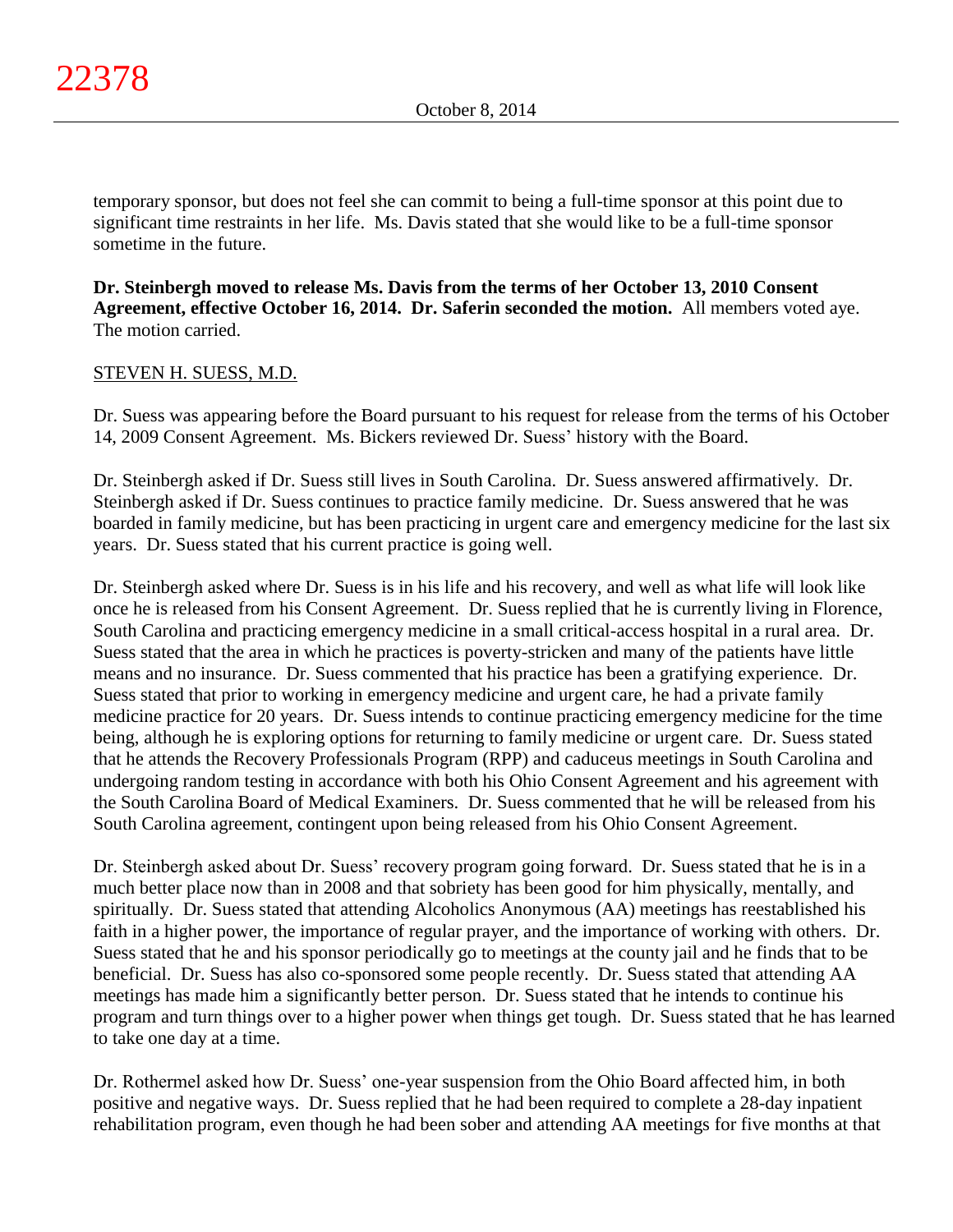time. However, Dr. Suess was able to help others within the treatment program and by helping others, he also helped himself. Dr. Suess commented that a delay in beginning his 28-day treatment program ultimately delayed the reinstatement of his Ohio license. Dr. Suess had a job arranged with a South Carolina hospital, but they wanted his Ohio license to be reinstated first. The delay in reinstatement cost Dr. Suess his job at the hospital because they could not wait any longer for the reinstatement. Dr. Suess stated that he was out of work for three months before he was offered a job in emergency medicine in South Carolina, which he has been doing ever since.

Dr. Steinbergh was surprised that, even though Dr. Suess' Ohio medical license was suspended for one year, he was only out of work for three months and was able to practice in South Carolina. Dr. Steinbergh asked if the South Carolina Board ever suspended Dr. Suess' license in that state. Dr. Suess replied that he had a private agreement with the South Carolina Board which did not include a suspension of his license. Dr. Steinbergh commented that in Ohio, all consent agreements are public knowledge. Ms. Bickers asked if the South Carolina Board had agreed to not take a formal public action against Dr. Suess so long as he remained compliant with RPP. Dr. Suess was uncertain if a formal public action would have been taken, but stated that his participation in RPP had been mandatory. Dr. Saferin asked if the South Carolina Board had fined Dr. Suess. Dr. Suess replied that there was no fine.

Mr. Kenney expressed concern that the medical students in attendance may get the impression that having one's license suspended is not a hardship because one could simply go and practice in another state. Mr. Kenney stated that normally, a suspension of medical license in one state will often trigger similar suspension of any licenses held in other states. Mr. Kenney asked Dr. Suess to describe some of the hardships that were caused by the Ohio Board's action.

Dr. Suess stated that he first came to the attention of the Ohio Board because he was arrested for Driving Under the Influence (DUI) in 2007. Dr. Suess stated that he incurred significant expenses in attorney fees. Dr. Suess stated that having one's license suspended has tremendous consequences and in most cases the practitioner cannot work. Dr. Suess continued that under a consent agreement, the practitioner must call a laboratory daily to see if they have been randomly selected for a drug or alcohol test. The practitioner must also attend AA meetings three times per week over an extended period. In addition, the practitioner must pay for an inpatient rehabilitation program, which can range from \$10,000.00 to \$30,000.00. Dr. Suess stated that Ohio requires a 28-day inpatient program, but South Carolina mandates a 90-day program. Such actions can also create difficulties in gaining hospital credentials or being approved by insurance companies. In addition, the situation can be very hard on the practitioner's family and coworkers.

Mr. Kenney thanked Dr. Suess and noted that though his DUI was seven years ago, he is still dealing with the consequences of it today. Mr. Kenney stated that these situations can be very hard on children and often splits up families. Mr. Kenney opined that Dr. Suess' explanation of the consequences of the Board's action helped more people than Dr. Suess would imagine.

Dr. Steinbergh agreed with Mr. Kenney and advised the medical students that drinking and driving can be devastating, not only to oneself but also to one's family and could kill someone. Dr. Steinbergh reiterated Mr. Kenney's point that an action by the Ohio Board begins a domino effect on any licenses that may be